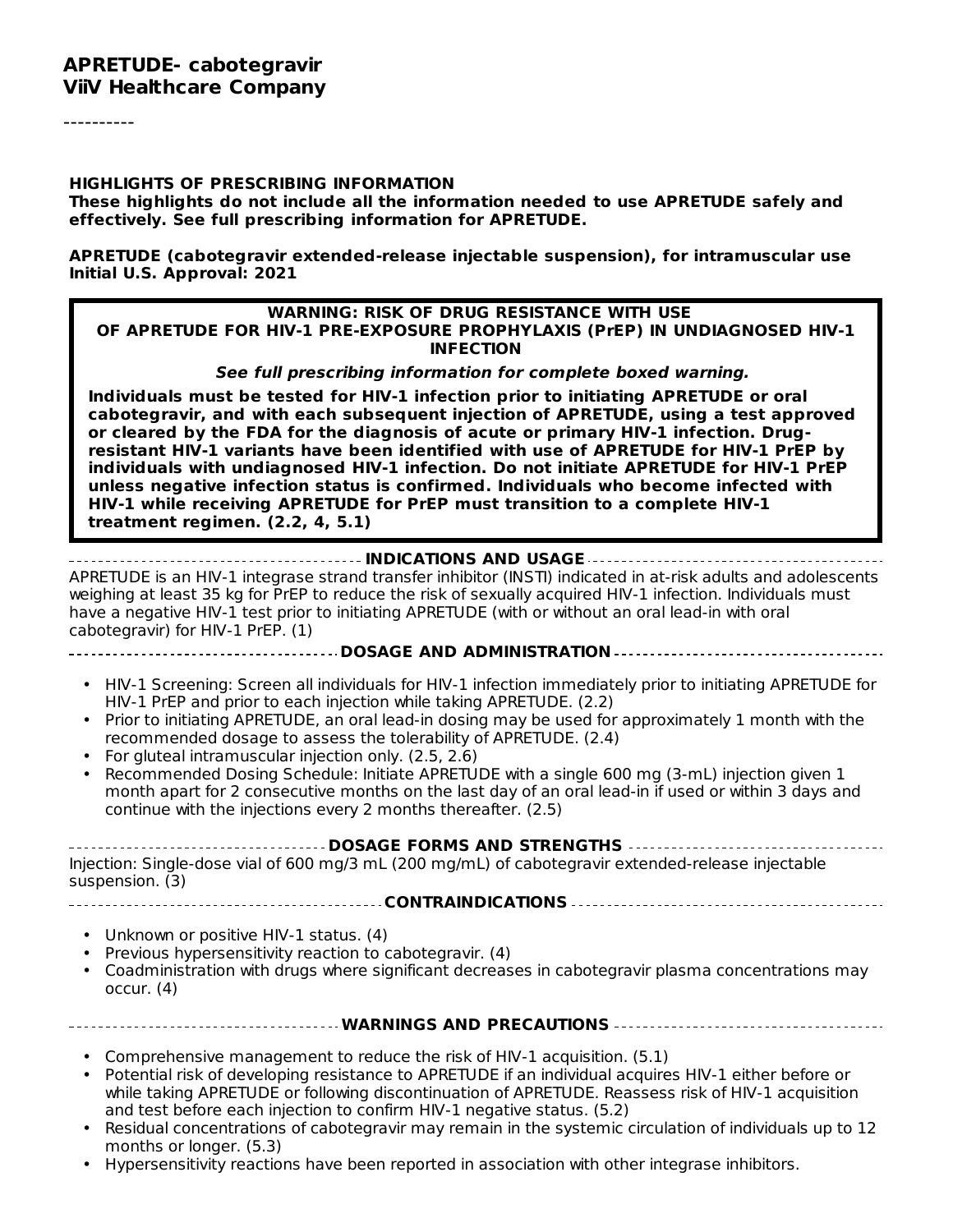Hypersensitivity reactions have been reported in association with other integrase inhibitors. Discontinue APRETUDE immediately if signs or symptoms of hypersensitivity reactions develop. (5.4)

- Hepatotoxicity has been reported in patients receiving cabotegravir. Clinical and laboratory monitoring should be considered. Discontinue APRETUDE if hepatotoxicity is suspected. (5.5)
- Depressive disorders have been reported with APRETUDE. Prompt evaluation is recommended for depressive symptoms. (5.6)

**ADVERSE REACTIONS** The most common adverse reactions (all grades) observed in at least 1% of subjects receiving APRETUDE were injection site reactions, diarrhea, headache, pyrexia, fatigue, sleep disorders, nausea, dizziness, flatulence, abdominal pain, vomiting, myalgia, rash, decreased appetite, somnolence, back pain, and upper respiratory tract infection. (6.1)

#### **To report SUSPECTED ADVERSE REACTIONS, contact ViiV Healthcare at 1-877-844-8872 or FDA at 1-800-FDA-1088 or www.fda.gov/medwatch.**

**DRUG INTERACTIONS**

- Refer to the full prescribing information for important drug interactions with APRETUDE. (4, 5.7, 7)
- Drugs that induce uridine diphosphate glucuronosyltransferase (UGT1A1) may significantly decrease plasma concentrations of cabotegravir. (4, 7.2, 7.3)

#### **USE IN SPECIFIC POPULATIONS**

- Lactation: Assess the benefit-risk of using APRETUDE to the infant while breastfeeding due to the potential for adverse reactions and residual concentrations in the systemic circulation for up to 12 months or longer after discontinuation. (8.2)
- Pediatrics: Not recommended in individuals weighing <35 kg. (8.4)

#### **See 17 for PATIENT COUNSELING INFORMATION and FDA-approved patient labeling. Revised: 12/2021**

### **FULL PRESCRIBING INFORMATION: CONTENTS\***

### **1 INDICATIONS AND USAGE**

### **2 DOSAGE AND ADMINISTRATION**

- 2.1 Dosage and Administration Overview
- 2.2 HIV-1 Screening for Individuals Receiving APRETUDE for HIV-1 PrEP
- 2.3 Adherence to APRETUDE
- 2.4 Optional Oral Lead-in Dosing to Assess Tolerability of APRETUDE
- 2.5 Gluteal Intramuscular Injection Dosing with APRETUDE
- 2.6 Recommended Dosing Schedule for Missed Injections
- 2.7 Administration Instructions

## **3 DOSAGE FORMS AND STRENGTHS**

## **4 CONTRAINDICATIONS**

## **5 WARNINGS AND PRECAUTIONS**

- 5.1 Comprehensive Management to Reduce the Risk of HIV-1 Infection
- 5.2 Potential Risk of Resistance with APRETUDE
- 5.3 Long-Acting Properties and Potential Associated Risks with APRETUDE
- 5.4 Hypersensitivity Reactions
- 5.5 Hepatotoxicity
- 5.6 Depressive Disorders
- 5.7 Risk of Reduced Drug Concentration of APRETUDE Due to Drug Interactions

## **6 ADVERSE REACTIONS**

6.1 Clinical Trials Experience

## **7 DRUG INTERACTIONS**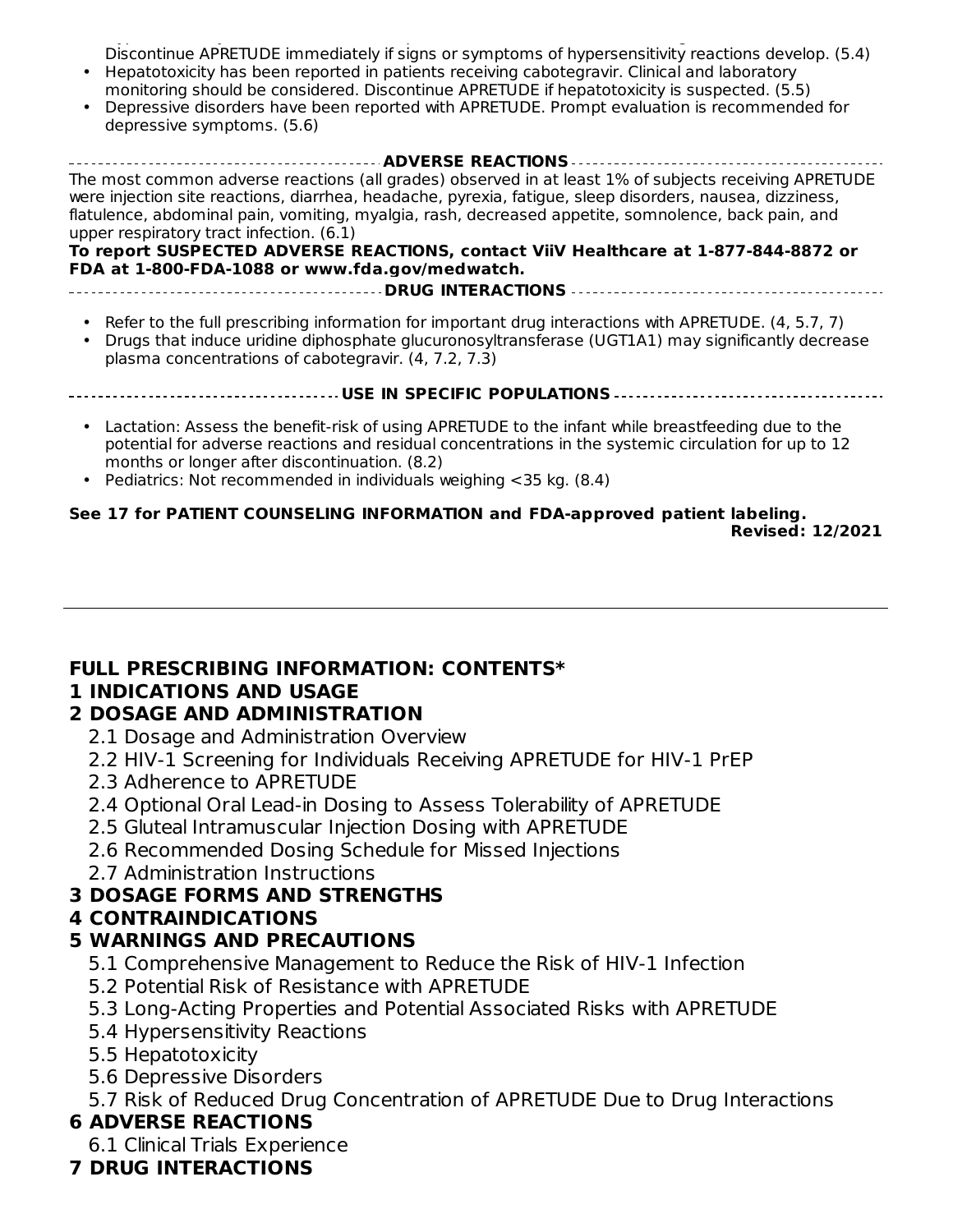- 7.1 Use of Other Antiretroviral Drugs after Discontinuation of APRETUDE
- 7.2 Potential for Other Drugs to Affect APRETUDE
- 7.3 Established and Other Potentially Significant Drug Interactions
- 7.4 Drugs without Clinically Significant Interactions with Cabotegravir

## **8 USE IN SPECIFIC POPULATIONS**

- 8.1 Pregnancy
- 8.2 Lactation
- 8.4 Pediatric Use
- 8.5 Geriatric Use
- 8.6 Renal Impairment
- 8.7 Hepatic Impairment

## **10 OVERDOSAGE**

## **11 DESCRIPTION**

## **12 CLINICAL PHARMACOLOGY**

- 12.1 Mechanism of Action
- 12.2 Pharmacodynamics
- 12.3 Pharmacokinetics
- 12.4 Microbiology

## **13 NONCLINICAL TOXICOLOGY**

13.1 Carcinogenesis, Mutagenesis, Impairment of Fertility

## **14 CLINICAL STUDIES**

14.1 Clinical Trials in Adults for HIV-1 Pre-Exposure Prophylaxis

## **16 HOW SUPPLIED/STORAGE AND HANDLING**

## **17 PATIENT COUNSELING INFORMATION**

 $\ast$  Sections or subsections omitted from the full prescribing information are not listed.

## **FULL PRESCRIBING INFORMATION**

### **WARNING: RISK OF DRUG RESISTANCE WITH USE OF APRETUDE FOR HIV-1 PRE-EXPOSURE PROPHYLAXIS (PrEP) IN UNDIAGNOSED HIV-1 INFECTION**

**Individuals must be tested for HIV-1 infection prior to initiating APRETUDE or oral cabotegravir, and with each subsequent injection of APRETUDE, using a test approved or cleared by the FDA for the diagnosis of acute or primary HIV-1 infection. Drug-resistant HIV-1 variants have been identified with use of APRETUDE by individuals with undiagnosed HIV-1 infection. Do not initiate APRETUDE for HIV-1 PrEP unless negative infection status is confirmed. Individuals who become infected with HIV-1 while receiving APRETUDE for PrEP must transition to a complete HIV-1 treatment regimen [see Dosage and Administration (2.2), Contraindications (4), Warnings and Precautions (5.1)].**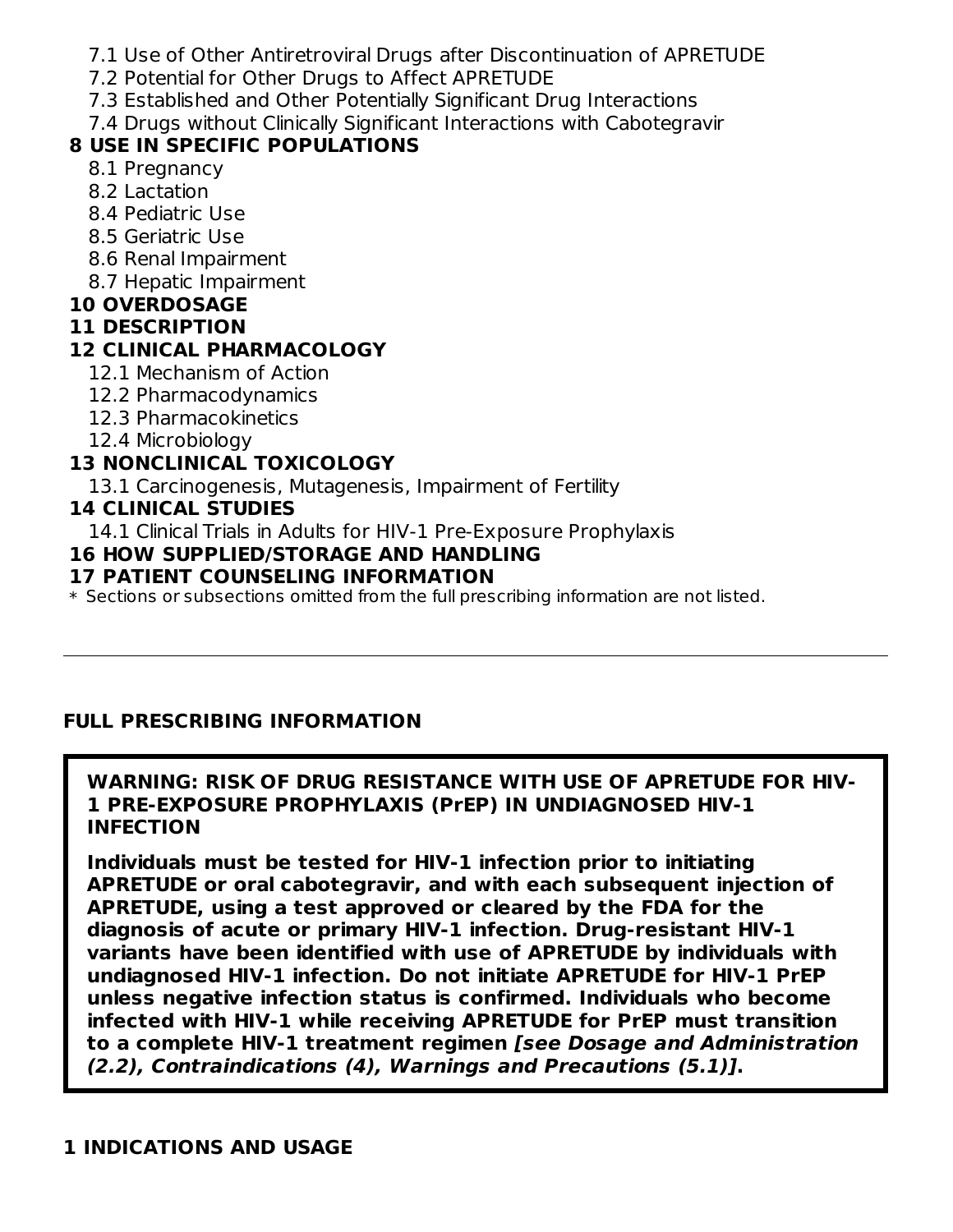APRETUDE is indicated in at-risk adults and adolescents weighing at least 35 kg for pre‑exposure prophylaxis (PrEP) to reduce the risk of sexually acquired HIV-1 infection. Individuals must have a negative HIV-1 test prior to initiating APRETUDE (with or without an oral lead-in with oral cabotegravir) for HIV-1 PrEP [see Dosage and Administration (2.2, 2.4), Contraindications (4), Warnings and Precautions (5.1)].

## **2 DOSAGE AND ADMINISTRATION**

## **2.1 Dosage and Administration Overview**

- APRETUDE contains cabotegravir extended-release injectable suspension in a single-dose vial [see Dosage Forms and Strengths (3)].
- APRETUDE must be administered by a healthcare provider by gluteal intramuscular injection [see Dosage and Administration (2.7)].
- APRETUDE may be initiated with oral cabotegravir prior to the intramuscular injections or the patient may proceed directly to injection of APRETUDE without an oral lead-in [see Dosage and Administration (2.4)].

## **2.2 HIV-1 Screening for Individuals Receiving APRETUDE for HIV-1 PrEP**

Individuals must be tested for HIV-1 infection prior to initiating APRETUDE or oral cabotegravir, and with each subsequent injection of APRETUDE, using a test approved or cleared by the FDA for the diagnosis of acute or primary HIV-1 infection. If an antigen/antibody-specific test is used and provides negative results, then such negative results should be confirmed using an RNA-specific assay, even if the results of the RNAassay are available after APRETUDE or oral cabotegravir administration [see Contraindications (4), Warnings and Precautions (5.1)].

## **2.3 Adherence to APRETUDE**

Prior to starting APRETUDE, healthcare providers should carefully select individuals who agree to the required injection dosing and testing schedule and counsel individuals about the importance of adherence to scheduled dosing visits to help reduce the risk of acquiring HIV-1 infection and development of resistance [see Dosage and Administration (2.1), Warnings and Precautions (5.1), Microbiology (12.4)].

## **2.4 Optional Oral Lead-in Dosing to Assess Tolerability of APRETUDE**

The healthcare provider and individual may decide to use an oral lead-in with oral cabotegravir prior to the initiation of APRETUDE to assess the tolerability of cabotegravir or the healthcare provider and individual may proceed directly to injection of APRETUDE without the use of an oral lead-in [see Dosage and Administration (2.5)].

No safety and efficacy data are available for use of APRETUDE without an oral lead-in [see Warnings and Precautions (5.3), Adverse Reactions (6.1)]. However, in HIV-1 treatment clinical trials, data show that an oral lead-in is not needed to ensure adequate plasma cabotegravir exposure upon initiation of injections and that the safety and efficacy results of CABENUVA (cabotegravir extended-release injectable suspension; rilpivirine extended-release injectable suspension) were similar when administered with and without an oral lead-in.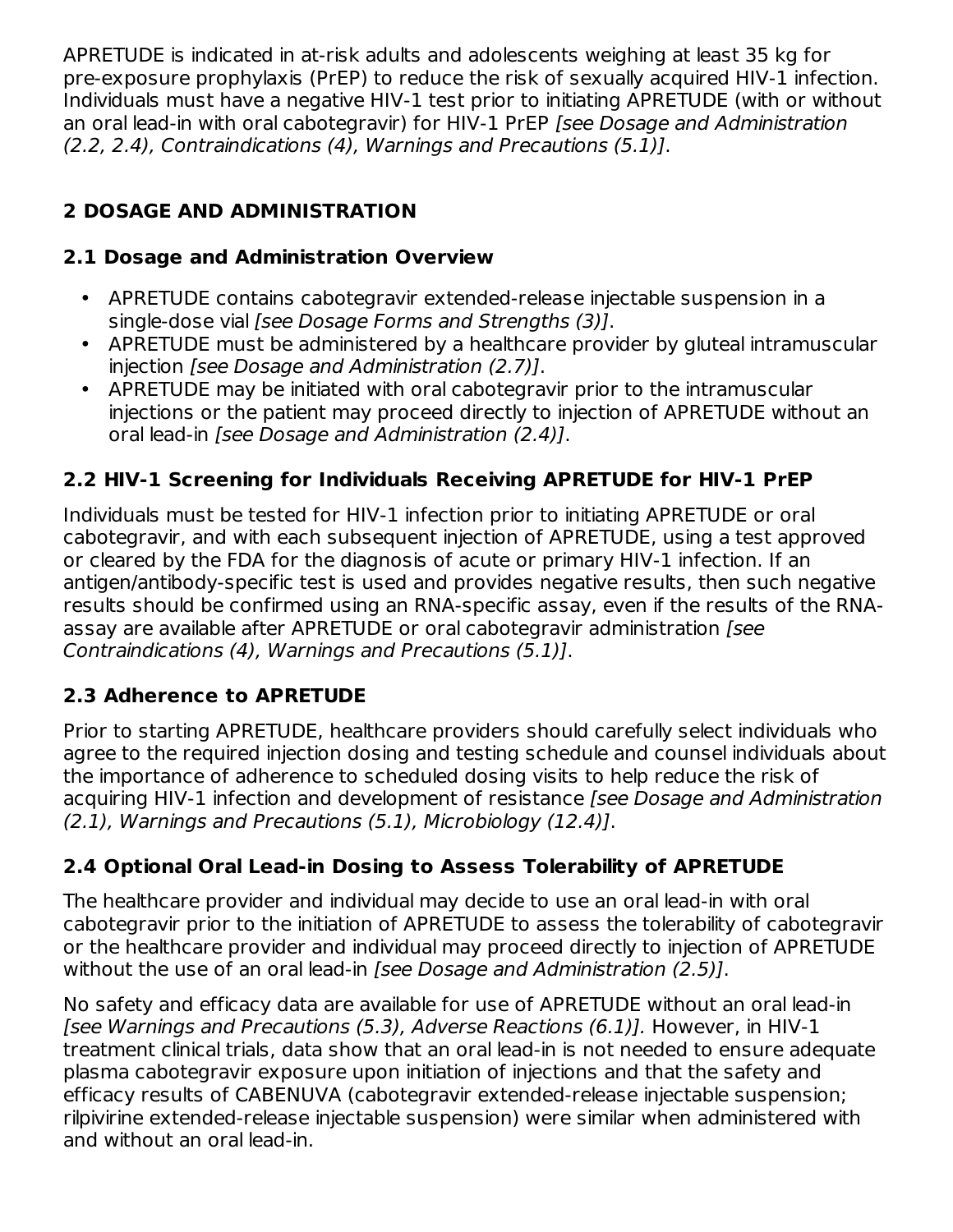## **2.5 Gluteal Intramuscular Injection Dosing with APRETUDE**

### Initiation Injections

If an oral lead-in is used, initiation injections should be administered on the last day of oral lead‑in or within 3 days thereafter. The recommended initiation injection doses of APRETUDE in individuals is a single 600‑mg (3-mL) intramuscular injection of APRETUDE given 1 month apart for 2 consecutive months (Table 1 and Table 2). Individuals may be given the second APRETUDE initiation injection up to 7 days before or after the date the individual is scheduled to receive the injections.

#### Continuation Injections

After the 2 initiation injection doses given consecutively 1 month apart, the recommended continuation injection dose of APRETUDE is a single 600-mg (3-mL) intramuscular injection of APRETUDE every 2 months (Table 2). Individuals may be given APRETUDE up to 7 days before or after the date the individual is scheduled to receive the injections.

### **Table 1. Recommended Dosing Schedule (with Oral Lead-in) for Pre‑exposure Prophylaxis in Adults and Adolescents Weighing at Least 35 kg**

| <b>Oral Lead-in</b><br>(at Least 28 Days)                                             | <b>Intramuscular (Gluteal)</b><br><b>Initiation Injection</b><br>(Month 2 and Month 3) | <b>Intramuscular (Gluteal)</b><br><b>Continuation Injection</b><br>(Month 5 and<br><b>Every 2 Months</b><br>Onwards) |  |  |
|---------------------------------------------------------------------------------------|----------------------------------------------------------------------------------------|----------------------------------------------------------------------------------------------------------------------|--|--|
| Oral cabotegravir 30 mg by                                                            | <b>APRETUDE<sup>a</sup></b>                                                            | APRETUDE <sup>b</sup>                                                                                                |  |  |
| mouth once daily for 28 days                                                          | 600 mg (3 mL)                                                                          | 600 mg $(3 mL)$                                                                                                      |  |  |
| a Should be administered on the last day of oral lead-in or within 3 days thereafter. |                                                                                        |                                                                                                                      |  |  |

<sup>b</sup> Individuals may be given APRETUDE up to 7 days before or after the date the individual is scheduled to receive the injections.

#### **Table 2. Recommended Dosing Schedule (Direct to Injection) for Pre‑exposure Prophylaxis in Adults and Adolescents Weighing at Least 35 kg**

| <b>Intramuscular (Gluteal)</b><br><b>Initiation Injection</b><br>(Month 1 and Month 2) | <b>Intramuscular (Gluteal)</b><br><b>Continuation Injection</b><br>(Month 4 and Every 2 Months<br>Onwards) |
|----------------------------------------------------------------------------------------|------------------------------------------------------------------------------------------------------------|
| <b>APRETUDE<sup>a</sup></b>                                                            | <b>APRETUDE<sup>a</sup></b>                                                                                |
| $600 \text{ mg} (3 \text{ mL})$                                                        | $600 \text{ mg}$ (3 mL)                                                                                    |
|                                                                                        | a Individuals may be given APRETUDE up to 7 days before or after the date the individual                   |
| is scheduled to receive the injections.                                                |                                                                                                            |

## **2.6 Recommended Dosing Schedule for Missed Injections**

Adherence to the injection dosing schedule is strongly recommended. Individuals who miss a scheduled injection visit should be clinically reassessed to ensure resumption of APRETUDE remains appropriate [see Dosage and Administration (2.2), Warnings and Precautions (5.1, 5.2)]. Refer to Table 3 for dosing recommendations after missed injections.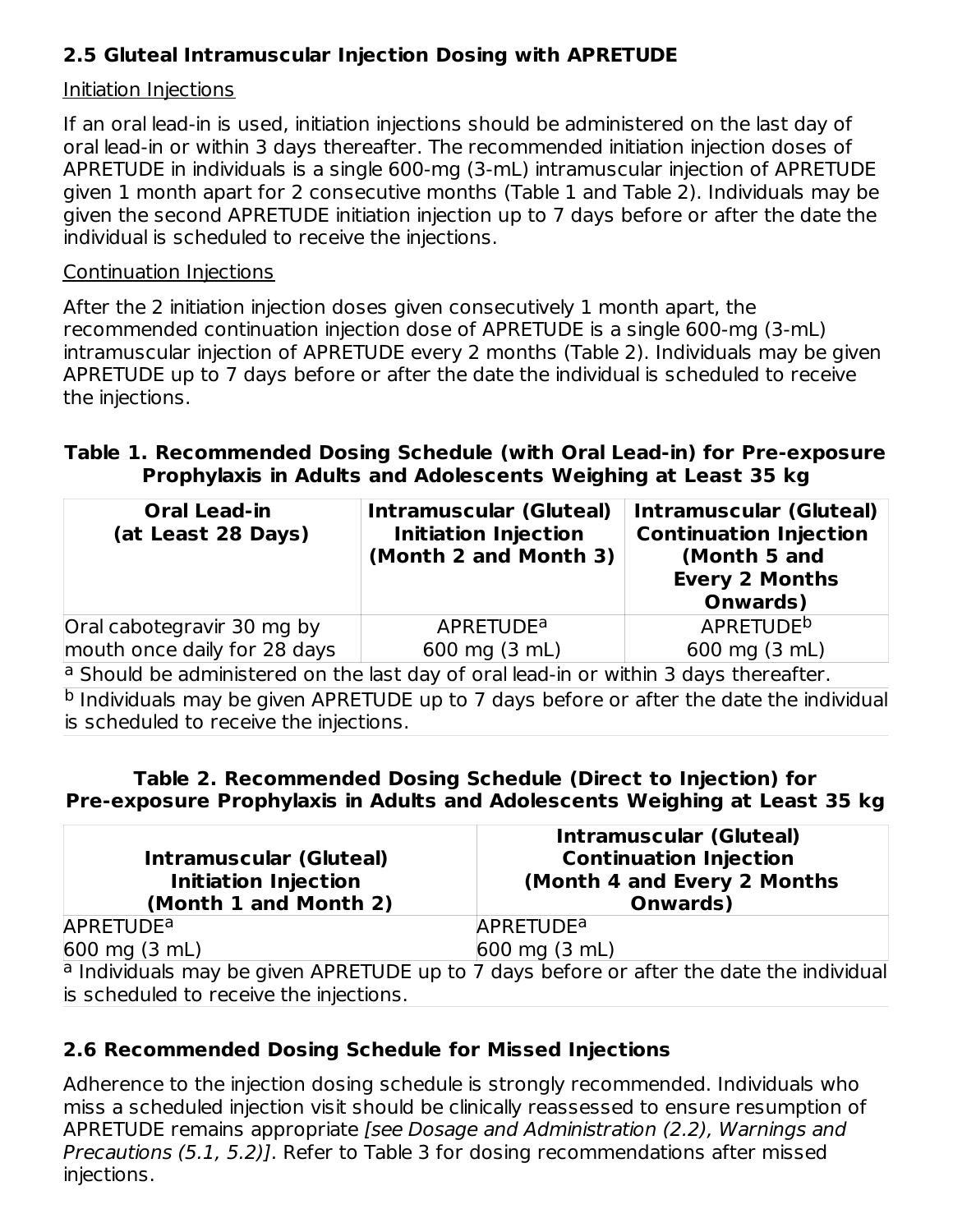### Planned Missed Injections

If an individual plans to miss a scheduled every-2-month continuation injection visit by more than 7 days, take daily oral cabotegravir for a duration of up to 2 months to replace 1 missed scheduled every-2-month injection. The recommended oral daily dose is one 30-mg tablet of oral cabotegravir. The first dose of oral PrEP should be taken approximately 2 months after the last injection dose of APRETUDE. Restart injection with APRETUDE on the day oral dosing completes or within 3 days; thereafter, as recommended in Table 3. For oral PrEP durations greater than 2 months, an alternative oral regimen is recommended.

### Unplanned Missed Injections

If a scheduled injection visit is missed or delayed by more than 7 days and oral dosing has not been taken in the interim, clinically reassess the individual to determine if resumption of injection dosing remains appropriate [see Warnings and Precautions (5.1)]. If the injection dosing schedule will be continued, see Table 3 for dosing recommendations.

| <b>Time since Last Injection</b>                                                    | <b>Recommendation</b>                                                                                                                                                                                                                           |
|-------------------------------------------------------------------------------------|-------------------------------------------------------------------------------------------------------------------------------------------------------------------------------------------------------------------------------------------------|
| If second injection is missed<br>and time since first injection<br>is:              |                                                                                                                                                                                                                                                 |
| Less than or equal to 2 months                                                      | Administer 600-mg (3-mL) gluteal intramuscular<br>injection of APRETUDE as soon as possible, then<br>continue to follow the every-2-month injection dosing<br>schedule.                                                                         |
| Greater than 2 months                                                               | Restart with 600-mg (3-mL) gluteal intramuscular<br>injection of APRETUDE, followed by a second 600-mg<br>(3-mL) initiation injection dose 1 month later. Then<br>continue to follow the every-2-month injection dosing<br>schedule thereafter. |
| If third or subsequent<br>injection is missed and time<br>since prior injection is: |                                                                                                                                                                                                                                                 |
| Less than or equal to 3 months                                                      | Administer 600-mg (3-mL) intramuscular injection of<br>APRETUDE as soon as possible, then continue with<br>the every-2-month injection dosing schedule.                                                                                         |
| Greater than 3 months                                                               | Restart with 600-mg (3-mL) gluteal intramuscular<br>injection of APRETUDE, followed by the second 600-<br>mg (3-mL) initiation injection dose 1 month later.<br>Then continue with the every-2-month injection<br>dosing schedule thereafter.   |

**Table 3. Injection Dosing Recommendations after Missed Injections**

### **2.7 Administration Instructions**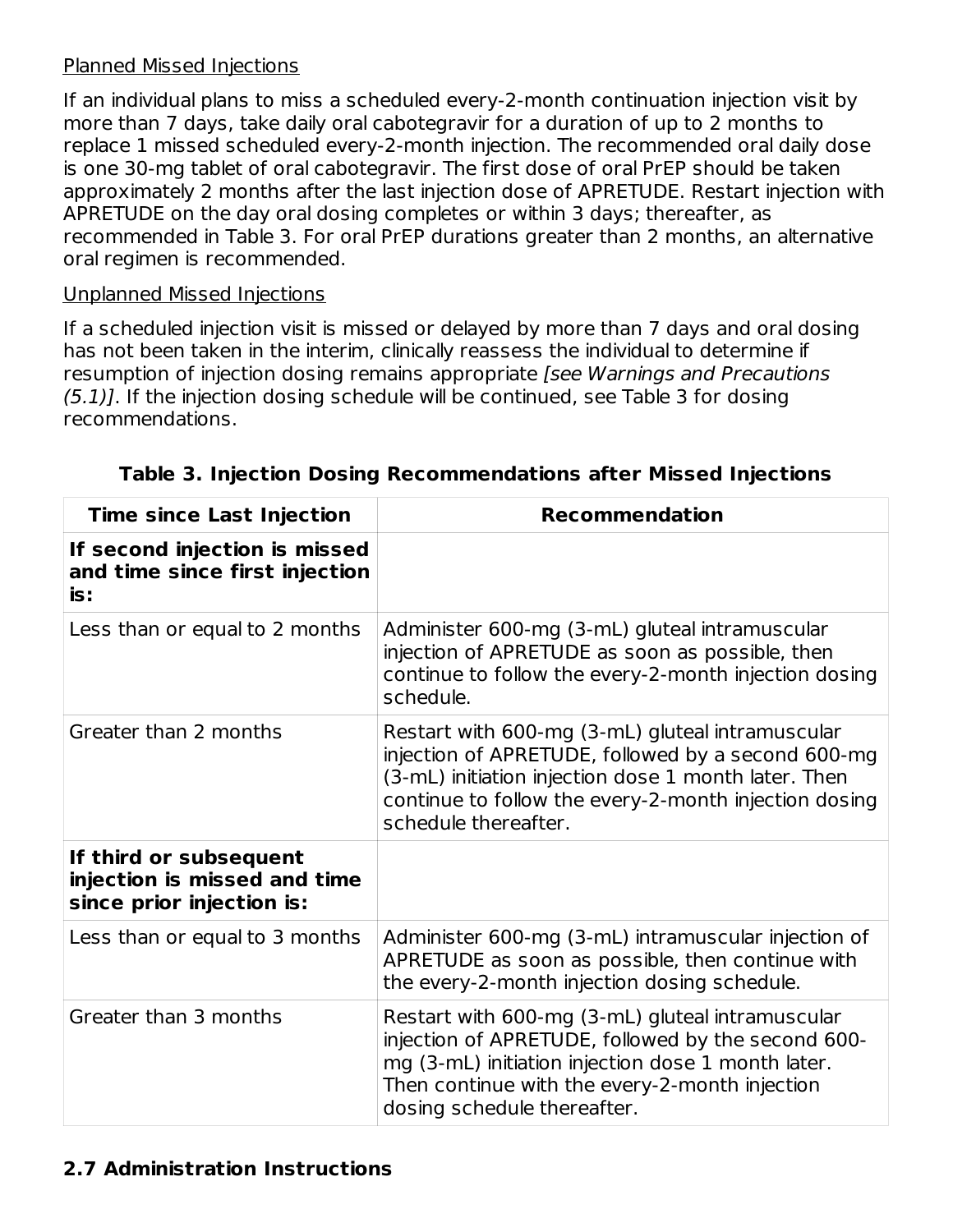Refer to the Instructions for Use for complete administration instructions with illustrations.

APRETUDE is a suspension for gluteal intramuscular injection that does not need further dilution or reconstitution.

The ventrogluteal site is recommended for injection. A dorsogluteal approach (upper outer quadrant) is acceptable, if preferred by the healthcare professional. Do not administer by any other route or anatomical site. Consider the body mass index (BMI) of the individual to ensure that the needle length is sufficient to reach the gluteus muscle. Longer needle lengths (not included in the dosing kit) may be required for individuals with higher BMI (e.g.,  $>$ 30 kg/m<sup>2</sup>) to ensure that the injection is administered intramuscularly as opposed to subcutaneously.

Store APRETUDE at 2°C to 25°C (36°F to 77°F) in the original carton until ready to use. Exposure up to 30°C (86°F) permitted. Do not freeze.

If the pack has been stored in the refrigerator, the vial should be brought to room temperature prior to administration (not to exceed 30°C [86°F]).

Parenteral drug products should be inspected visually for particulate matter and discoloration prior to administration whenever solution and container permit. The APRETUDE vial has a brown tint to the glass that may limit visual inspection. Discard the vial if the medicine exhibits particulate matter or discoloration.

Shake the vial vigorously so that the suspension looks uniform before injecting. Small air bubbles are expected and acceptable.

Once the suspension has been drawn into the syringe, the injection should be administered as soon as possible, but may remain in the syringe for up to 2 hours. The filled syringe should not be placed in the refrigerator. If the medicine remains in the syringe for more than 2 hours, the filled syringe and needle must be discarded *[see How* Supplied/Storage and Handling (16)].

## **3 DOSAGE FORMS AND STRENGTHS**

Injection: Single-dose vial containing 600 mg/3 mL (200 mg/mL) of cabotegravir as a white to light pink, free-flowing, extended-release injectable suspension.

## **4 CONTRAINDICATIONS**

APRETUDE is contraindicated in individuals:

- with unknown or positive HIV-1 status [see Warnings and Precautions (5.1, 5.2)].
- with previous hypersensitivity reaction to cabotegravir [see Warnings and Precautions (5.4)].
- receiving the following coadministered drugs for which significant decreases in cabotegravir plasma concentrations may occur due to uridine diphosphate glucuronosyltransferase (UGT1A1) [see Drug Interactions (7.2, 7.3), Clinical Pharmacology (12.3)]:
	- Anticonvulsants: Carbamazepine, oxcarbazepine, phenobarbital, phenytoin
	- Antimycobacterials: Rifampin, rifapentine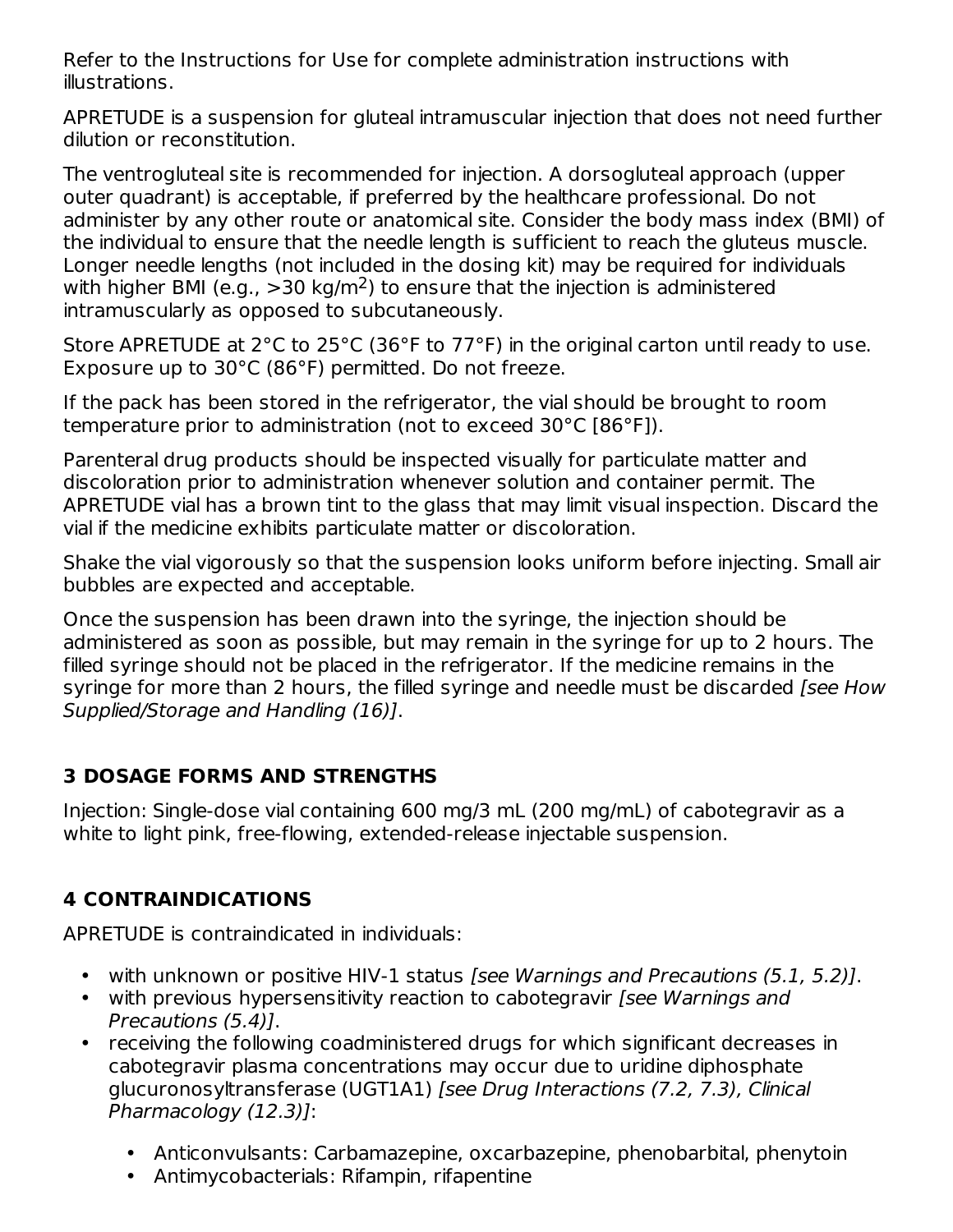## **5 WARNINGS AND PRECAUTIONS**

## **5.1 Comprehensive Management to Reduce the Risk of HIV-1 Infection**

Use APRETUDE for HIV-1 PrEP to reduce the risk of HIV-1 infection as part of a comprehensive prevention strategy including adherence to the administration schedule and safer sex practices, including condoms, to reduce the risk of sexually transmitted infections (STIs). APRETUDE is not always effective in preventing HIV-1 acquisition [see Clinical Studies (14.1)]. The time from initiation of APRETUDE for HIV-1 PrEP to maximal protection against HIV-1 infection is unknown.

Risk for HIV-1 acquisition includes behavioral, biological, or epidemiologic factors including, but not limited to, condomless sex, past or current STIs, self-identified HIV risk, having sexual partners of unknown HIV-1 viremic status, or sexual activity in a high prevalence area or network.

Counsel individuals on the use of other prevention measures (e.g., consistent and correct condom use; knowledge of partner(s)' HIV-1 status, including viral suppression status; regular testing for STIs that can facilitate HIV-1 transmission). Inform individuals about and support their efforts in reducing sexual risk behavior.

Use APRETUDE to reduce the risk of acquiring HIV-1 only in individuals confirmed to be HIV-1 negative *[see Contraindications (4)]*. HIV-1 resistance substitutions may emerge in individuals with undiagnosed HIV‑1 infection who are taking only APRETUDE, because APRETUDE alone does not constitute a complete regimen for HIV-1 treatment (see Microbiology (12.4)]; therefore, care should be taken to minimize the risk of initiating or continuing APRETUDE before confirming the individual is HIV-1 negative.

- Prior to initiating APRETUDE for HIV-1 PrEP, ask seronegative individuals about recent (in past month) potential exposure events (e.g., condomless sex or condom breaking during sex with a partner of unknown HIV-1 status or unknown viremic status, a recent STI), and evaluate for current or recent signs or symptoms consistent with acute HIV-1 infection (e.g., fever, fatigue, myalgia, skin rash).
- If recent (<1 month) exposures to HIV-1 are suspected or clinical symptoms consistent with acute HIV-1 infection are present, use a test approved or cleared by the FDA as an aid in the diagnosis of acute or primary HIV-1 infection.

When using APRETUDE for HIV-1 PrEP, HIV-1 testing should be repeated prior to each injection and upon diagnosis of any other STIs [see Dosage and Administration (2.2, 2.5)].

• If an HIV-1 test indicates possible HIV-1 infection, or if symptoms consistent with acute HIV-1 infection develop following an exposure event, additional HIV testing to determine HIV status is needed. If an individual has confirmed HIV-1 infection, then the individual must be transitioned to a complete HIV-1 treatment regimen.

Counsel HIV-1 uninfected individuals to strictly adhere to the recommended dosing and testing schedule for APRETUDE in order to reduce the risk of HIV-1 acquisition and the potential development of resistance [see Dosage and Administration (2.3, 2.5), Microbiology (12.4)]. Some individuals, such as adolescents, may benefit from frequent visits and counseling to support adherence to the dosing and testing schedule [see Use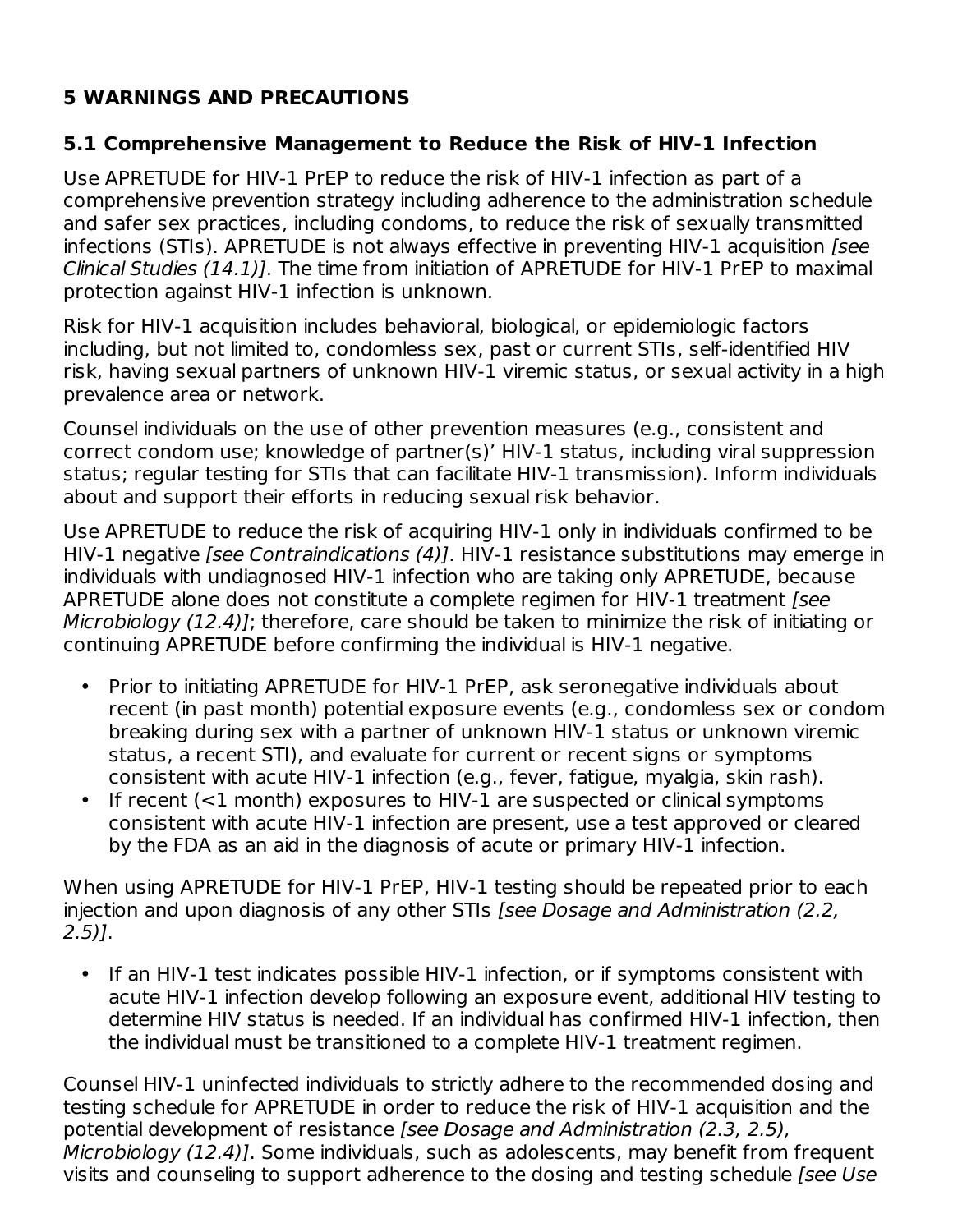## **5.2 Potential Risk of Resistance with APRETUDE**

There is a potential risk of developing resistance to APRETUDE if an individual acquires HIV-1 either before or while taking APRETUDE or following discontinuation of APRETUDE [see Warnings and Precautions (5.1, 5.3)].

To minimize this risk, it is essential to clinically reassess individuals for risk of HIV-1 acquisition and to test before each injection to confirm HIV-1 negative status. Individuals who are confirmed to have HIV-1 infection must transition to a complete HIV-1 treatment regimen.

Alternative forms of PrEP should be considered following discontinuation of APRETUDE for those individuals at continuing risk of HIV-1 acquisition and initiated within 2 months of the final injection of APRETUDE.

## **5.3 Long-Acting Properties and Potential Associated Risks with APRETUDE**

Residual concentrations of cabotegravir may remain in the systemic circulation of individuals for prolonged periods (up to 12 months or longer). It is important to carefully select individuals who agree to the required every-2-month injection dosing schedule because non-adherence to every‑2-monthly injections or missed doses could lead to HIV-1 acquisition and development of resistance.

Healthcare providers should take the prolonged-release characteristics of cabotegravir into consideration when APRETUDE is prescribed [see Dosage and Administration (2. 3), Warnings and Precautions (5.1, 5.2), Drug Interactions (7.1), Use in Specific Populations (8.1, 8.2), Overdosage (10)].

## **5.4 Hypersensitivity Reactions**

Serious or severe hypersensitivity reactions have been reported in association with other integrase inhibitors and could occur with APRETUDE [see Adverse Reactions (6.1)]. Administration of cabotegravir oral lead-in dosing was used in clinical studies to help identify participants who may be at risk of a hypersensitivity reaction. Remain vigilant and discontinue APRETUDE if a hypersensitivity reaction is suspected (see Dosage and Administration (2.4), Contraindications (4), Adverse Reactions (6)].

Discontinue APRETUDE immediately if signs or symptoms of hypersensitivity reactions develop (including, but not limited to, severe rash, or rash accompanied by fever, general malaise, fatigue, muscle or joint aches, blisters, mucosal involvement [oral blisters or lesions], conjunctivitis, facial edema, hepatitis, eosinophilia, angioedema, difficulty breathing). Clinical status, including liver transaminases, should be monitored and appropriate therapy initiated. For information regarding the long-acting properties of APRETUDE [see Warnings and Precautions (5.3)].

## **5.5 Hepatotoxicity**

Hepatotoxicity has been reported in a limited number of individuals receiving cabotegravir with or without known pre-existing hepatic disease or identifiable risk factors [see Adverse Reactions (6.1)].

Clinical and laboratory monitoring should be considered and APRETUDE should be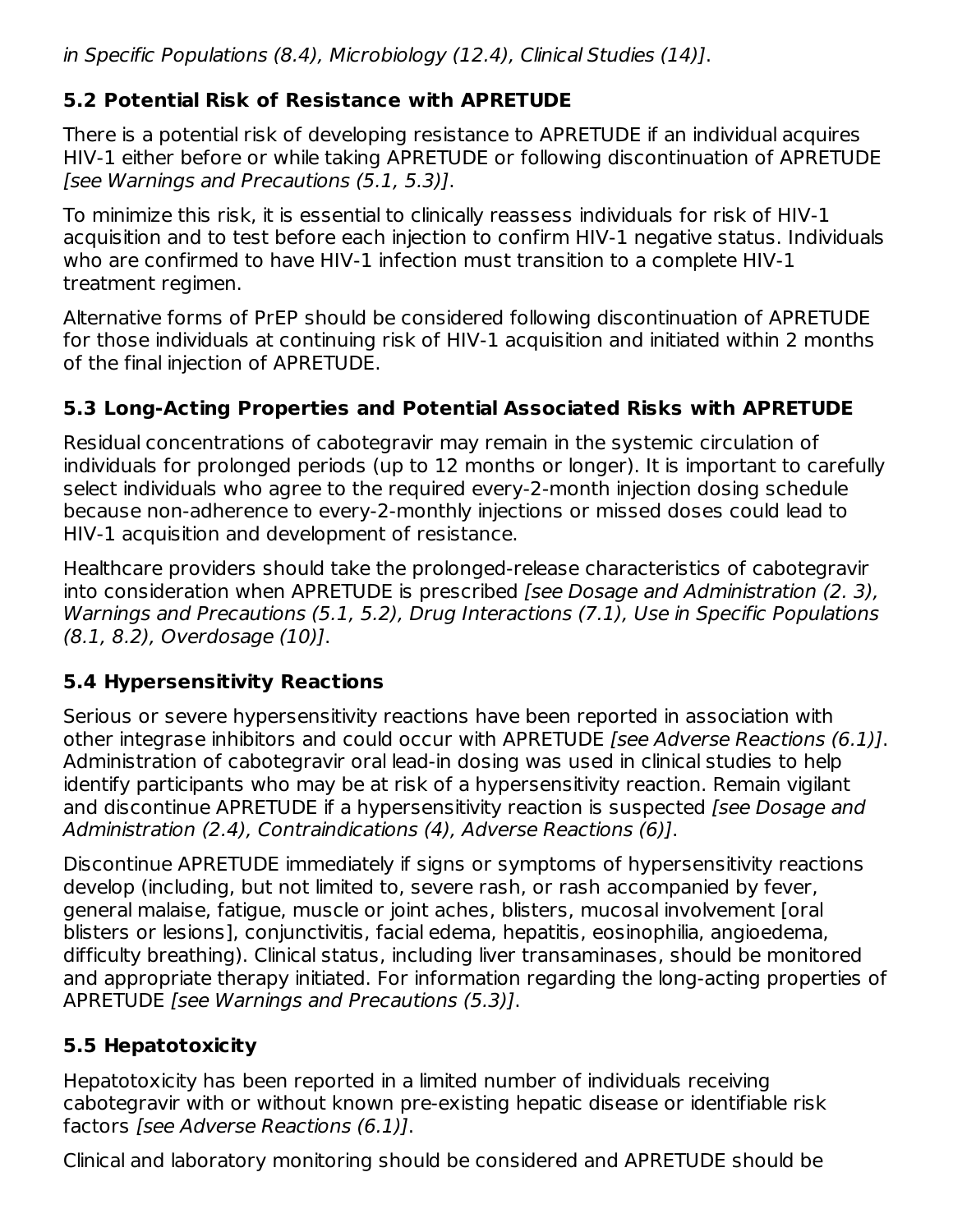discontinued if hepatotoxicity is suspected and individuals managed as clinically indicated. For information regarding the long-acting properties of APRETUDE [see Warnings and Precautions (5.3)].

## **5.6 Depressive Disorders**

Depressive disorders (including depression, depressed mood, major depression, persistent depressive disorder, suicide ideation or attempt) have been reported with APRETUDE [see Adverse Reactions (6.1)]. Promptly evaluate individuals with depressive symptoms to assess whether the symptoms are related to APRETUDE and to determine whether the risks of continued therapy outweigh the benefits.

## **5.7 Risk of Reduced Drug Concentration of APRETUDE Due to Drug Interactions**

The concomitant use of APRETUDE and other drugs may result in reduced drug concentration of APRETUDE [see Contraindications (4), Drug Interactions (7.2, 7.3)].

See Table 8 for steps to prevent or manage these possible and known significant drug interactions, including dosing recommendations. Consider the potential for drug interactions prior to and during use of, and after discontinuation of APRETUDE; review concomitant medications during use of APRETUDE [see Drug Interactions (7.3, 7.4)].

## **6 ADVERSE REACTIONS**

The following adverse reactions are described below and in other sections of the labeling:

- Hypersensitivity reactions [see Warnings and Precautions (5.4)]
- Hepatotoxicity [see Warnings and Precautions (5.5)]
- Depressive disorders [see Warnings and Precautions (5.6)]

## **6.1 Clinical Trials Experience**

Because clinical trials are conducted under widely varying conditions, adverse reaction rates observed in the clinical trials of a drug cannot be directly compared with rates in the clinical trials of another drug and may not reflect rates observed in practice.

## Clinical Trials Experience in Adults

The safety assessment of APRETUDE is based on the analysis of data from 2 international, multicenter, double-blind trials, HPTN 083 and HPTN 084 [see Clinical Studies (14.1)].

Adverse reactions were reported while on blinded study product following exposure to APRETUDE extended-release injectable suspension and oral cabotegravir tablets as oral lead-in. The median time on blinded study product in HPTN 083 was 65 weeks and 2 days (range: 1 day to 156 weeks and 1 day), with a total exposure on cabotegravir of 3,231 person‑years. The median time on blinded study product in HPTN 084 was 64 weeks and 1 day (range: 1 day to 153 weeks and 1 day), with a total exposure on cabotegravir of 2,009 person‑years.

The most common adverse reactions regardless of severity reported in at least 1% of participants in HPTN 083 or HPTN 084 are presented in Table 4.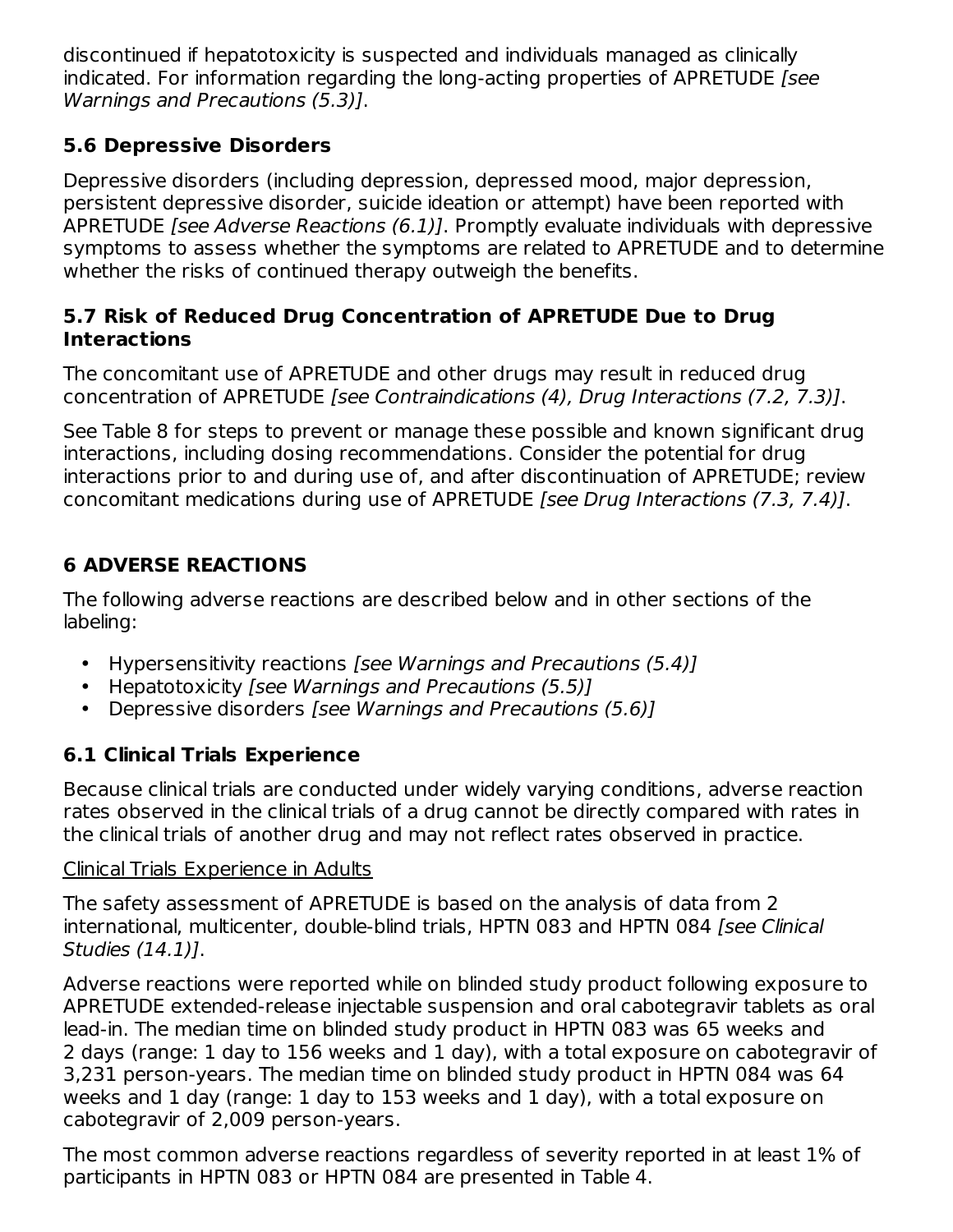In HPTN 083, 6% of participants in the group receiving APRETUDE intramuscular injection every 2 months and 4% of participants receiving oral TRUVADA [emtricitabine (FTC) and tenofovir disoproxil fumarate (TDF)] once daily discontinued due to adverse events (all causality). Non-injection-site–associated adverse events leading to discontinuation and occurring in  $\geq$ 1% of participants were increased alanine aminotransferase with APRETUDE and TRUVADA.

In HPTN 084, 1% of participants receiving APRETUDE and 1% of participants receiving TRUVADA discontinued due to adverse events. The most commonly reported adverse event (all causality) leading to discontinuation was increased alanine aminotransferase (<1%) with APRETUDE and TRUVADA. The side-by-side tabulation is to simplify presentation; direct comparison across trials should not be made due to differing trials.

| <b>Adverse</b>                           | <b>HPTN 083</b>                                           |                                                       | <b>HPTN 084</b>                                              |                                                      |
|------------------------------------------|-----------------------------------------------------------|-------------------------------------------------------|--------------------------------------------------------------|------------------------------------------------------|
| <b>Reactions</b>                         | <b>APRETUDE</b><br><b>Every 2 Months</b><br>$(n = 2,281)$ | <b>TRUVADA</b><br><b>Once Daily</b><br>$(n = 2, 285)$ | <b>APRETUDE</b><br>Every 2<br><b>Months</b><br>$(n = 1,614)$ | <b>TRUVADA</b><br><b>Once Daily</b><br>$(n = 1,610)$ |
| Injection site<br>reactions <sup>b</sup> | 82%                                                       | 35%                                                   | 38%                                                          | 11%                                                  |
| Diarrhea                                 | 4%                                                        | 5%                                                    | 4%                                                           | 4%                                                   |
| Headache                                 | 4%                                                        | 3%                                                    | 12%                                                          | 13%                                                  |
| Pyrexiac                                 | 4%                                                        | $<$ 1%                                                | ${<}1\%$                                                     | <1%                                                  |
| Fatigue <sup>d</sup>                     | 4%                                                        | 2%                                                    | 3%                                                           | 3%                                                   |
| Sleep disorders <sup>e</sup>             | 3%                                                        | 3%                                                    | 1%                                                           | 1%                                                   |
| Nausea                                   | 3%                                                        | 5%                                                    | 4%                                                           | 8%                                                   |
| <b>Dizziness</b>                         | 2%                                                        | 3%                                                    | 4%                                                           | 6%                                                   |
| Flatulence                               | 1%                                                        | $1\%$                                                 | $<1\%$                                                       | ${<}1\%$                                             |
| Abdominal painf                          | 1%                                                        | $1\%$                                                 | 2%                                                           | 2%                                                   |
| Vomiting                                 | ${<}1\%$                                                  | $1\%$                                                 | 2%                                                           | 5%                                                   |
| Myalgia                                  | <1%                                                       | $<$ 1%                                                | 2%                                                           | $1\%$                                                |
| Rash <sup>g</sup>                        | ${<}1\%$                                                  | <1%                                                   | 2%                                                           | $1\%$                                                |
| Decreased appetite                       | ${<}1\%$                                                  | <1%                                                   | 2%                                                           | 4%                                                   |
| Somnolence                               | <1%                                                       | <1%                                                   | 2%                                                           | 2%                                                   |
| Back pain                                | ${<}1\%$                                                  | <1%                                                   | 1%                                                           | <1%                                                  |
| Upper respiratory<br>tract infection     | $\overline{0}$                                            | $<$ 1%                                                | 4%                                                           | 4%                                                   |

#### **Table 4. Adverse Drug Reactions (All Grades) Reported in at Least 1% of a Participants Receiving APRETUDE in Either HPTN 083 or HPTN 084**

<sup>a</sup> Adverse reactions defined as "treatment-related" as assessed by the investigator, with exception of injection site reactions, where all injection site reactions were reported regardless of causality.

 $^{\text{b}}$  Participants who received injection: HPTN 083, APRETUDE (n = 2,117) and TRUVADA  $(n = 2,081)$ ; HPTN 084, APRETUDE  $(n = 1,519)$  and TRUVADA  $(n = 1,516)$ .

<sup>c</sup> Pyrexia includes pyrexia, feeling hot, chills, influenza-like illness.

<sup>d</sup> Fatigue includes fatigue, malaise.

e Sleep disorders includes insomnia, abnormal dreams.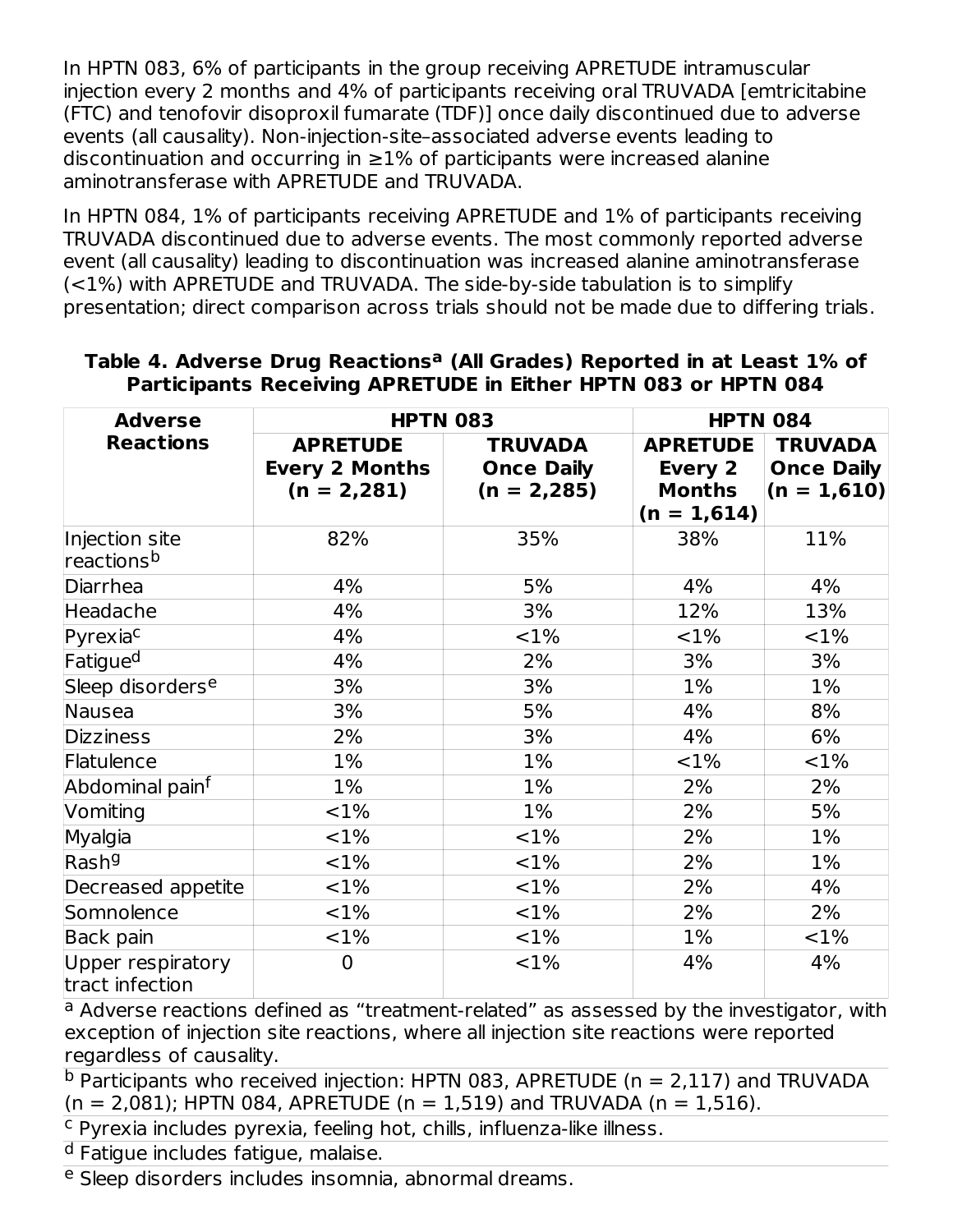Sleep disorders includes insomnia, abnormal dreams.

### Injection-Associated Adverse Reactions

Local Injection Site Reactions (ISRs) with APRETUDE: The most frequent adverse reactions associated with the intramuscular administration of APRETUDE in HPTN 083 were ISRs. After 20,286 injections, 8,900 ISRs were reported. Of the 2,117 participants who received at least one injection of APRETUDE, 1,740 (82%) participants experienced at least one ISR, of which a total of 3% of participants discontinued APRETUDE because of ISRs. Among the participants who received APRETUDE and experienced at least one ISR, the maximum severity of reactions was mild (Grade 1) in 41% of participants, moderate (Grade 2) in 56% of participants, and severe (Grade 3) in 3% of participants. The median duration of overall ISR events was 4 days. The proportion of participants reporting ISRs at each visit and the severity of the ISRs decreased over time. The most commonly reported ISRs (all causality and grades) in at least 1% of participants who received APRETUDE and experienced at least one ISR from HPTN 083 are presented in Table 5.

The most frequent adverse reactions associated with the intramuscular administration of APRETUDE in HPTN 084 were ISRs. After 13,068 injections, 1,171 ISRs were reported. Of the 1,519 participants who received at least one injection of APRETUDE, 578 (38%) participants experienced at least one ISR. No participants discontinued APRETUDE because of ISRs. Among the participants who received APRETUDE and experienced at least one ISR, the maximum severity of reactions was mild (Grade 1) in 66% of participants, moderate (Grade 2) in 34% of participants, and severe (Grade 3) in less than 1% of participants. The median duration of overall ISR events was 8 days. The proportion of participants reporting ISRs at each visit and the severity of the ISRs generally decreased over time. The most commonly reported ISRs (all causality and grades) in at least 1% of participants who received APRETUDE and experienced at least one ISR from HPTN 084 are presented in Table 5.

| <b>Injection Site</b> | <b>HPTN 083</b>                  |                                           | <b>HPTN 084</b>                                    |             |
|-----------------------|----------------------------------|-------------------------------------------|----------------------------------------------------|-------------|
| <b>Reactions</b>      | <b>APRETUDE</b><br>$(n = 1,740)$ | <b>TRUVADA<sup>a</sup></b><br>$(n = 724)$ | <b>APRETUDE TRUVADA<sup>a</sup></b><br>$(n = 578)$ | $(n = 166)$ |
| Pain/tenderness       | 98%                              | 95%                                       | 90%                                                | 87%         |
| Nodules               | 15%                              | 2%                                        | 14%                                                | 2%          |
| Induration            | 15%                              | $< 1\%$                                   | 12%                                                | 2%          |
| Swelling              | 12%                              | 1%                                        | 18%                                                | 3%          |
| Bruising              | 4%                               | 4%                                        | $1\%$                                              | 0           |
| Erythema              | 4%                               | 2%                                        | 5%                                                 | 2%          |
| Pruritus              | 3%                               | 3%                                        | 6%                                                 | 11%         |
| Warmth                | 3%                               | $1\%$                                     | <1%                                                | 0           |
| Anesthesia            | $1\%$                            | 2%                                        | 1%                                                 | 2%          |
| Abscess               | ${<}1\%$                         | $\mathbf 0$                               | 2%                                                 | 3%          |

#### **Table 5. Injection Site Reactions (All Grades) Reported in at Least 1% of Participants who Experienced at Least One Injection Site Reaction (All Causality) with APRETUDE in Either HPTN 083 or HPTN 084**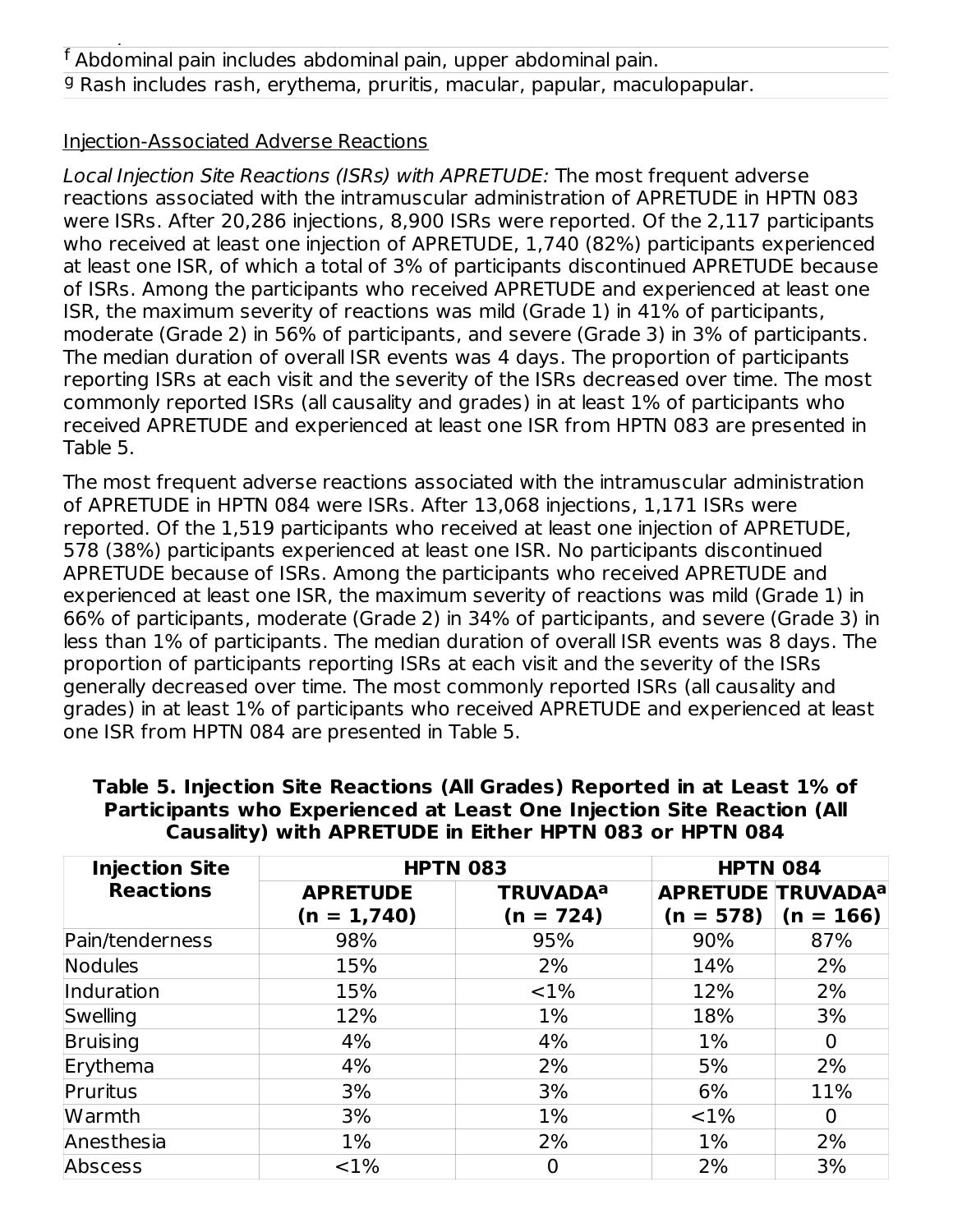| <b>Discoloration</b>                                          | $\mathcal{O}'$ | $1\%$ |  |
|---------------------------------------------------------------|----------------|-------|--|
| a Placebo injectable suspension: intralipid 20% fat emulsion. |                |       |  |

Other Injection-Associated Adverse Reactions: In the HPTN 083 clinical trial, an increased incidence of pyrexia (including pyrexia, feeling hot, chills, influenza-like illness) (4%) was reported by participants receiving APRETUDE compared with participants receiving TRUVADA (<1%). There were no differences reported in the incidence of pyrexia between groups in HPTN 084.

Vasovagal or pre-syncopal reactions considered treatment related were reported in <1% of participants after injection with APRETUDE in HPTN 083. None were reported as treatment related by the investigators in HPTN 084.

#### Less Common Adverse Reactions

The following select adverse reactions (regardless of severity) occurred in <1% of participants receiving APRETUDE in HPTN 083 or HPTN 084.

Hepatobiliary Disorders: Hepatotoxicity.

Investigations: Weight increase (see below).

Psychiatric Disorders: Depression.

### Weight Increase

At the Week 41 and Week 97 timepoints in HPTN 083, participants who received APRETUDE gained a median of 1.2 kg (Interquartile Range [IQR]; -1.0, 3.5; n = 1,623) and 2.1 kg (IQR; -0.9, 5.9;  $n = 601$ ) in weight from baseline. Those who received TRUVADA gained a median of 0 kg (IQR; -2.1, 2.4; n = 1,611) and 1 kg (IQR; -1.9, 4.0; n = 598) in weight from baseline, respectively.

At the Week 41 and 97 timepoints in HPTN 084, participants who received APRETUDE gained a median of 2 kg (IQR; 0.0, 5.0;  $n = 1,151$ ) and 4 kg (IQR; 0.0, 8.0;  $n = 216$ ) in weight from baseline, respectively. Those who received TRUVADA gained a median of 1 kg (IQR; -1.0, 4.0;  $n = 1.131$ ) and 3 kg (IQR; -1.0, 6.0;  $n = 218$ ) in weight from baseline, respectively.

### Laboratory Abnormalities

Grade 3 or 4 post-baseline maximum toxicity laboratory abnormalities for HPTN 083 or HPTN 084 are summarized in Table 6.

|                                |                                                           | <b>HPTN 083</b>                                       |                                                          | <b>HPTN 084</b>                                         |  |
|--------------------------------|-----------------------------------------------------------|-------------------------------------------------------|----------------------------------------------------------|---------------------------------------------------------|--|
| Laboratory<br><b>Parameter</b> | <b>APRETUDE</b><br><b>Every 2 Months</b><br>$(n = 2,281)$ | <b>TRUVADA</b><br><b>Once Daily</b><br>$(n = 2, 285)$ | <b>APRETUDE</b><br>Every 2<br>Months<br>$(n =$<br>1,614) | <b>TRUVADA</b><br><b>Once Daily</b><br>$(n =$<br>1,610) |  |
| $ALT$ ( $\geq$ 5.0 x ULN)      | 2%                                                        | 2%                                                    | <1%                                                      | $1\%$                                                   |  |
| $AST$ ( $\geq$ 5.0 x ULN)      | 3%                                                        | 3%                                                    | ${<}1\%$                                                 | <1%                                                     |  |

### **Table 6. Laboratory Abnormalities (Grades 3 to 4) in ≥1% of Participants in Either HPTN 083 or HPTN 084**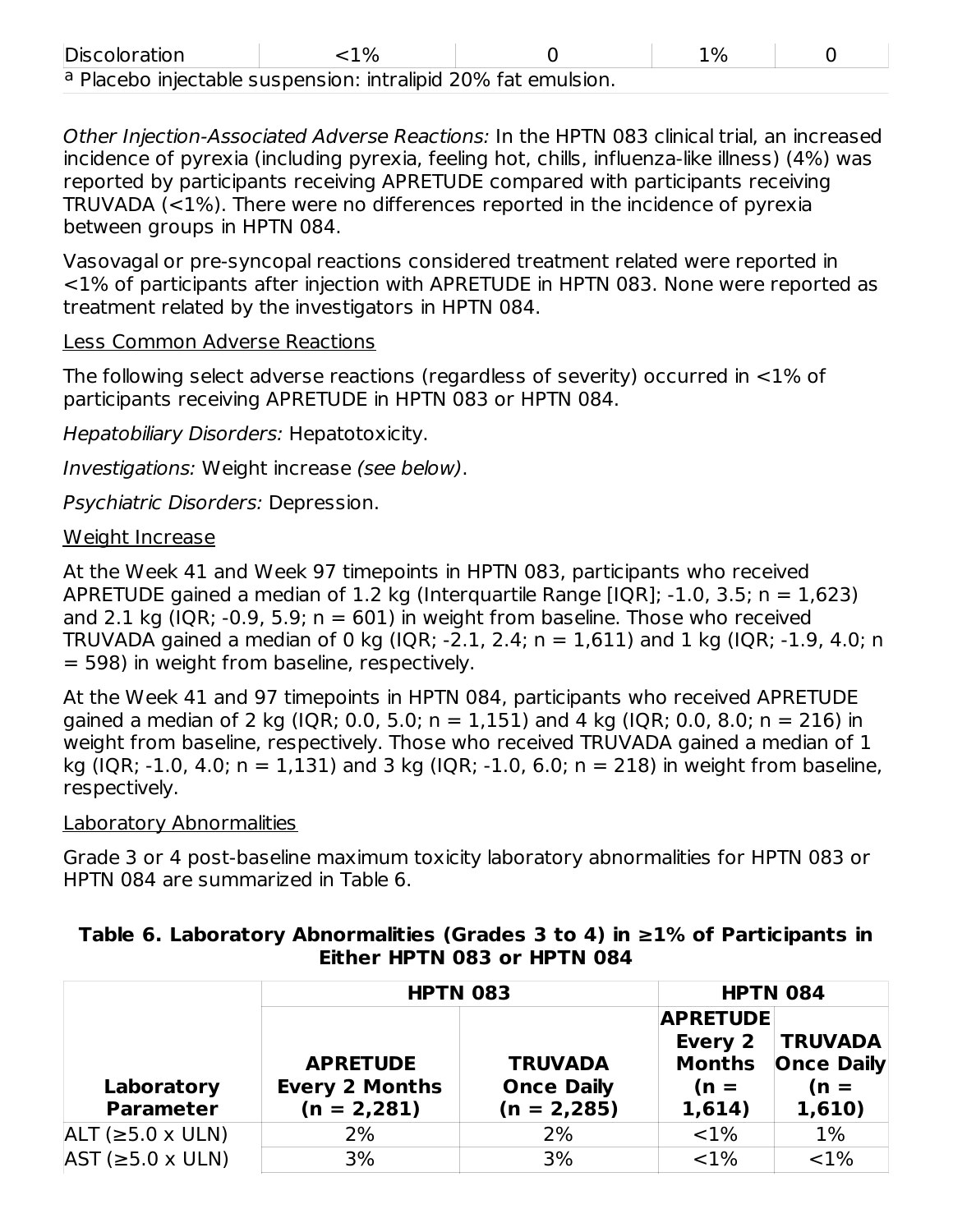| Creatine<br>phosphokinase<br>(≥10.0 × ULN)                                   | 15% | 14% | 2%       | 2%  |
|------------------------------------------------------------------------------|-----|-----|----------|-----|
| Lipase ( $\geq$ 3.0 x ULN)                                                   | 3%  | 3%  | ${<}1\%$ | <1% |
| Creatinine $(>1.8 x$                                                         |     |     |          |     |
| ULN) or increase to                                                          | 3%  | 3%  | 5%       | 4%  |
| $\geq$ 1.5 x baseline)                                                       |     |     |          |     |
| $ALT =$ Alanine transaminase, ULN = upper limit of normal, $AST =$ Aspartate |     |     |          |     |
| aminotransferase.                                                            |     |     |          |     |

Serum Lipids: Changes from baseline to Month 15 in total cholesterol, HDL cholesterol, LDL cholesterol, triglycerides, and total cholesterol to HDL ratio in HPTN 083 and HPTN 084 are presented in Table 7.

#### **Table 7. Fasting Lipid Values, Median Change from Baseline at Week 57, a Reported in HPTN 083 and HPTN 084**

|                                             | <b>HPTN 083</b> |                | <b>HPTN 084</b>         |        |
|---------------------------------------------|-----------------|----------------|-------------------------|--------|
|                                             | <b>APRETUDE</b> | <b>TRUVADA</b> | <b>APRETUDE TRUVADA</b> |        |
| Total cholesterol<br>$\text{(mg/dL)}$       | $+1.0$          | $-10.0$        | $+0.2$                  | $-3.9$ |
| LDL cholesterol<br>$\text{(mg/dL)}$         | $+1.0$          | $-6.0$         | $-1.1$                  | $-5.0$ |
| <b>HDL</b> cholesterol<br>$\text{Im}g/dL$   | $-0.2$          | $-3.0$         | $-0.8$                  | $-2.6$ |
| Triglycerides (mg/dL)                       | $+2.7$          | 0.0            | $+3.1$                  | $+0.7$ |
| Total cholesterol:<br>HDL cholesterol ratio | $+0.1$          | $+0.0$         | $+0.1$                  | $+0.1$ |

<sup>a</sup> Nearly 60% of participants with baseline data available had Week 57 data available in both arms of both trials. Within each trial, baseline values were comparable among participants receiving APRETUDE and TRUVADA.

### Clinical Trials Experience in Adolescents

In adolescents receiving APRETUDE for HIV-1 PrEP, the safety data were comparable to the safety data reported in adults receiving APRETUDE for HIV-1 PrEP [see Use in Specific Populations (8.4)].

## **7 DRUG INTERACTIONS**

## **7.1 Use of Other Antiretroviral Drugs after Discontinuation of APRETUDE**

Residual concentrations of cabotegravir may remain in the systemic circulation of individuals for prolonged periods (up to 12 months or longer). These residual concentrations are not expected to affect the exposures of antiretroviral drugs that are initiated after discontinuation of APRETUDE [see Warnings and Precautions (5.3), Drug Interactions (7.4), Clinical Pharmacology (12.3)].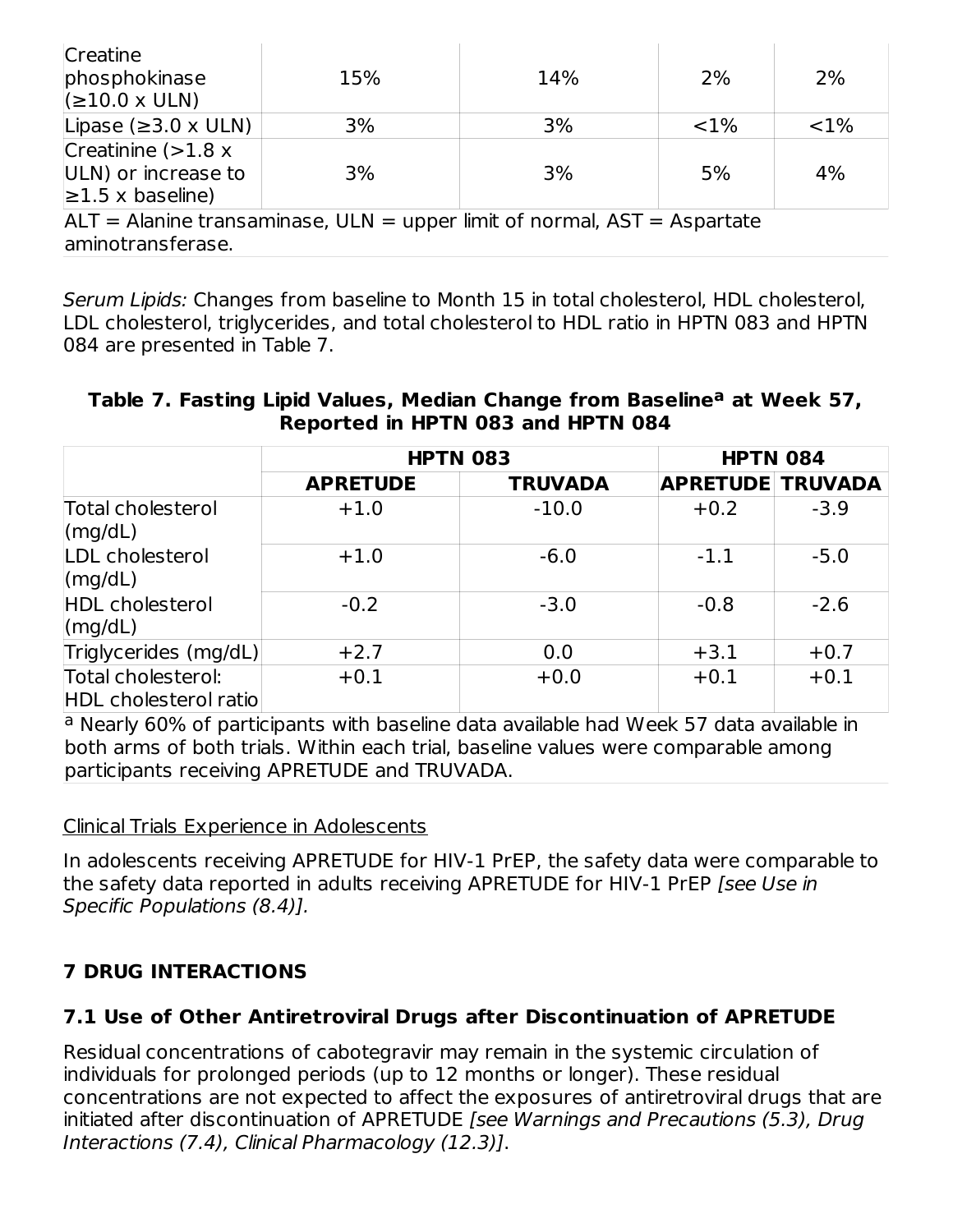## **7.2 Potential for Other Drugs to Affect APRETUDE**

Cabotegravir is primarily metabolized by UGT1A1 with some contribution from UGT1A9. Drugs that are strong inducers of UGT1A1 or 1A9 are expected to decrease cabotegravir plasma concentrations; therefore, coadministration of APRETUDE with these drugs is contraindicated [see Contraindications (4)].

## **7.3 Established and Other Potentially Significant Drug Interactions**

Information regarding potential drug interactions with cabotegravir is provided in Table 8. These recommendations are based on either drug interaction trials following oral administration of cabotegravir or predicted interactions due to the expected magnitude of the interaction [see Contraindications (4), Warnings and Precautions (5.7), Clinical Pharmacology (12.3)]. Table 8 includes potentially significant interactions but is not all inclusive.

| <b>Concomitant Drug</b><br><b>Class:</b><br><b>Drug Name</b>                            | <b>Effect on</b><br><b>Concentration</b> | <b>Clinical Comment</b>                                                                                                                                                                                                                                                                                                                                                                                                                                                                                                                                                                                                 |
|-----------------------------------------------------------------------------------------|------------------------------------------|-------------------------------------------------------------------------------------------------------------------------------------------------------------------------------------------------------------------------------------------------------------------------------------------------------------------------------------------------------------------------------------------------------------------------------------------------------------------------------------------------------------------------------------------------------------------------------------------------------------------------|
| <b>Anticonvulsants:</b><br>Carbamazepine<br>Oxcarbazepine<br>Phenobarbital<br>Phenytoin | ↓Cabotegravir                            | Coadministration is contraindicated with<br><b>APRETUDE due to potential for significant</b><br>decreases in plasma concentration of<br>APRETUDE.                                                                                                                                                                                                                                                                                                                                                                                                                                                                       |
| <b>Antimycobacterials:</b><br>Rifampin<br>Rifapentine                                   | ↓ Cabotegravir                           |                                                                                                                                                                                                                                                                                                                                                                                                                                                                                                                                                                                                                         |
| Antimycobacterial:<br>Rifabutin                                                         | ↓ Cabotegravir                           | When rifabutin is started before or<br>concomitantly with the first initiation<br>injection of APRETUDE, the recommended<br>dosing of APRETUDE is one 600-mg (3-<br>mL) injection, followed 2 weeks later by a<br>second 600-mg (3-mL) initiation injection<br>and monthly thereafter while on rifabutin.<br>When rifabutin is started at the time of<br>the second initiation injection or later, the<br>recommended dosing schedule of<br>APRETUDE is 600 mg (3 mL) monthly<br>while on rifabutin.<br>After stopping rifabutin, the<br>recommended dosing schedule of<br>APRETUDE is 600 mg (3 mL) every 2<br>months. |
| <b>Narcotic analgesic:</b><br>Methadone                                                 | ↔ Cabotegravir<br>↓ Methadone            | No dose adjustment of methadone is<br>required when starting coadministration<br>of methadone with APRETUDE. However,<br>clinical monitoring is recommended as<br>methadone maintenance therapy may<br>need to be adjusted in some individuals.                                                                                                                                                                                                                                                                                                                                                                         |

## **Table 8. Drug Interactions with APRETUDE**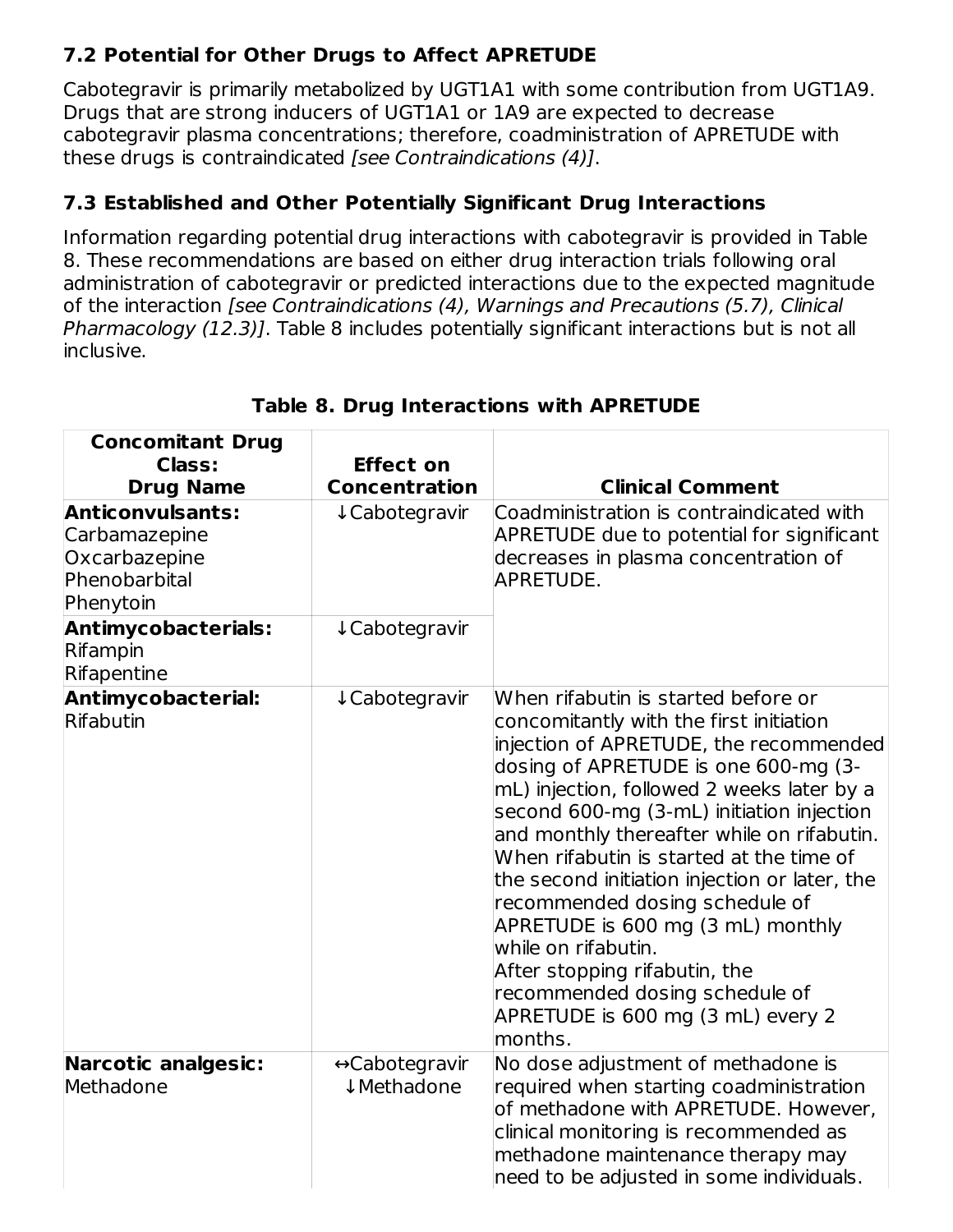↑ = Increase, ↓ = Decrease, ↔ = No change.

## **7.4 Drugs without Clinically Significant Interactions with Cabotegravir**

Based on drug interaction study results, the following drugs can be coadministered with cabotegravir (non-antiretrovirals) or given after discontinuation of cabotegravir (antiretrovirals and non-antiretrovirals) without a dose adjustment: etravirine, midazolam, oral contraceptives containing levonorgestrel and ethinyl estradiol, and rilpivirine [see Clinical Pharmacology (12.3)].

## **8 USE IN SPECIFIC POPULATIONS**

## **8.1 Pregnancy**

#### Pregnancy Exposure Registry

There is a pregnancy exposure registry that monitors pregnancy outcomes in women exposed to APRETUDE during pregnancy. Healthcare providers are encouraged to register individuals by calling the Antiretroviral Pregnancy Registry (APR) at 1-800-258- 4263.

#### Risk Summary

There are insufficient human data on the use of APRETUDE during pregnancy to adequately assess a drug-associated risk of birth defects and miscarriage. While there are insufficient human data to assess the risk of neural tube defects (NTDs) with exposure to APRETUDE during pregnancy, NTDs were associated with dolutegravir, another integrase inhibitor. Healthcare providers should discuss the benefit-risk of using APRETUDE with individuals of childbearing potential or during pregnancy.

Cabotegravir use in pregnant women has not been evaluated. APRETUDE should be used during pregnancy only if the expected benefit justifies the potential risk to the fetus.

The APR has been established to monitor for birth defects following prenatal exposure to antiretrovirals. The rate of miscarriage is not reported in the APR. The background rate for major birth defects in a U.S. reference population of the Metropolitan Atlanta Congenital Defects Program (MACDP) is 2.7%. The estimated background rate of miscarriage in clinically recognized pregnancies in the U.S. general population is 15% to 20%. The APR uses the MACDP as the U.S. reference population for birth defects in the general population. The MACDP evaluates women and infants from a limited geographic area and does not include outcomes for births that occurred at <20 weeks' gestation.

In animal reproduction studies with oral cabotegravir, a delay in the onset of parturition and increased stillbirths and neonatal deaths were observed in a rat pre- and postnatal development study at >28 times the exposure at the recommended human dose (RHD). No evidence of adverse developmental outcomes was observed with oral cabotegravir in rats or rabbits (>28 times or similar to the exposure at the RHD, respectively) given during organogenesis (see Data).

### Clinical Considerations

Cabotegravir is detected in systemic circulation for up to 12 months or longer after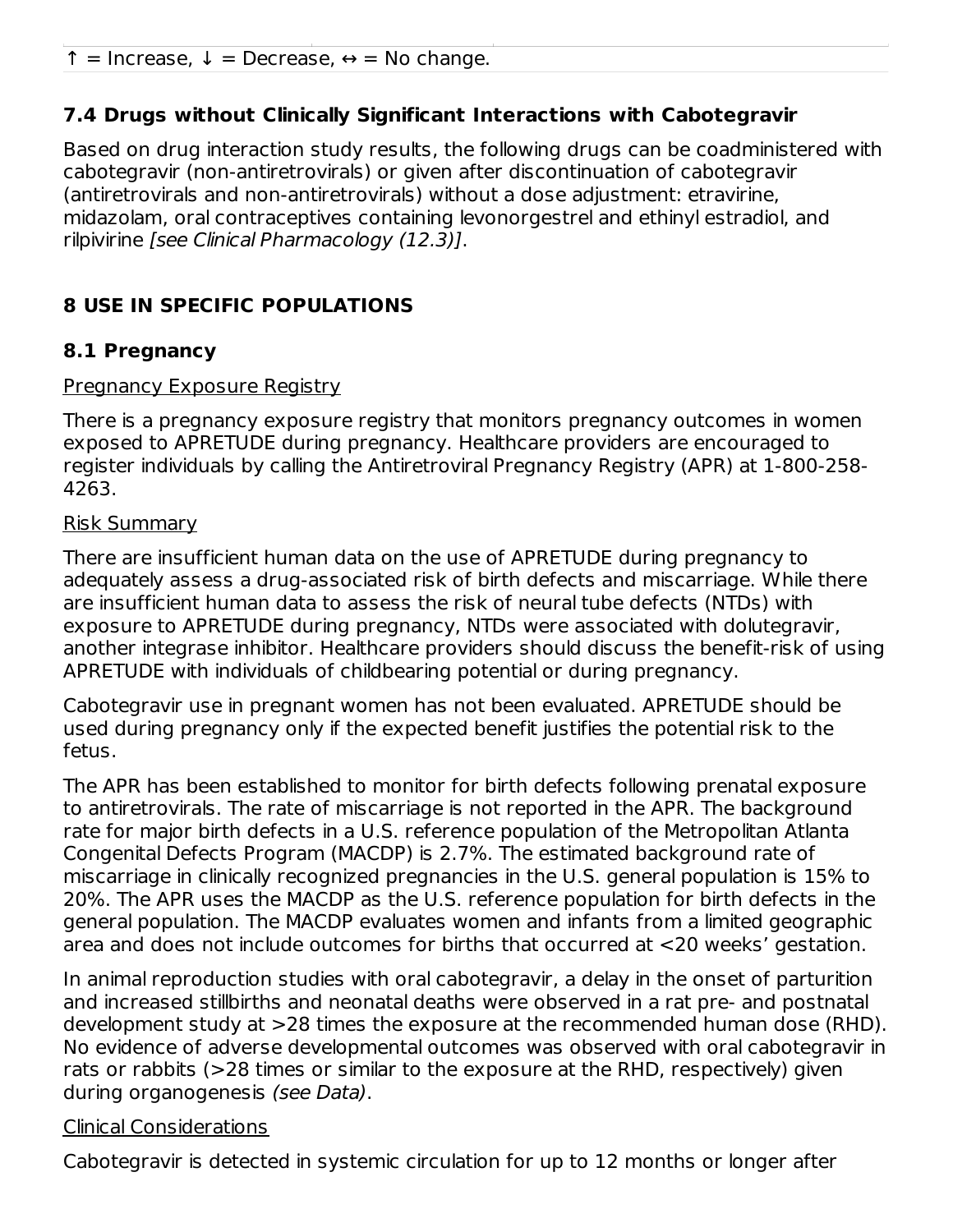discontinuing injections of APRETUDE; therefore, consideration should be given to the potential for fetal exposure during pregnancy [see Warnings and Precautions (5.3)].

## Data

Human Data: Data from a birth outcome surveillance study in Botswana showed that dolutegravir, another integrase inhibitor, was associated with increased risk of NTDs when administered at the time of conception and in early pregnancy. Data from clinical trials are insufficient to address this risk with cabotegravir.

Animal Data: Cabotegravir was administered orally to pregnant rats at 0, 0.5, 5, or 1,000 mg/kg/day from 15 days before cohabitation, during cohabitation, and from Gestation Days 0 to 17. There were no effects on fetal viability when fetuses were delivered by caesarean, although a minor decrease in fetal body weight was observed at 1,000 mg/kg/day (>28 times the exposure in humans at the RHD). No drug-related fetal toxicities were observed at 5 mg/kg/day (approximately 13 times the exposure in humans at the RHD), and no drug-related fetal malformations were observed at any dose.

Cabotegravir was administered orally to pregnant rabbits at 0, 30, 500, or 2,000 mg/kg/day from Gestation Days 7 to 19. No drug-related fetal toxicities were observed at 2,000 mg/kg/day (approximately 0.7 times the exposure in humans at the RHD).

In a rat pre- and postnatal development study, cabotegravir was administered orally to pregnant rats at 0, 0.5, 5, or 1,000 mg/kg/day from Gestation Day 6 to Lactation Day 21. A delay in the onset of parturition and increases in the number of stillbirths and neonatal deaths by Lactation Day 4 were observed at 1,000 mg/kg/day (>28 times the exposure in humans at the RHD); there were no alterations to growth and development of surviving offspring. In a cross-fostering study, similar incidences of stillbirths and early postnatal deaths were observed when rat pups born to cabotegravir-treated mothers were nursed from birth by control mothers. There was no effect on neonatal survival of control pups nursed from birth by cabotegravir-treated mothers. A lower dose of 5 mg/kg/day (13 times the exposure at the RHD) was not associated with delayed parturition or neonatal mortality in rats. Studies in pregnant rats showed that cabotegravir crosses the placenta and can be detected in fetal tissue.

## **8.2 Lactation**

## Risk Summary

It is not known if cabotegravir is present in human breast milk, affects human milk production, or has effects on the breastfed infant. When administered to lactating rats, cabotegravir was present in milk (see Data). If cabotegravir is present in human milk, residual exposures may remain for 12 months or longer after the last injections have been administered [see Warnings and Precautions (5.3)].

Because of detectable cabotegravir concentrations in systemic circulation for up to 12 months or longer after discontinuing injections of APRETUDE, it is recommended that women breastfeed only if the expected benefit justifies the potential risk to the infant.

## Data

Animal Data: Animal lactation studies with cabotegravir have not been conducted. However, cabotegravir was detected in the plasma of nursing pups on Lactation Day 10 in the rat pre- and postnatal development study.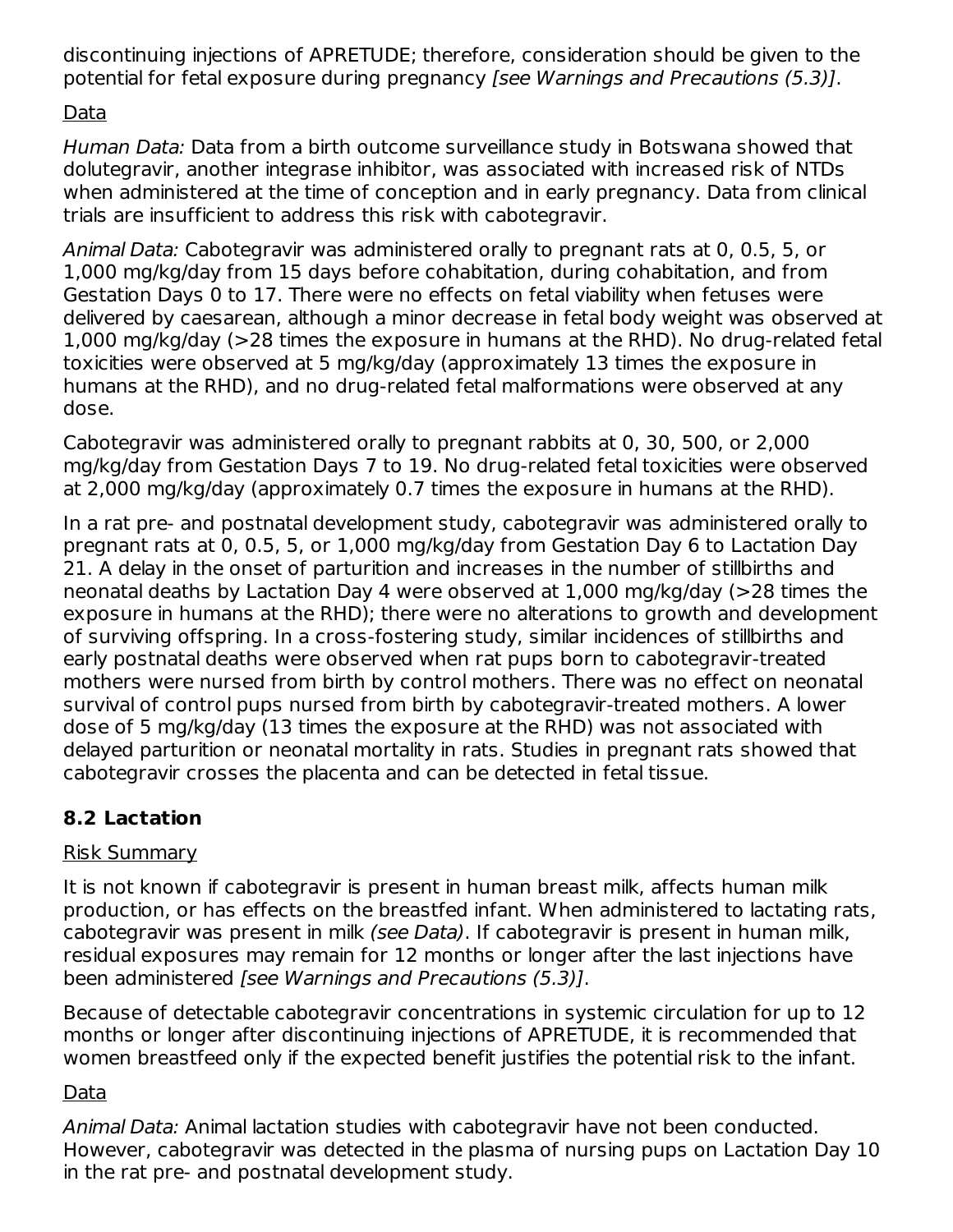## **8.4 Pediatric Use**

The safety and effectiveness of APRETUDE for HIV-1 PrEP in at-risk adolescents weighing at least 35 kg is supported by data from 2 adequate and well-controlled trials of APRETUDE for HIV-1 PrEP in adults with additional safety and pharmacokinetic data from studies in HIV-1 infected adults who were administered CABENUVA, and in HIV-1 infected pediatric subjects who were administered separate components of CABENUVA in addition to their current antiretroviral therapy [see Dosage and Administration (2.5), Adverse Reactions (6.1), Clinical Pharmacology (12.3), Clinical Studies (14.2)].

APRETUDE for HIV-1 PrEP is being evaluated in 2 open-label multicenter clinical trials in adolescent individuals. Fifty-nine adolescents have been enrolled. Of these, 54 adolescent participants received one or more injections. In adolescents receiving APRETUDE for HIV-1 PrEP, the safety data were comparable to the safety data reported in adults receiving APRETUDE for HIV-1 PrEP.

While using APRETUDE, HIV-1 testing should be conducted prior to initiating APRETUDE (with or without an oral lead-in with oral cabotegravir) and prior to each injection of APRETUDE. Adolescents may benefit from more frequent visits and counseling to support adherence to the dosing and testing schedule *[see Dosage and Administration* (2.2), Warnings and Precautions (5.1)].

The safety, efficacy, and pharmacokinetics of APRETUDE in pediatric participants younger than 12 years of age or weighing <35 kg have not been established.

## **8.5 Geriatric Use**

No dose adjustment is required in elderly individuals. There are limited data available on the use of APRETUDE in individuals aged 65 years and older. In general, caution should be exercised in administration of APRETUDE in elderly individuals reflecting greater frequency of decreased hepatic, renal, or cardiac function and of concomitant disease or other drug therapy [see Clinical Pharmacology (12.3)].

## **8.6 Renal Impairment**

Based on studies with oral cabotegravir, no dosage adjustment of APRETUDE is necessary for individuals with mild (creatinine clearance ≥60 to <90 mL/min) or moderate renal impairment (creatinine clearance ≥30 to <60 mL/min). In individuals with severe renal impairment (creatinine clearance 15 to <30 mL/min) or end-stage renal disease (creatinine clearance <15 mL/min), increased monitoring for adverse effects is recommended [see Clinical Pharmacology (12.3)]. In individuals with end-stage renal disease not on dialysis, effects on the pharmacokinetics of cabotegravir are unknown. As cabotegravir is >99% protein bound, dialysis is not expected to alter exposures of cabotegravir.

## **8.7 Hepatic Impairment**

Based on studies with oral cabotegravir, no dosage adjustment of APRETUDE is necessary for individuals with mild or moderate hepatic impairment (Child-Pugh A or B). The effect of severe hepatic impairment (Child-Pugh C) on the pharmacokinetics of cabotegravir is unknown [see Clinical Pharmacology (12.3)].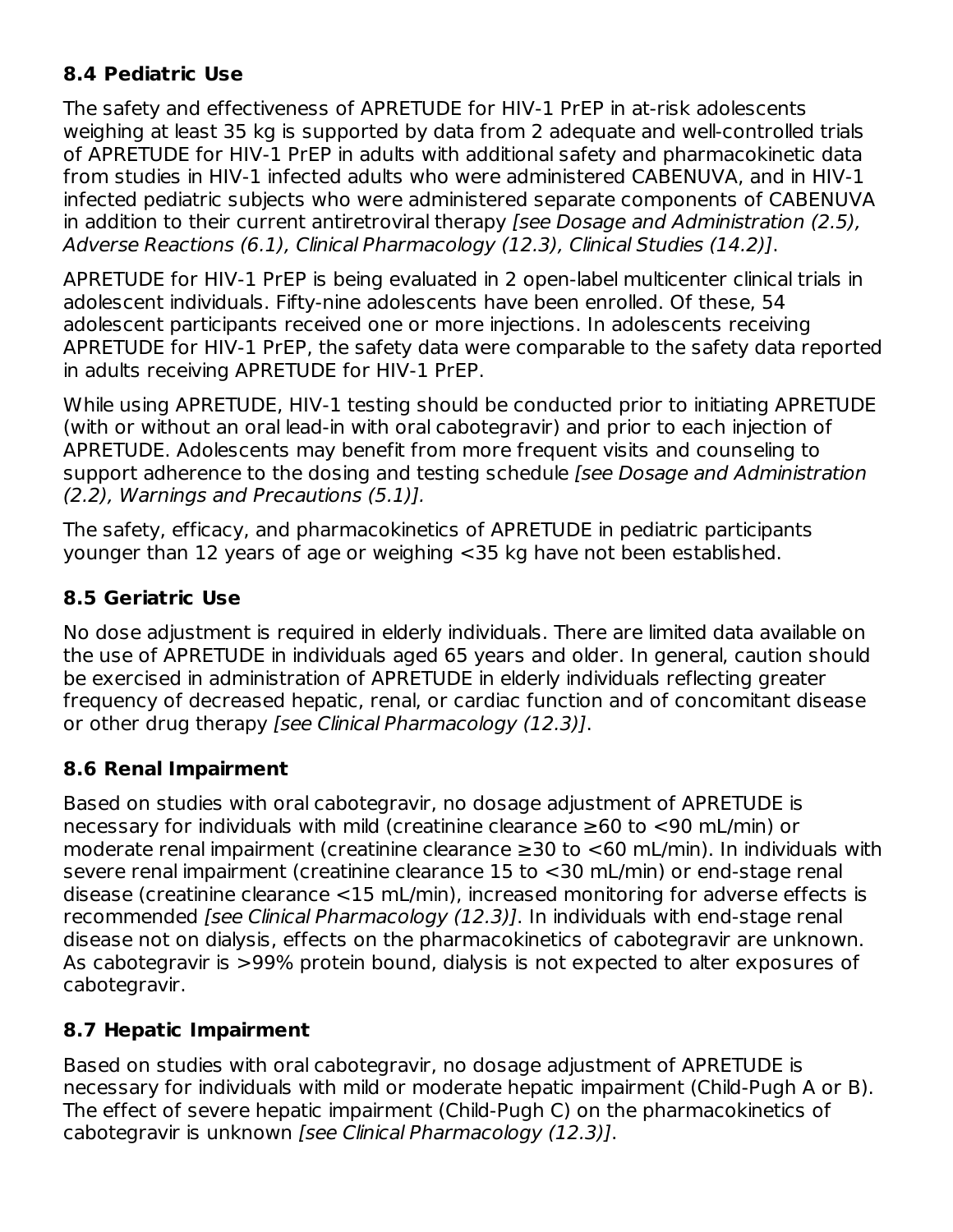## **10 OVERDOSAGE**

There is no known specific treatment for overdose with APRETUDE. If overdose occurs, monitor the individual and apply standard supportive treatment as required as well as observation of the clinical status of the individual. As APRETUDE is highly bound to plasma proteins, it is unlikely that it will be significantly removed by dialysis. Consider the prolonged exposure to APRETUDE following an injection when assessing treatment needs and recovery [see Warnings and Precautions (5.5)].

## **11 DESCRIPTION**

APRETUDE contains cabotegravir extended-release injectable suspension, an HIV INSTI.

The chemical name of cabotegravir is (3S,11aR)-N-[(2,4-difluorophenyl)methyl]-6 hydroxy-3-methyl-5,7-dioxo-2,3,5,7,11,11a-hexahydro[1,3]oxazolo[3,2-a]pyrido[1,2 d]pyrazine-8-carboxamide.The empirical formula is  $\mathsf{C}_1$ <sub>9</sub>H $_{17}$ F $_2$ N $_3$ O $_5$  and the molecular weight is 405.35 g/mol. It has the following structural formula:



Cabotegravir extended-release injectable suspension is a white to light pink free-flowing suspension for intramuscular injection in a sterile single-dose vial. Each vial delivers 600 mg/3 mL (200 mg/mL) of cabotegravir and mannitol (105 mg), polyethylene glycol (PEG) 3350 (60 mg), polysorbate 20 (60 mg), and Water for Injection.

The vial stoppers are not made with natural rubber latex.

## **12 CLINICAL PHARMACOLOGY**

## **12.1 Mechanism of Action**

Cabotegravir is an HIV-1 antiretroviral drug [see Microbiology (12.4)] in a long-acting formulation.

## **12.2 Pharmacodynamics**

## Cardiac Electrophysiology

At a dose of cabotegravir 150 mg orally every 12 hours (10 times the recommended total daily oral lead‑in dosage of APRETUDE), the QT interval is not prolonged to any clinically relevant extent. Administration of 3 doses of cabotegravir 150 mg orally every 12 hours resulted in a geometric mean  $C_{\sf max}$  approximately 2.8-fold and 5.6-fold above the geometric mean steady-state C $_{\sf max}$  associated with the recommended 30-mg dose of oral cabotegravir and the recommended 600-mg dose given every 2 months of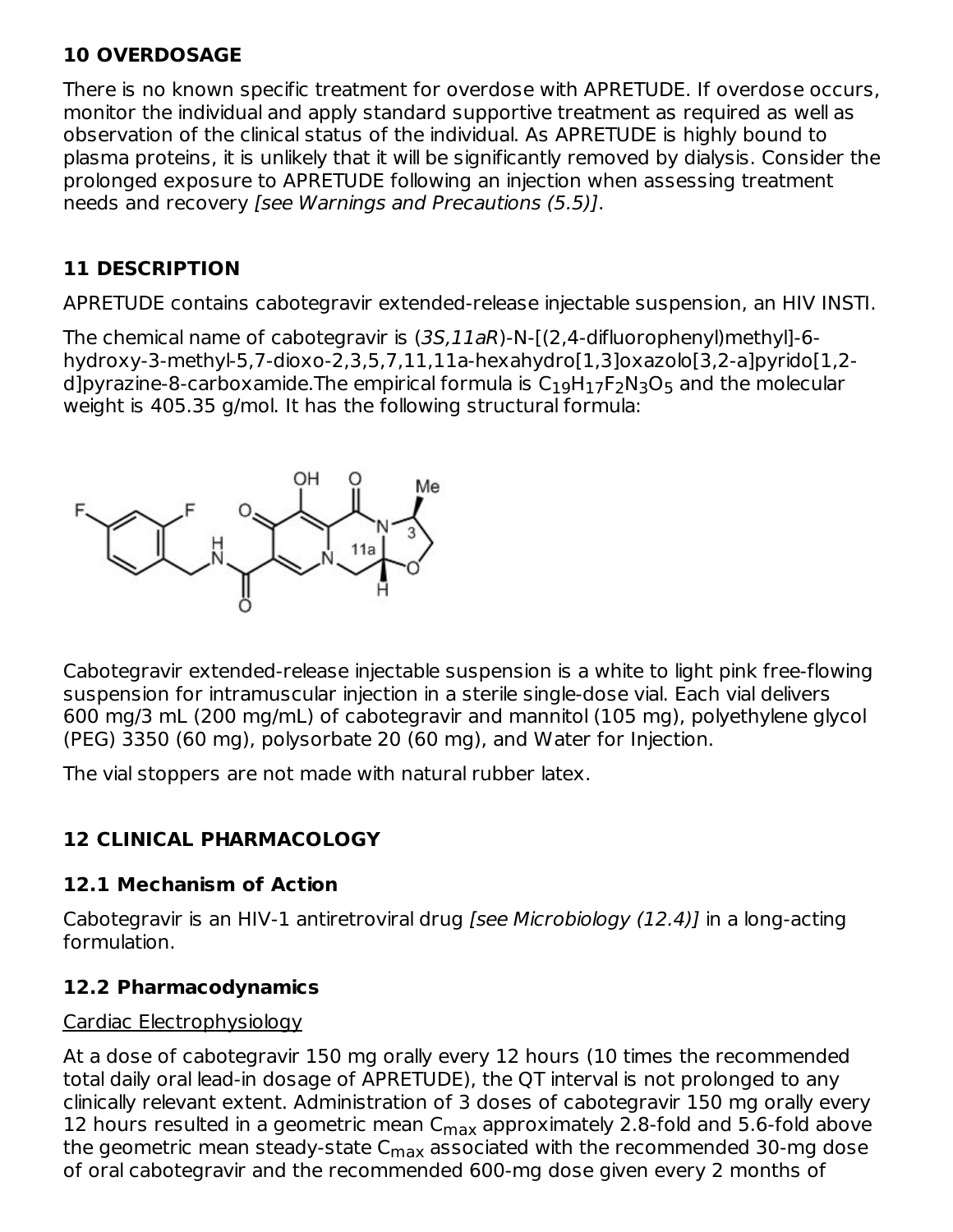cabotegravir extended-release injectable suspension, respectively.

## **12.3 Pharmacokinetics**

### Absorption, Distribution, Metabolism, and Excretion

The pharmacokinetic properties of cabotegravir are provided in Table 9. The multipledose pharmacokinetic parameters are provided in Table 10. For the pharmacokinetic properties of oral cabotegravir, refer to the full prescribing information for oral cabotegravir.

**Table 9. Pharmacokinetic Properties of Cabotegravir**

|                                                                                                                                   | Cabotegravir             |
|-----------------------------------------------------------------------------------------------------------------------------------|--------------------------|
| Absorption <sup>a</sup>                                                                                                           |                          |
| T <sub>max</sub> (days), median                                                                                                   | $\overline{7}$           |
| <b>Distribution</b>                                                                                                               |                          |
| % Bound to human plasma proteins                                                                                                  | >99.8                    |
| Blood-to-plasma ratio                                                                                                             | 0.52                     |
| $\mathsf{CSF}\text{-to}\text{-}\mathsf{plasma}\text{-}\mathsf{concentration}\text{-}\mathsf{ratio}$ (median [range]) <sup>b</sup> | $0.003$ (0.002 to 0.004) |
| Elimination                                                                                                                       |                          |
| $t_{1/2}$ (weeks) mean <sup>c</sup>                                                                                               | 5.6 to 11.5              |
| <b>Metabolism</b>                                                                                                                 |                          |
| Metabolic pathways                                                                                                                | UGT1A1                   |
|                                                                                                                                   | UGT1A9 (minor)           |
| Excretion                                                                                                                         |                          |
| Major route of elimination                                                                                                        | Metabolism               |
| $\%$ of dose excreted as total $^{14}$ C (unchanged drug) in<br>urine <sup>d</sup>                                                | 27(0)                    |
| $\%$ of dose excreted as total $^{14}$ C (unchanged drug) in<br>feces <sup>d</sup>                                                | 59 (47)                  |
| $CSE - Carahrocninal fluid$                                                                                                       |                          |

CSF = Cerebrospinal fluid.

<sup>a</sup> When taken orally with a high-fat meal versus fasted, the AUC<sub>(0-inf)</sub> (geometric mean ratio [90% CI] of cabotegravir are 1.14 [1.02, 1.28]).

<sup>b</sup> The clinical relevance of CSF-to-plasma concentration ratios is unknown.

Concentrations were measured at steady-state 1 week after intramuscular

administration of cabotegravir extended-release injectable suspensions given monthly or every 2 months.

<sup>c</sup> Elimination half-life driven by slow absorption rate from the intramuscular injection site.  $^{\rm d}$  Dosing in mass balance studies: single-dose oral administration of [ $^{14}$ C] cabotegravir.

#### **Table 10. Pharmacokinetic Parameters following Once-Daily Oral Cabotegravir and following Initiation and Every-2-Month Continuation Intramuscular Injections of APRETUDE**

| <b>Dosing Phase</b> | <b>Dosage</b><br><b>Regimen</b> | Geometric Mean (5 <sup>th</sup> , 95 <sup>th</sup> Percentile) <sup>a</sup> |                  |                                         |
|---------------------|---------------------------------|-----------------------------------------------------------------------------|------------------|-----------------------------------------|
|                     |                                 | $AUC_{(0\textrm{-}tau)}^{\textrm{b}}$<br>$(mcq \cdot h/mL)$                 | ⊾max<br>(mcg/mL) | $\mathsf{c}_{\mathsf{tau}}$<br>(mcg/mL) |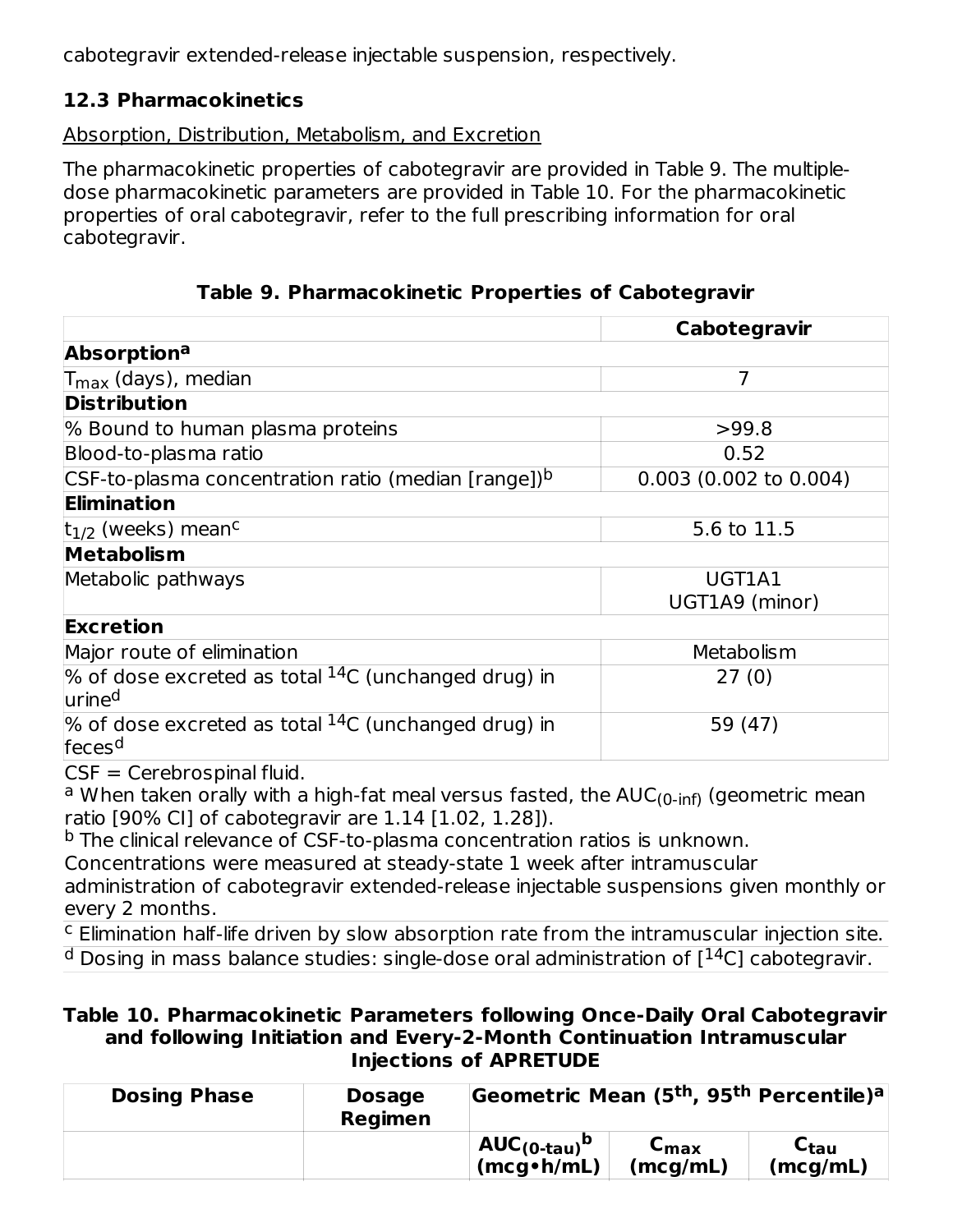| Oral lead-in <sup>c</sup>      | $30 \text{ mg}$               | 145          | 8.0         | 4.6         |
|--------------------------------|-------------------------------|--------------|-------------|-------------|
|                                | once daily                    | (93.5, 224)  | (5.3, 11.9) | (2.8, 7.5)  |
| Initial injection <sup>d</sup> | 600 mg IM                     | 1,591        | 8.0         | 1.5         |
|                                | initial dose                  | (714; 3,245) | (5.3, 11.9) | (0.65, 2.9) |
| Every-2-month                  | 600 mg IM                     | 3,764        | 4.0         | 1.6         |
| injectione                     | every 2 months (2,431; 5,857) |              | (2.3, 6.8)  | (0.8, 3.0)  |

IM = Intramuscular.

<sup>a</sup> Pharmacokinetic parameter values were based on individual post-hoc estimates from cabotegravir population pharmacokinetic models for patients in Phase 3 treatment studies of HIV treatment.

 $^{\rm b}$  tau is dosing interval: 24 hours for oral administration, 1 month for the initial injection, and 2 months for every 2 months for intramuscular injections of extended-release injectable suspension.

<sup>c</sup> Oral lead-in pharmacokinetic parameter values represent steady state.

<sup>d</sup> Initial injection C<sub>max</sub> values primarily reflect oral dosing because the initial injection was administered on the same day as the last oral dose; however, AUC<sub>(0-tau)</sub> and the C<sub>tau</sub> values reflect the initial injection. When administered without oral lead-in to HIV-infected recipients ( $n = 110$ ), the observed cabotegravir geometric mean (5th, 95th percentile)  $\mathsf{C}_{\mathsf{max}}$  (1-week post-initial injection) was  $1.89$  mcg/mL (0.438, 5.69) and  $\mathsf{C}_{\mathsf{tau}}$  was 1.43 mcg/mL (0.403, 3.90).

<sup>e</sup> Pharmacokinetic parameter values represent steady state.

### Specific Populations

No clinically significant differences in the pharmacokinetics of cabotegravir were observed based on age, sex, race/ethnicity, BMI, or UGT1A1 polymorphisms. There are no data available for the use of cabotegravir in participants with hepatitis B virus and hepatitis C virus co-infection in PrEP studies.

Renal Impairment: With oral cabotegravir, no clinically significant differences in the pharmacokinetics of cabotegravir are expected in individuals with mild, moderate, or severe renal impairment. Cabotegravir has not been studied in participants with endstage renal disease not on dialysis. As cabotegravir is >99% protein bound, dialysis is not expected to alter exposures of cabotegravir [see Use in Specific Populations (8.6)].

Hepatic Impairment: No clinically significant differences in the pharmacokinetics of cabotegravir are expected in mild to moderate (Child-Pugh A or B) hepatic impairment. The effect of severe hepatic impairment (Child-Pugh C) on the pharmacokinetics of cabotegravir has not been studied [see Use in Specific Populations (8.7)].

Gender: Population pharmacokinetic analyses revealed no clinically relevant effect of gender on the exposure of cabotegravir. In addition, no clinically relevant differences in plasma cabotegravir concentrations were observed in PrEP studies by gender, including in cisgender men and transgender women (+/- hormone use). Therefore, no dose adjustment is necessary based on gender.

Geriatrics: No dose adjustment is required in elderly individuals. There are limited data available on the use of cabotegravir in individuals aged 65 years and older. In general, caution should be exercised in administration of APRETUDE in elderly individuals reflecting greater frequency of decreased hepatic, renal, or cardiac function and of concomitant disease or other drug therapy [see Use in Specific Populations (8.5)].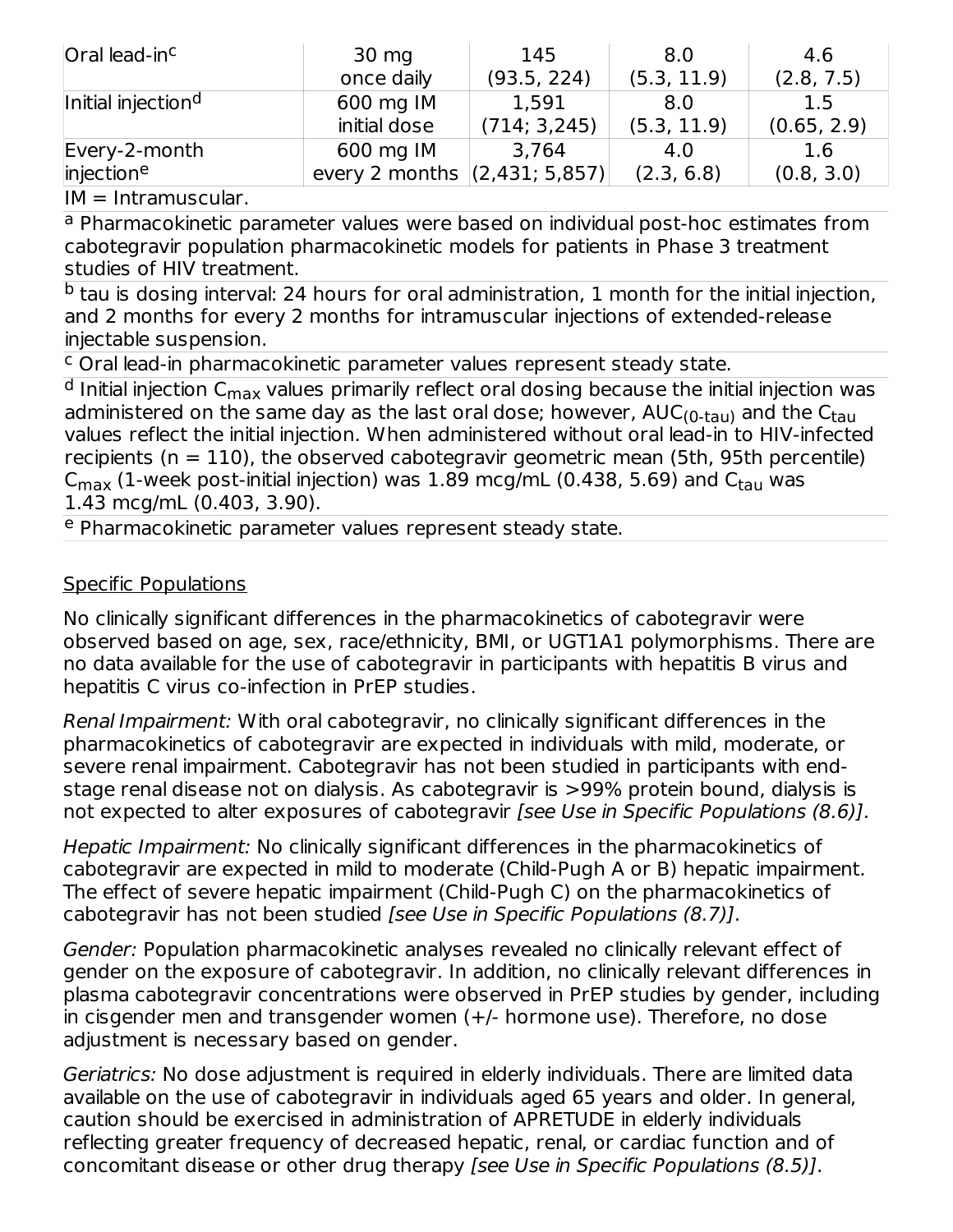Pediatrics: Population pharmacokinetic analyses revealed no clinically relevant differences in exposure between the HIV-1 infected adolescent and HIV-1 infected and uninfected adult participants from the cabotegravir development program; therefore, no dosage adjustment is needed for adolescents weighing at least 35 kg (Table 11).

#### **Table 11. Predicted Pharmacokinetic Parameters following Once-Daily Oral a Cabotegravir and following Initiation and Every-2-Month Continuation Intramuscular Injections of APRETUDE in Adolescent Participants Aged 12 to Younger than 18 Years (≥35 kg)**

|                                |                                 | Geometric Mean (5 <sup>th</sup> , 95 <sup>th</sup> Percentile) <sup>a</sup> |                      |                      |  |  |  |
|--------------------------------|---------------------------------|-----------------------------------------------------------------------------|----------------------|----------------------|--|--|--|
| <b>Dosing Phase</b>            | <b>Dosage</b>                   | $AUC_{(0\textrm{-}tau)}^{\phantom{\dag}}$                                   | $C_{\text{max}}$     | $C_{\text{tau}}$     |  |  |  |
|                                | <b>Regimen</b>                  | $(mcg \cdot h/mL)$                                                          | (mcg/mL)             | (mcg/mL)             |  |  |  |
| Oral lead-in <sup>c</sup>      | 30 mg once                      | 193                                                                         | 14.4                 | 5.79                 |  |  |  |
|                                | daily                           | (106, 346)                                                                  | (8.02, 25.5)         | (2.48, 12.6)         |  |  |  |
| Initial injection <sup>d</sup> | 600 mg IM                       | 2,123                                                                       | 11.2                 | 1.84                 |  |  |  |
|                                | initial dose                    | (881; 4,938)                                                                | (5.63, 21.5)         | (0.64, 4.52)         |  |  |  |
| Every-2-month<br>injectione    | 600 mg IM<br>every 2-<br>months | 4,871<br>(2,827; 8,232)                                                     | 7.23<br>(3.76, 14.1) | 2.01<br>(0.64, 4.73) |  |  |  |

 $IM = intramuscular.$ 

<sup>a</sup> Pharmacokinetic (PK) parameter values were based on population PK model simulations in a virtual HIV-1 infected adolescent population weighing 35 to 156 kg.  $^{\rm b}$  tau is dosing interval: 24 hours for oral administration, 1 month for the initial injection, and 2 months for every 2 months for IM injections of extended-release injectable suspension.

<sup>c</sup> Oral lead-in pharmacokinetic parameter values represent steady state.

<sup>d</sup> Initial injection C<sub>max</sub> values primarily reflect oral dosing because the initial injection was administered on the same day as the last oral dose; however, the AUC<sub>(0-tau)</sub> and C<sub>tau</sub> values reflect the initial injection.

e PK parameter values represent steady state.

## Drug Interaction Studies

Cabotegravir is not a clinically relevant inhibitor of the following enzymes and transporters: cytochrome P450 (CYP)1A2, 2A6, 2B6, 2C8, 2C9, 2C19, 2D6, and 3A4; UGT1A1, 1A3, 1A4, 1A6, 1A9, 2B4, 2B7, 2B15, and 2B17; P-glycoprotein (P‑gp); breast cancer resistance protein (BCRP); bile salt export pump (BSEP); organic cation transporter (OCT)1, OCT2; organic anion transporter polypeptide (OATP)1B1, OATP1B3; multidrug and toxin extrusion transporter (MATE) 1, MATE 2-K; and multidrug resistance protein (MRP)2 or MRP4.

In vitro, cabotegravir inhibited renal OAT1 (IC $_{50}$  = 0.81 microM) and OAT3  $(IC<sub>50</sub> = 0.41$  microM). Based on physiologically based pharmacokinetic (PBPK) modeling, cabotegravir may increase the AUC of OAT1/3 substrates up to approximately 80%.

In vitro, cabotegravir did not induce CYP1A2, CYP2B6, or CYP3A4.

Simulations using PBPK modeling show that no clinically significant interaction is expected during coadministration of cabotegravir with drugs that inhibit UGT1A1.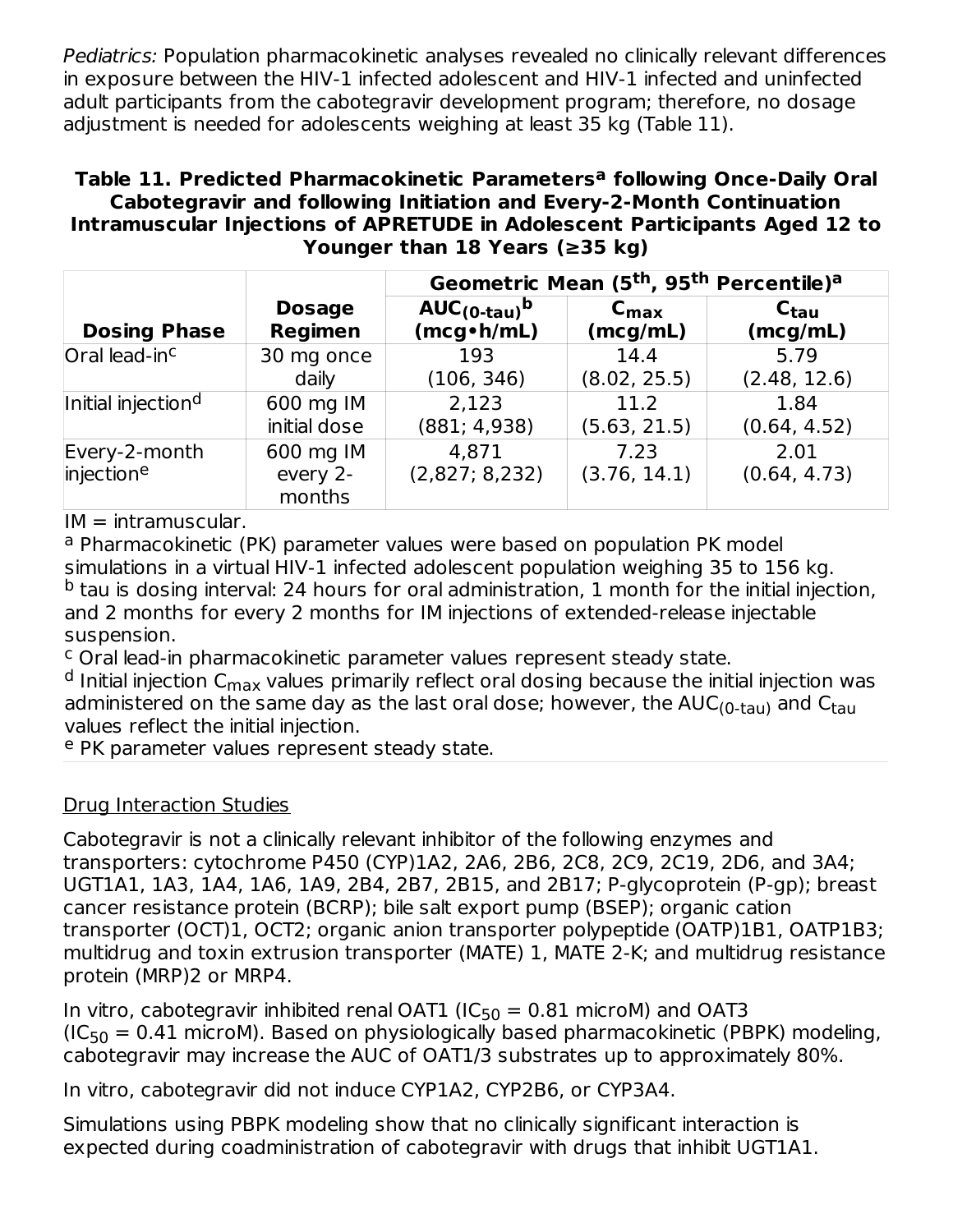In vitro, cabotegravir was not a substrate of OATP1B1, OATP1B3, OATP2B1, or OCT1.

Cabotegravir is a substrate of P-gp and BCRP in vitro; however, because of its high permeability, no alteration in cabotegravir absorption is expected with coadministration of P-gp or BCRP inhibitors.

Drug interaction studies were not conducted with injectable cabotegravir. Drug interaction studies with oral cabotegravir are summarized in Tables 12 and 13.

| Table 12. Effect of Coadministered Drugs on the Pharmacokinetics of |
|---------------------------------------------------------------------|
| Cabotegravir                                                        |

| <b>Coadministered</b>            |                         |                   | Geometric Mean Ratio (90% CI) of<br><b>Cabotegravir Pharmacokinetic</b><br><b>Parameters with/without</b><br><b>Coadministered Drugs</b><br>No Effect $= 1.00$ |                      |                                 |
|----------------------------------|-------------------------|-------------------|----------------------------------------------------------------------------------------------------------------------------------------------------------------|----------------------|---------------------------------|
| Drug(s)<br>and Dose(s)           | Dose of<br>Cabotegravir | n                 | $C_{\text{max}}$                                                                                                                                               | <b>AUC</b>           | C <sub>tau</sub> or<br>$C_{24}$ |
| Etravirine<br>200 mg twice daily | 30 mg<br>once daily     | $12 \overline{ }$ | 1.04<br>(0.99, 1.09)                                                                                                                                           | 1.01<br>(0.96, 1.06) | 1.00<br>(0.94,<br>1.06)         |
| Rifabutin<br>300 mg once daily   | 30 mg<br>once daily     | $12 \overline{ }$ | 0.83<br>(0.76, 0.90)                                                                                                                                           | 0.77<br>(0.74, 0.83) | 0.74<br>(0.70,<br>0.78)         |
| Rifampin<br>600 mg once daily    | $30-mq$<br>single dose  | 15                | 0.94<br>(0.87, 1.02)                                                                                                                                           | 0.41<br>(0.36, 0.46) | 0.50<br>(0.44,<br>0.57)         |
| Rilpivirine<br>25 mg once daily  | 30 mg<br>once daily     | 11                | 1.05<br>(0.96, 1.15)                                                                                                                                           | 1.12<br>(1.05, 1.19) | 1.14<br>(1.04,<br>1.24)         |

 $n =$  Maximum number of participants with data,  $CI =$  Confidence Interval.

### **Table 13. Effect of Cabotegravir on the Pharmacokinetics of Coadministered Drugs**

| <b>Coadministered</b>                   |                               |    | Geometric Mean Ratio (90% CI) of<br><b>Pharmacokinetic Parameters of</b><br><b>Coadministered Drug with/without</b><br>Cabotegravir<br>No Effect $= 1.00$ |                      |                                 |
|-----------------------------------------|-------------------------------|----|-----------------------------------------------------------------------------------------------------------------------------------------------------------|----------------------|---------------------------------|
| Drug(s)<br>and Dose(s)                  | Dose of<br>Cabotegravir       | n  | $C_{\text{max}}$                                                                                                                                          | <b>AUC</b>           | C <sub>tau</sub> or<br>$C_{24}$ |
| Ethinyl estradiol<br>0.03 mg once daily | $30 \text{ mg}$<br>once daily | 19 | 0.92<br>(0.83, 1.03)                                                                                                                                      | 1.02<br>(0.97, 1.08) | 1.00<br>(0.92,<br>1.10)         |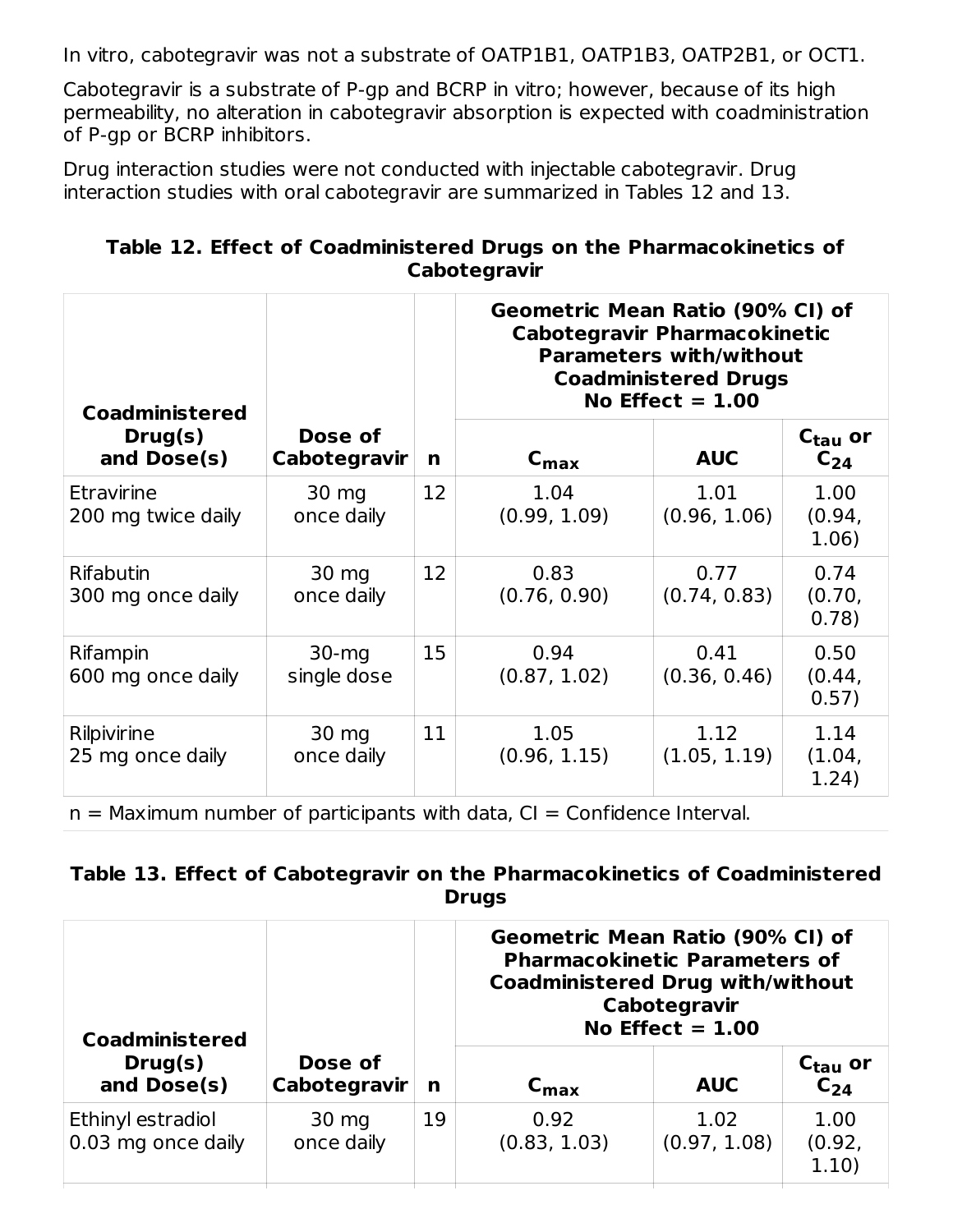| Levonorgestrel<br>0.15 mg once daily | 30 mg<br>once daily      | 19 | 1.05<br>(0.96, 1.15) | 1.12<br>(1.07, 1.18) | 1.07<br>(1.01,<br>1.15) |
|--------------------------------------|--------------------------|----|----------------------|----------------------|-------------------------|
| Midazolam<br>3 <sub>mg</sub>         | $30 \, mg$<br>once daily | 12 | 1.09<br>(0.94, 1.26) | 1.10<br>(0.95, 1.26) | <b>NA</b>               |
| Rilpivirine<br>25 mg once daily      | 30 mg<br>once daily      | 11 | 0.96<br>(0.85, 1.09) | 0.99<br>(0.89, 1.09) | 0.92<br>(0.79,<br>1.07) |

 $n =$  Maximum number of participants with data,  $CI =$  Confidence Interval;  $NA = Not$ available.

## **12.4 Microbiology**

## Mechanism of Action

Cabotegravir inhibits HIV integrase by binding to the integrase active site and blocking the strand transfer step of retroviral deoxyribonucleic acid (DNA) integration that is essential for the HIV replication cycle. The mean 50% inhibitory concentration (IC $_{\rm 50}$ ) value of cabotegravir in a strand transfer assay using purified recombinant HIV-1 integrase was 3.0 nM.

## Antiviral Activity in Cell Culture

Cabotegravir exhibited antiviral activity against laboratory strains of HIV-1 (subtype B,  $n = 4$ ) with mean 50 percent effective concentration (EC<sub>50</sub>) value of 0.22 nM to 1.7 nM in peripheral blood mononuclear cells (PBMCs) and 293 cells. Cabotegravir demonstrated antiviral activity in PBMCs against a panel of 24 HIV-1 clinical isolates (3 in each of group M subtypes A, B, C, D, E, F, and G and 3 in group O) with a median  $\mathsf{EC}_{50}$  value of 0.19 nM (range: 0.02 nM to  $1.06$  nM, n = 24). The median EC $_{50}$  value against subtype B clinical isolates was 0.05 nM (range: 0.02 to 0.50 nM,  $n = 3$ ). Against clinical HIV-2 isolates, the median  $EC_{50}$  value was 0.12 nM (range: 0.10 nM to 0.14 nM, n = 4).

In cell culture, cabotegravir was not antagonistic in combination with the non-nucleoside reverse transcriptase inhibitor (NNRTI) rilpivirine, or the nucleoside reverse transcriptase inhibitors (NRTIs) FTC, lamivudine (3TC), or TDF.

## Resistance

Cell Culture: Cabotegravir-resistant viruses were selected during passage of HIV-1 strain IIIB in MT-2 cells in the presence of cabotegravir. Amino acid substitutions in integrase that emerged and conferred decreased susceptibility to cabotegravir included Q146L (fold change: 1.3 to 4.6), S153Y (fold change: 2.8 to 8.4), and I162M (fold change: 2.8). The integrase substitution T124A also emerged alone (fold change: 1.1 to 7.4 in cabotegravir susceptibility), in combination with S153Y (fold change: 3.6 to 6.6 in cabotegravir susceptibility) or I162M (2.8-fold change in cabotegravir susceptibility). Cell culture passage of virus harboring integrase substitutions Q148H, Q148K, or Q148R selected for additional substitutions (C56S, V72I, L74M, V75A, T122N, E138K, G140S, G149A, and M154I), with substituted viruses having reduced susceptibility to cabotegravir of 2.0-fold to 410-fold change. The combinations of E138K+Q148K and V72I+E138K+Q148K conferred the greatest reductions of 53-fold to 260‑fold change and 410-fold change, respectively.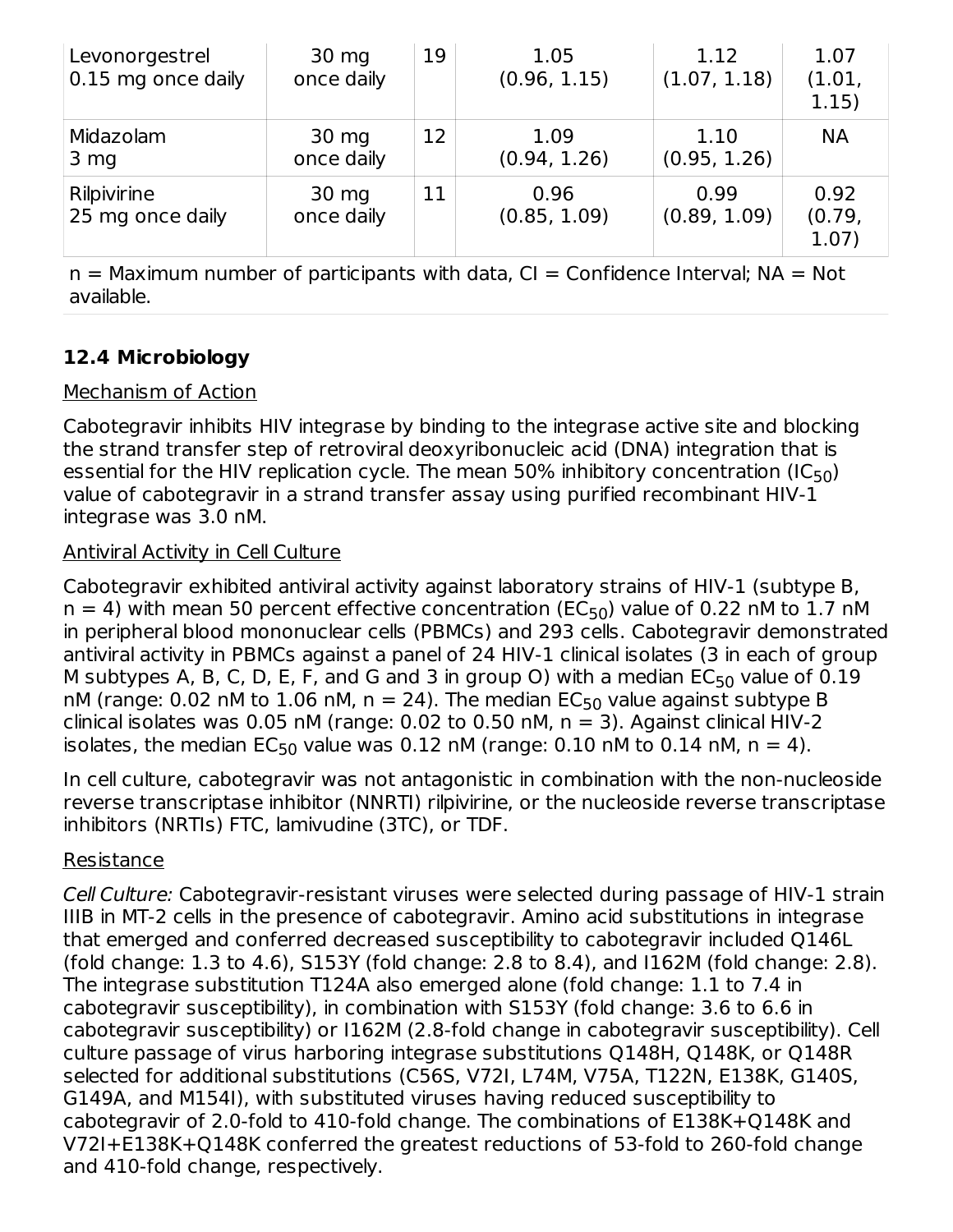Clinical Trials: There were 12 incident infections and 4 prevalent infections among subjects in the APRETUDE arm of HPTN 083. Genotypic data were generated for viruses from 13 of these 16 subjects (4 subjects with prevalent infections and 9 subjects with incident infections) and phenotypic data were generated for 3 of these viruses. INSTI resistance-associated substitutions were detected in 5 viruses from subjects who achieved target plasma concentrations of cabotegravir (≥0.65 mcg/mL [1.6 μM]) and included R263K (2-fold less susceptible to cabotegravir), E138A+Q148R (6-fold less susceptible to cabotegravir), E138K+Q148K, G140A+Q148R (13-fold less susceptible to cabotegravir), and L74I+E138E/K+G140G/S+Q148R+E157Q.

There were 3 incident infections and 1 prevalent infection among subjects in the APRETUDE arm of HPTN 084. All 3 incident infections occurred during periods with cabotegravir exposures below the target concentration. No variants expressing INSTI resistance-associated substitutions were detected.

#### Cross-Resistance

Cross-resistance has been observed among INSTIs. Cabotegravir had reduced susceptibility (>5-fold change) to recombinant HIV-1 strain NL432 viruses harboring the following integrase amino acid substitutions: G118R, Q148K, Q148R, T66K+L74M, E92Q+N155H, E138A+Q148R, E138K+Q148K/R, G140C+Q148R, G140S+Q148H/K/R, Y143H+N155H, and Q148R+N155H (range: 5.1-fold to 81-fold). The substitutions E138K+Q148K and Q148R+N155H conferred the greatest reductions in susceptibility of 81-fold and 61-fold, respectively.

Viruses harboring E138A+Q148R or G140A+Q148R with reduced susceptibility to cabotegravir were isolated from subjects using APRETUDE in HPTN 083. These viruses remained susceptible to bictegravir and dolutegravir but had cross-resistance to elvitegravir and raltegravir.

Virologic failure isolates from cabotegravir+rilpivirine treatment in FLAIR, ATLAS, and ATLAS-2M exhibited cross-resistance to INSTIs and NNRTIs. All confirmed virologic isolates with genotypic evidence of cabotegravir resistance had cross-resistance to elvitegravir and raltegravir but retained phenotypic susceptibility to bictegravir and dolutegravir when tested.

## **13 NONCLINICAL TOXICOLOGY**

## **13.1 Carcinogenesis, Mutagenesis, Impairment of Fertility**

### Carcinogenesis

Two-year carcinogenicity studies in mice and rats were conducted with cabotegravir. In mice, no drug-related increases in tumor incidence were observed at cabotegravir exposures (AUC) up to approximately 8 times (males) and 7 times (females) higher than those in humans at the RHD. In rats, no drug-related increases in tumor incidence were observed at cabotegravir exposures up to approximately 26 times higher than those in humans at the RHD.

### Mutagenesis

Cabotegravir was not genotoxic in the bacterial reverse mutation assay, mouse lymphoma assay, or in the in vivo rodent micronucleus assay.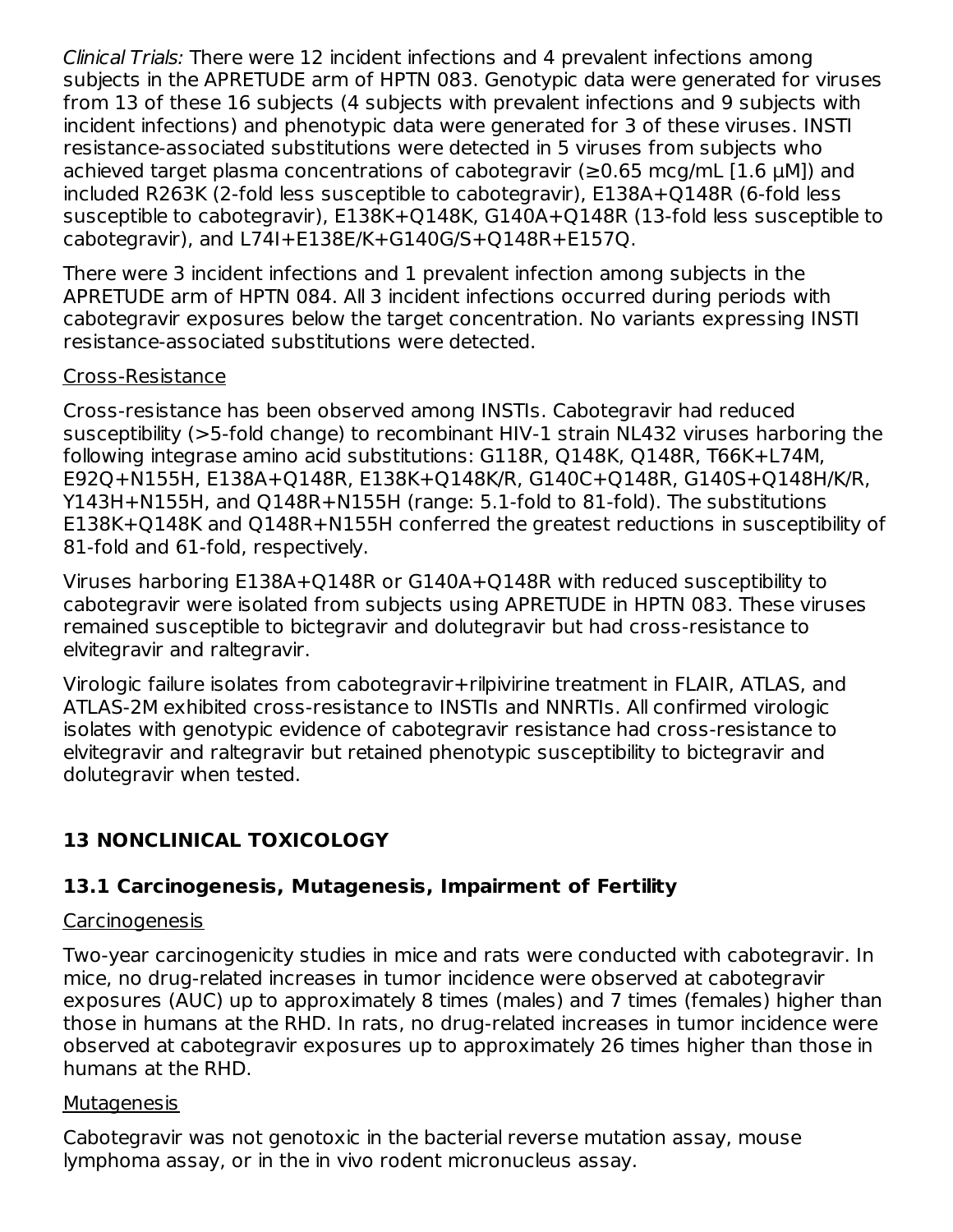#### Impairment of Fertility

In rats, no effects on fertility were observed at cabotegravir exposures (AUC) >20 times (male) and 28 times (female) the exposure in humans at the RHD.

## **14 CLINICAL STUDIES**

## **14.1 Clinical Trials in Adults for HIV-1 Pre-Exposure Prophylaxis**

The safety and efficacy of APRETUDE to reduce the risk of acquiring HIV-1 infection were evaluated in 2 randomized, double-blind, controlled, multinational trials, HPTN 083 in HIV‑1 uninfected men and transgender women who have sex with men and have evidence of high-risk behavior for HIV-1 infection and HPTN 084 in HIV-1 uninfected cisgender women at risk of acquiring HIV-1.

Participants randomized to receive APRETUDE initiated oral lead-in dosing with 1 oral cabotegravir 30-mg tablet and a placebo daily for up to 5 weeks, followed by APRETUDE 600‑mg (3-mL) intramuscular injection at months 1 and 2 and every 2 months thereafter and a daily placebo tablet. Participants randomized to receive TRUVADA initiated oral TRUVADA (TDF 300 mg/FTC 200 mg) and placebo daily for up to 5 weeks, followed by oral TRUVADA daily and placebo intramuscular injection at months 1 and 2 and every 2 months thereafter.

### Trial 201738 (HPTN 083 [NCT02720094])

In HPTN 083, a non-inferiority study, 4,566 cisgender men and transgender women who have sex with men were randomized 1:1 and received either APRETUDE ( $n = 2,281$ ) or TRUVADA ( $n = 2,285$ ) as blinded study medication up to Week 153.

At baseline, the median age of participants was 26 years, 12% were transgender women, 72% were non-White, and 67% were younger than 30 years.

The primary endpoint was the rate of incident HIV-1 infections among participants randomized to daily oral cabotegravir and intramuscular injections of APRETUDE every 2 months compared with daily oral TRUVADA (corrected for early stopping). The primary analysis demonstrated the superiority of APRETUDE compared with TRUVADA with a 66% reduction in the risk of acquiring HIV-1 infection, hazard ratio (95% CI) 0.34 (0.18, 0.62); further testing revealed 1 of the infections on APRETUDE to be prevalent then yielding a 69% reduction in the risk of HIV-1 incident infection relative to TRUVADA (Table 14).

|                                                                                          | <b>ADDETILE</b> | <b>TRIBIARA</b> | <b>Construction of the Construction</b> |  |  |  |  |  |
|------------------------------------------------------------------------------------------|-----------------|-----------------|-----------------------------------------|--|--|--|--|--|
| <b>Extended Retrospective Virologic Testing with Readjudicated Endpoints<sup>a</sup></b> |                 |                 |                                         |  |  |  |  |  |
| <u>Table 14. Filly-1 Intection Results During Randomized Phase in Firm 1985.</u>         |                 |                 |                                         |  |  |  |  |  |

**Table 14. HIV-1 Infection Results During Randomized Phase in HPTN 083:**

|                                                                | <b>APRETUDE</b><br>$(N = 2,278)$ | <b>TRUVADA</b><br>$(N = 2,281)$ | <b>Superiority P</b><br><b>Value</b> |  |  |  |
|----------------------------------------------------------------|----------------------------------|---------------------------------|--------------------------------------|--|--|--|
| Person-years                                                   | 3,211                            | 3,193                           |                                      |  |  |  |
| HIV-1 infections<br>lincidence rate per $100$<br>person-years) | $12b$ (0.37)                     | 39 (1.22)                       |                                      |  |  |  |
| Hazard ratio (95% CI)                                          | 0.31(0.16, 0.58)                 | 0.0003                          |                                      |  |  |  |
| <sup>a</sup> mITT from Supplemental Virology Report.           |                                  |                                 |                                      |  |  |  |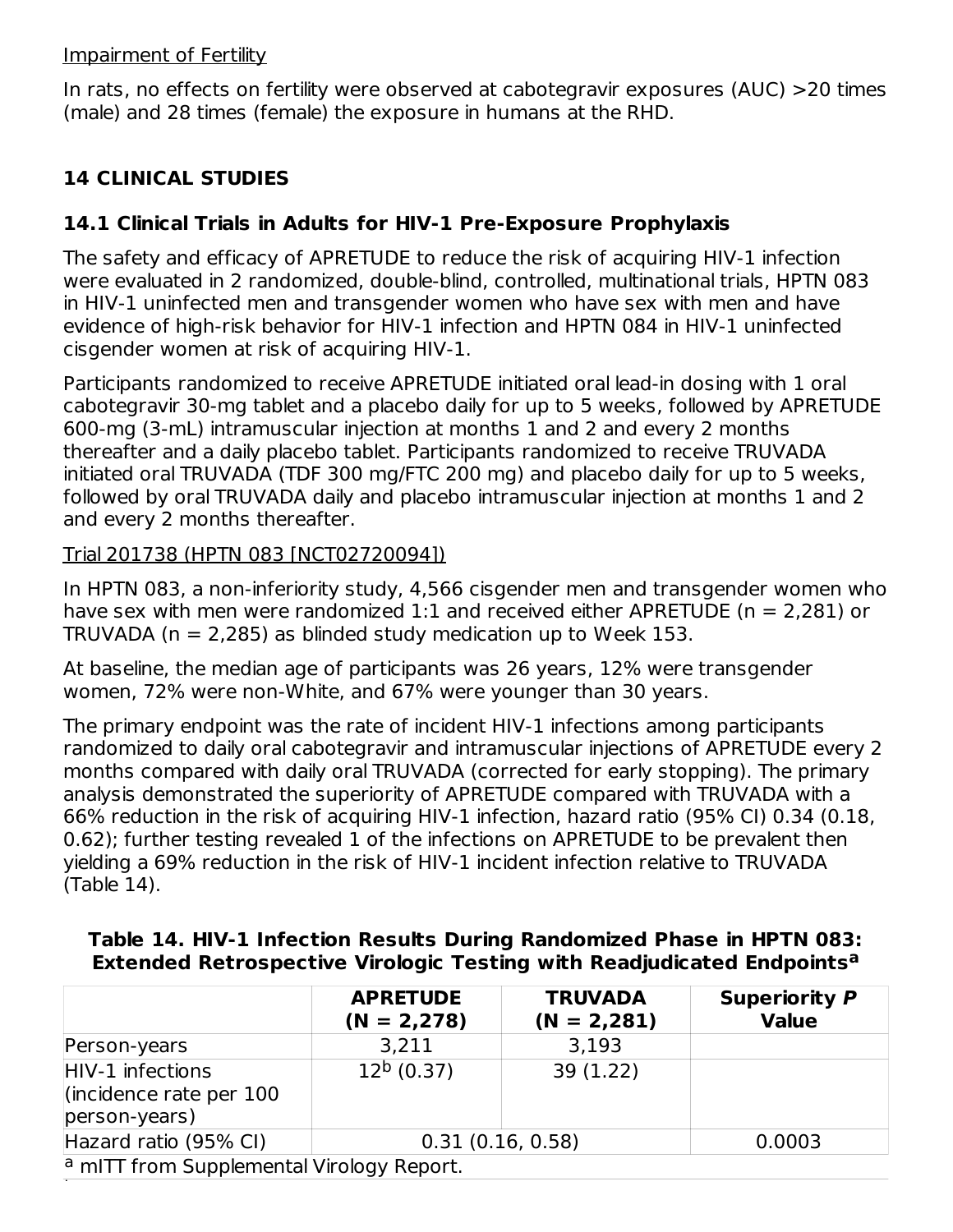<sup>b</sup> Following the primary analysis, extended retrospective virologic testing was performed to better characterize the timing of HIV-1 infections. As a result, 1 of the 13 HIV-1 incident infections in participants receiving APRETUDE was determined to be a prevalent infection. The original hazard ratio (95% CI) from the primary analysis is 0.34 (0.18, 0.62).

#### **Figure 1. Cumulative Incidence of HIV-1 Infections in HPTN 083**

Results from all subgroup analyses were consistent with the overall protective effect. A lower rate of incident HIV‑1 infections was observed for participants randomized to APRETUDE compared with participants randomized to TRUVADA (Table 15).

#### **Table 15. Incident of HIV-1 Infections by Subgroup in HPTN 083: Extended Retrospective Virologic Testing with Readjudicated Endpoints a**

| <b>Subgroup</b> | <b>APRETUDE</b><br>Incidence per<br>100 Person-<br>Years | <b>APRETUDE</b><br><b>Person-Years</b> | <b>TRUVADA</b><br><b>Incidence</b><br>per 100<br><b>Person-</b><br>Years | <b>TRUVADA</b><br><b>Person-</b><br><b>Years</b> | <b>Hazard</b><br><b>Ratio</b><br>(95% CI) |
|-----------------|----------------------------------------------------------|----------------------------------------|--------------------------------------------------------------------------|--------------------------------------------------|-------------------------------------------|
| Age             |                                                          |                                        |                                                                          |                                                  |                                           |
| $30$ years      | 0.47                                                     | 2,110                                  | 1.66                                                                     | 1,987                                            | 0.29<br>(0.15,<br>0.59)                   |
| $\geq$ 30 years | 0.18                                                     | 1,101                                  | 0.50                                                                     | 1,206                                            | 0.39<br>(0.08,<br>1.84)                   |
| Gender          |                                                          |                                        |                                                                          |                                                  |                                           |
| <b>MSMb</b>     | 0.35                                                     | 2,836                                  | 1.14                                                                     | 2,803                                            | 0.32                                      |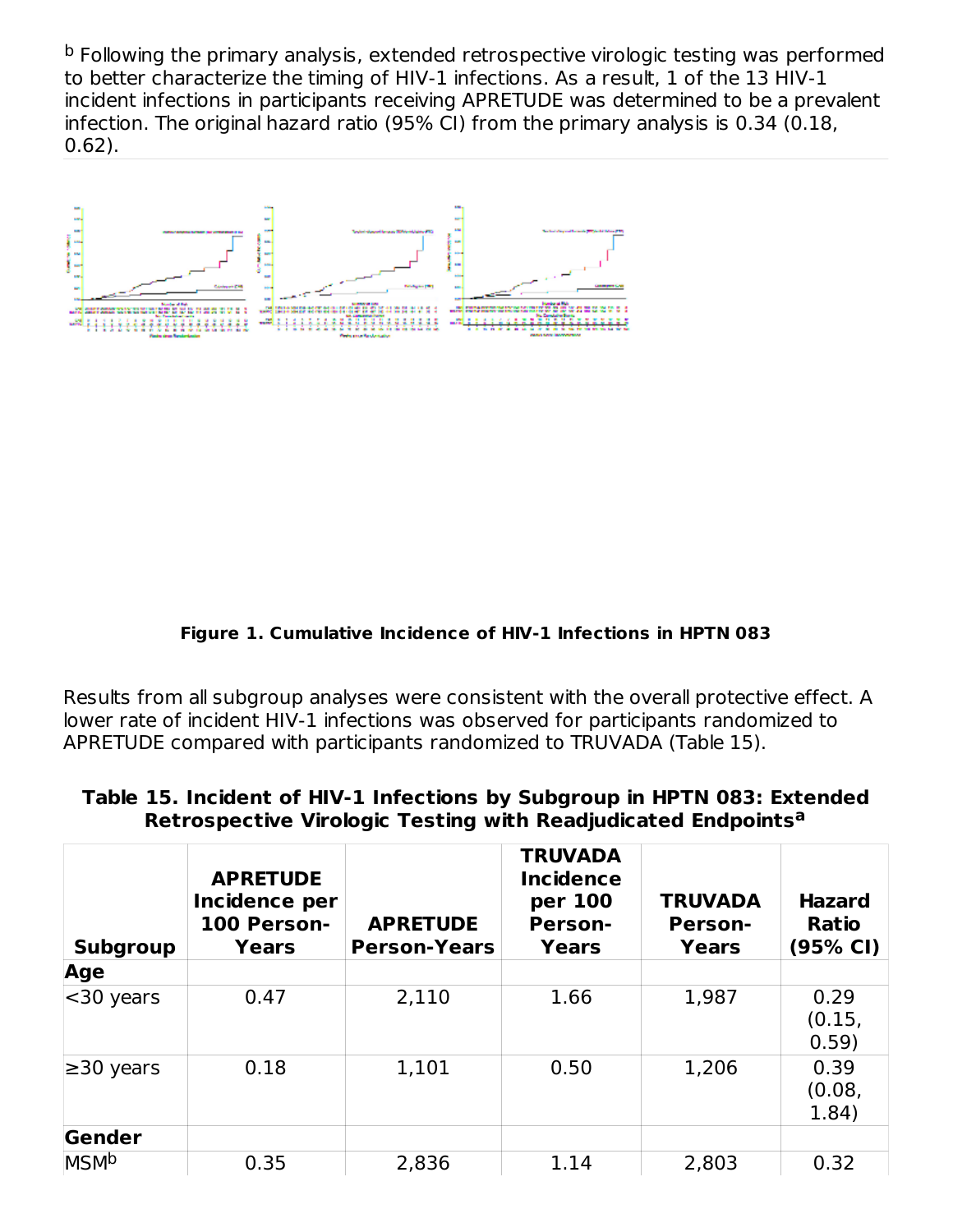|                        |      |       |      |       | (0.16,<br>0.64)         |
|------------------------|------|-------|------|-------|-------------------------|
| <b>TGW<sup>c</sup></b> | 0.54 | 371   | 1.80 | 389   | 0.34<br>(0.08,<br>1.56) |
| Race (US)              |      |       |      |       |                         |
| <b>Black</b>           | 0.58 | 691   | 2.28 | 703   | 0.26<br>(0.09,<br>0.76) |
| Non-Black              | 0.00 | 836   | 0.50 | 801   | 0.11<br>(0.00,<br>2.80) |
| <b>Region</b>          |      |       |      |       |                         |
| US                     | 0.26 | 1,528 | 1.33 | 1,504 | 0.21<br>(0.07,<br>0.60) |
| Latin<br>America       | 0.49 | 1,020 | 1.09 | 1,011 | 0.47<br>(0.17,<br>1.35) |
| Asia                   | 0.35 | 570   | 1.03 | 581   | 0.39<br>(0.08,<br>1.82) |
| Africa                 | 1.08 | 93    | 2.07 | 97    | 0.63<br>(0.06,<br>6.50) |

<sup>a</sup> mITT from Supplemental Virology Report.

<sup>b</sup> Cisgender men who have sex with men.

 $c$  Transgender women who have sex with men.

## Trial 201739 (HPTN 084 [NCT03164564])

In HPTN 084, a superiority study, 3,224 cisgender women were randomized 1:1 and received either APRETUDE ( $n = 1.614$ ) or TRUVADA ( $n = 1.610$ ) as blinded study medication up to Week 153.

At baseline, the median age of participants was 25 years, >99% were non-White, >99% were cisgender women, and 49% were <25 years of age.

The primary endpoint was the rate of incident HIV-1 infections among participants randomized to oral cabotegravir and injections of APRETUDE compared with oral TRUVADA (corrected for early stopping). The primary analysis demonstrated the superiority of APRETUDE compared with TRUVADA with an 88% reduction in the risk of acquiring incident HIV-1 infection, hazard ratio (95% CI) 0.12 (0.05, 0.31); further testing revealed 1 of the infections on APRETUDE to be prevalent then yielding a 90% reduction in the risk of HIV-1 incident infection relative to TRUVADA (Table 16).

### **Table 16. HIV-1 Infection Results during Randomized Phase in HPTN 084: Extended Retrospective Virologic Testing with Readjudicated Endpoints a**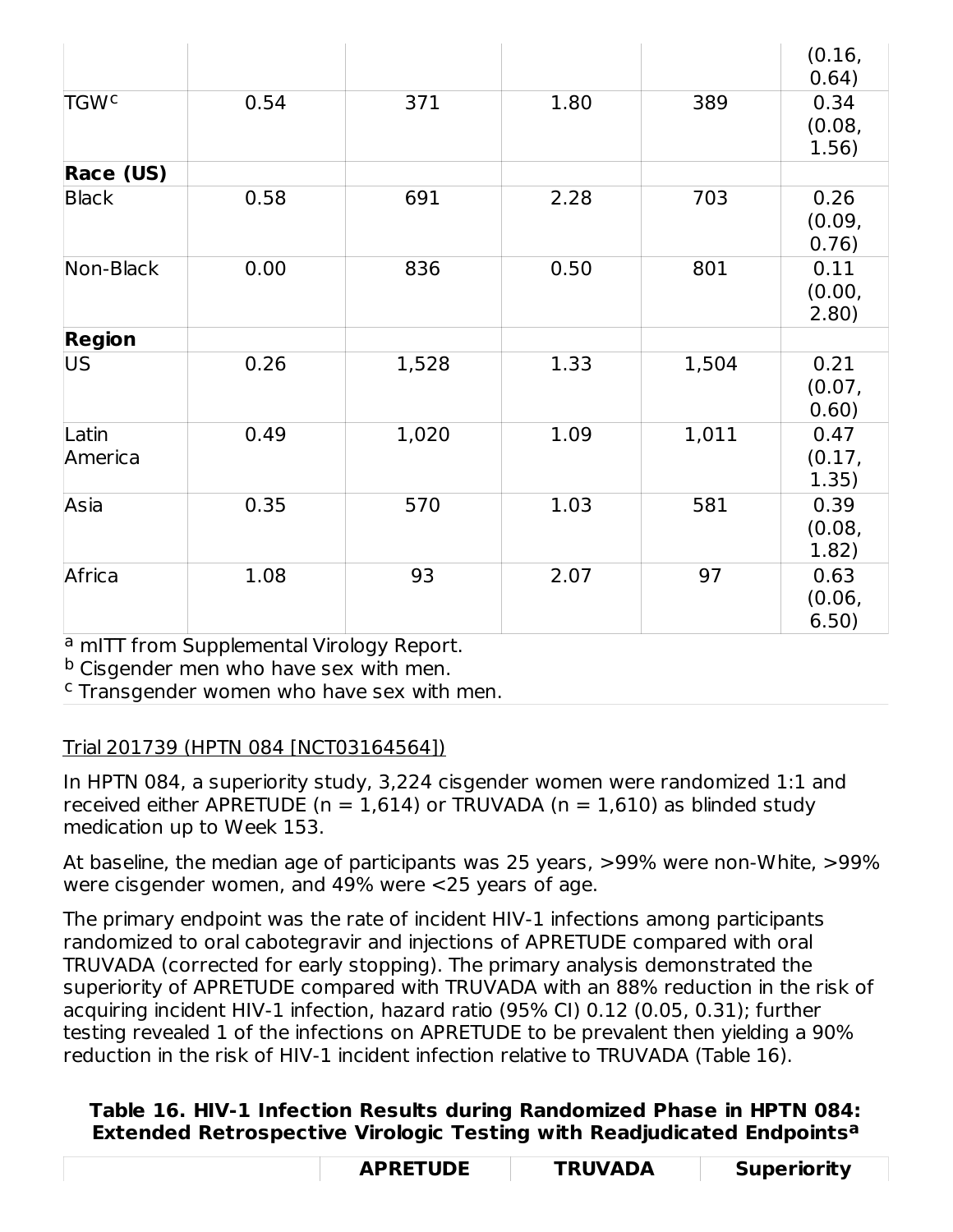|                                                                         | $(N = 1,613)$    | $(N = 1,610)$ | P Value |  |  |  |
|-------------------------------------------------------------------------|------------------|---------------|---------|--|--|--|
| Person-years                                                            | 1,960            | 1.946         |         |  |  |  |
| HIV-1 incident infections<br>(incidence rate per $100$<br>person-years) | $3b$ (0.15)      | 36(1.85)      |         |  |  |  |
| Hazard ratio (95% CI)                                                   | 0.10(0.04, 0.27) | < 0.0001      |         |  |  |  |
| <sup>a</sup> mITT from Supplemental Virology Report.                    |                  |               |         |  |  |  |

<sup>b</sup> Following the primary analysis, extended retrospective virologic testing was performed to better characterize the timing of HIV-1 infections. As a result, 1 of the 4 HIV-1

incident infections in participants receiving APRETUDE was determined to be a prevalent infection. The original hazard ratio (95% CI) from the primary analysis is 0.12 (0.05, 0.31).

#### **Figure 2. Cumulative Incidence of HIV-1 Infections in HPTN 084**

Results from pre-planned subgroup analyses were consistent with the overall protective effect. A lower rate of incident HIV-1 infections was observed for participants randomized to APRETUDE compared with participants randomized to TRUVADA (Table 17).

#### **Table 17. Incident of HIV-1 Infections by Subgroup in HPTN 084: Extended Retrospective Virologic Testing with Readjudicated Endpoints a**

| <b>Subgroup</b> | <b>APRETUDE</b><br><b>Incidence</b><br>per 100<br><b>Person-</b><br><b>Years</b> | <b>APRETUDE</b><br><b>Person-</b><br>Years | <b>TRUVADA</b><br><b>Incidence</b><br>per 100<br><b>Person-</b><br>Years | <b>TRUVADA</b><br><b>Person-</b><br><b>Years</b> | <b>Hazard</b><br><b>Ratio</b><br>(95% CI) |
|-----------------|----------------------------------------------------------------------------------|--------------------------------------------|--------------------------------------------------------------------------|--------------------------------------------------|-------------------------------------------|
| Age             |                                                                                  |                                            |                                                                          |                                                  |                                           |
| $<$ 25 years    | 0.23                                                                             | 868                                        | 2.34                                                                     | 853                                              | 0.12<br>(0.03, 0.46)                      |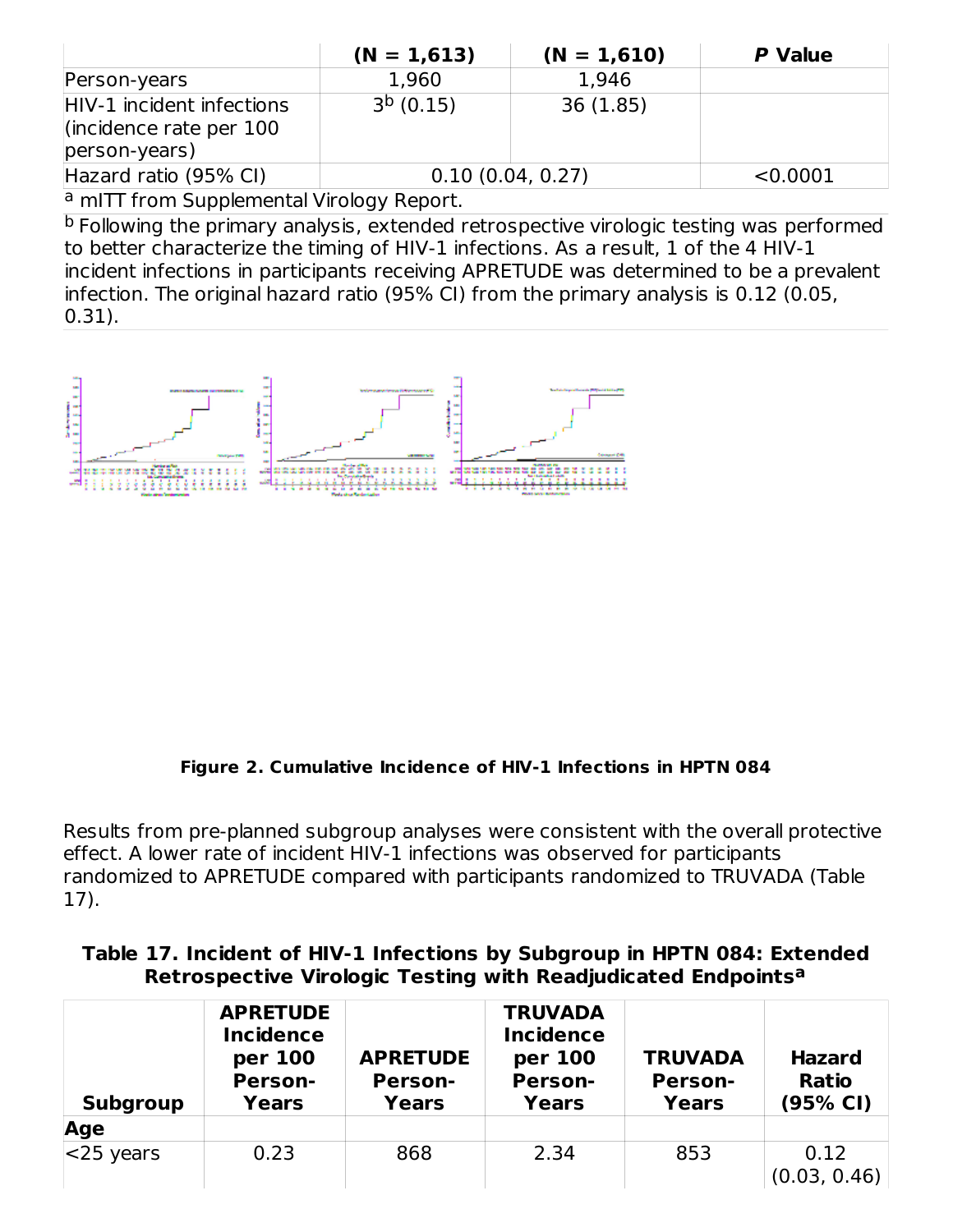| $\geq$ 25 years                           | 0.09 | 1,093 | 1.46 | 1,093 | 0.09<br>(0.02, 0.49) |
|-------------------------------------------|------|-------|------|-------|----------------------|
| <b>Body Mass</b><br>Index                 |      |       |      |       |                      |
| $ $ < 30                                  | 0.22 | 1,385 | 1.88 | 1,435 | 0.12<br>(0.04, 0.38) |
| $\geq 30$                                 | 0.00 | 575   | 1.76 | 511   | 0.04<br>(0.00, 0.93) |
| a mITT from Supplemental Virology Report. |      |       |      |       |                      |

## **16 HOW SUPPLIED/STORAGE AND HANDLING**

### How Supplied

APRETUDE is supplied in a kit containing one 600-mg/3-mL single-dose (200-mg/mL) vial of cabotegravir extended-release injectable suspension, 1 syringe, 1 vial adapter, and 1 needle for intramuscular injection (23 gauge, 1½ inch) (NDC 49702-264-23). The vial stopper is not made with natural rubber latex.

### Storage and Handling

Store APRETUDE at 2°C to 25°C (36°F to 77°F) in the original carton until ready to use. Exposure up to 30°C permitted. Do not freeze. Do not mix with any other product or diluent.

If the pack has been stored in the refrigerator, the vial should be brought to room temperature prior to administration (not to exceed 30°C [86°F]).

Once the suspension has been drawn into the syringe, the injection should be administered as soon as possible, but may remain in the syringe for up to 2 hours. The filled syringes should not be placed in the refrigerator. If the medicine remains in the syringe for more than 2 hours, the filled syringe and needle must be discarded *[see*] Dosage and Administration (2.7)].

## **17 PATIENT COUNSELING INFORMATION**

Advise the individual to read the FDA-approved patient labeling (Patient Information).

Important Information for Uninfected Individuals Taking APRETUDE for HIV-1 PrEP

Advise HIV-1 uninfected individuals about the following *[see Warnings and Precautions*  $(5.1)!$ 

- APRETUDE should be used for PrEP as part of an overall HIV-1 infection prevention strategy, including adherence to the administration schedule and safer sex practices, including condoms, to reduce the risk of STIs.
- APRETUDE is not always effective in preventing HIV-1 acquisition [see Clinical Studies (14.1)]. The time from initiation of APRETUDE for HIV-1 PrEP to maximal protection against HIV-1 infection is unknown.
- Counsel individuals on the use of other prevention measures (e.g., knowledge of partner HIV-1 status, testing for STIs condom use). Inform individuals about and support their efforts in reducing sexual risk behavior.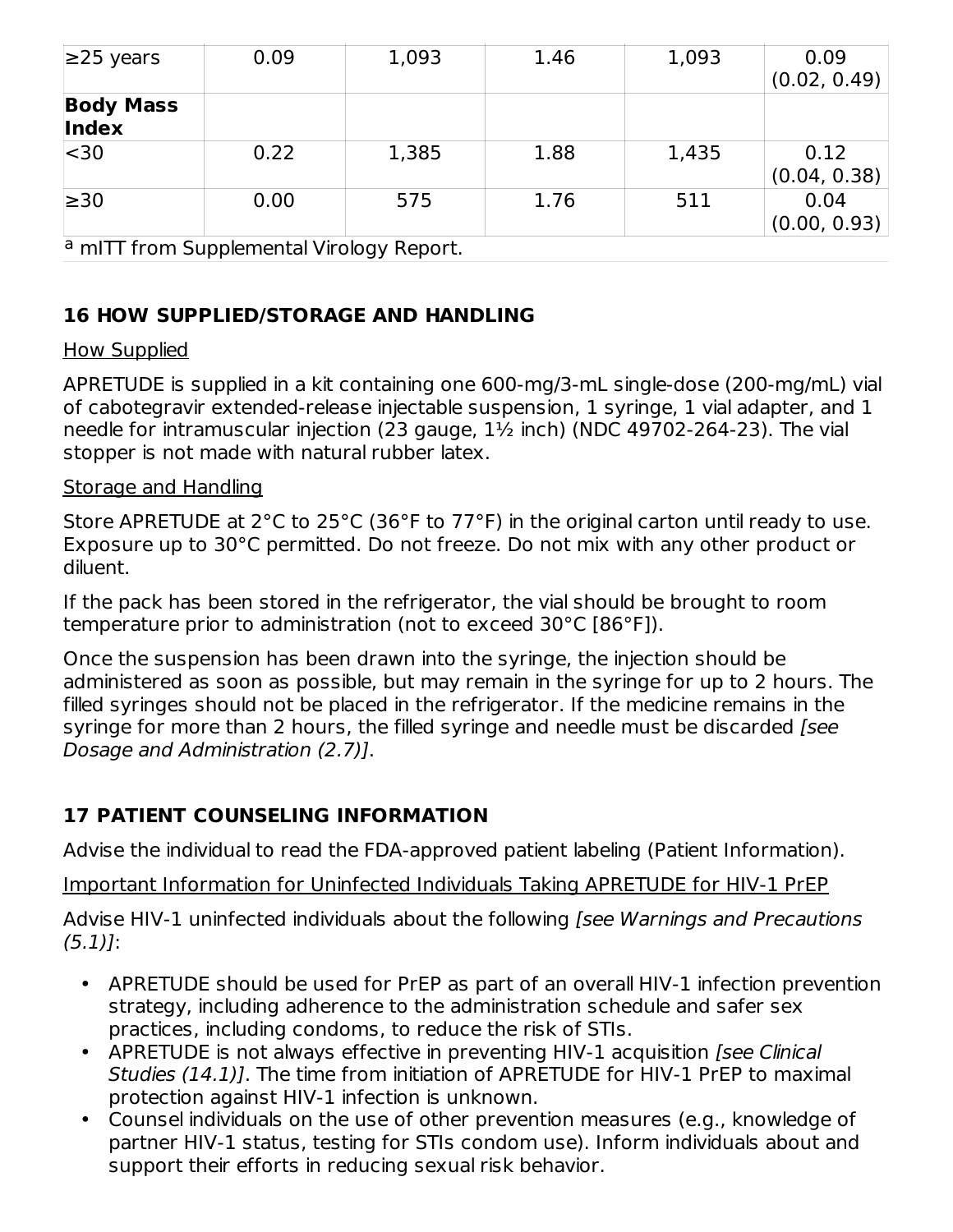- APRETUDE should be used to reduce the risk of acquiring HIV-1 only in individuals confirmed to be HIV-1 negative. HIV-1 resistance substitutions may emerge in individuals with undiagnosed HIV-1 infection who are taking only APRETUDE, because APRETUDE alone does not constitute a complete regimen for HIV-1 treatment; therefore, care should be taken to minimize the risk of initiating or continuing APRETUDE before confirming the individual is HIV-1 negative.
- $\bullet$ If recent (<1 month) exposures to HIV-1 are suspected or clinical symptoms consistent with acute HIV-1 infection are present, use a test approved or cleared by the FDA as an aid in the diagnosis of acute or primary HIV-1 infection.
- When using APRETUDE for HIV-1 PrEP, HIV-1 testing should be repeated prior to each injection of APRETUDE, and upon diagnosis of any other STIs.
- If an HIV-1 test indicates possible HIV-1 infection, or if symptoms consistent with acute HIV-1 infection develop following an exposure event, additional HIV testing to determine HIV status is needed. If an individual has confirmed HIV-1 infection, then the individual must be transitioned to a complete HIV-1 treatment regimen.
- Some individuals, such as adolescents, may benefit from frequent visits and counseling to support adherence.

## Potential Risk of Resistance with APRETUDE

Advise individuals there is a potential risk of developing resistance to APRETUDE if HIV-1 is acquired either before or while taking APRETUDE or following discontinuation of APRETUDE [see Warnings and Precautions (5.2)].

To minimize this, it is essential that individuals are clinically reassessed for risk of HIV-1 acquisition and tested frequently to confirm HIV-1 negative status. Advise individuals who are confirmed to have with HIV-1 infection to consult with their healthcare professional, as HIV-1 treatment must be initiated [see Warnings and Precautions (5.2)].

Inform individuals that alternative forms of PrEP should be considered following discontinuation of APRETUDE for those at continuing risk of HIV-1 acquisition and initiated within 2 months of the final injection of APRETUDE [see Warnings and Precautions (5.2)].

### Long-Acting Properties of APRETUDE

Advise individuals that APRETUDE is an extended-release injectable that may be systemically present for 12 months or longer and consideration should be taken regarding the prolonged release characteristics when APRETUDE is discontinued [see Warnings and Precautions (5.3), Drug Interactions (7)].

### Adherence to APRETUDE

Counsel individuals about the importance of continued medication adherence and scheduled visits to help reduce the risk of acquiring HIV-1 infection and development of resistance [see Dosage and Administration (2.3), Warnings and Precautions (5.1)].

### Hypersensitivity Reactions

Advise individuals to immediately contact their healthcare provider if they develop a rash. Instruct individuals to immediately stop taking APRETUDE and seek medical attention if they develop a rash associated with any of the following symptoms: fever; generally ill feeling; extreme tiredness; muscle or joint aches; blisters; oral blisters or lesions; eye inflammation; facial swelling; swelling of the eyes, lips, tongue, or mouth; difficulty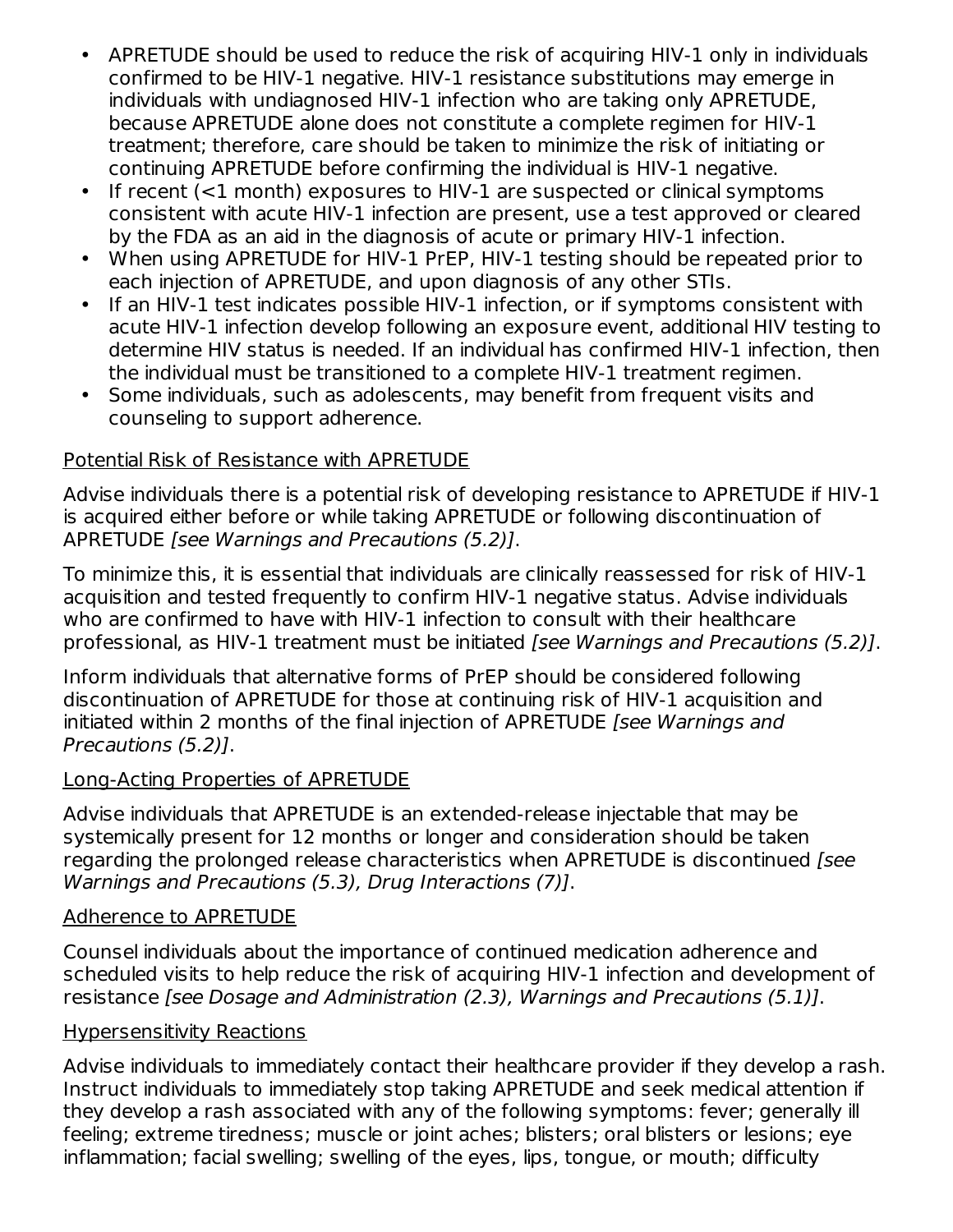breathing; and/or signs and symptoms of liver problems (e.g., yellowing of the skin or whites of the eyes; dark or tea-colored urine; pale-colored stools or bowel movements; nausea; vomiting; loss of appetite; or pain, aching, or sensitivity on the right side below the ribs). Advise individuals that if hypersensitivity occurs, they will be closely monitored, laboratory tests will be ordered, and appropriate therapy will be initiated [see Warnings] and Precautions (5.4)].

## **Hepatotoxicity**

Inform individuals that hepatotoxicity has been reported with cabotegravir [see Warnings and Precautions (5.5), Adverse Reactions (6.1)]. Inform individuals that clinical and laboratory monitoring should be considered and APRETUDE should be discontinued if hepatoxicity is confirmed [see Warnings and Precautions (5.5)].

## Depressive Disorders

Inform individuals that depressive disorders (including depression, depressed mood, major depression, persistent depressive disorder, suicide ideation or attempt) have been reported with APRETUDE [see Adverse Reactions (6.1)]. Advise individuals to seek prompt medical evaluation if they experience depressive symptoms [see Warnings and Precautions (5.6)].

### Drug Interactions

Inform individuals that APRETUDE may interact with other drugs and may reduce exposure of APRETUDE; therefore, advise individuals to report to their healthcare provider the use of any other prescription or nonprescription medication [see Contraindications (4), Warnings and Precautions (5.7), Drug Interactions (7.2, 7.3)].

### Missed Dose

Inform individuals that APRETUDE can remain in the body for up to 12 months or longer after receiving their last injection. Advise individuals that they should contact their healthcare provider if they miss or plan to miss a scheduled monthly injection visit and that oral dosing may be used to replace up to 2 consecutive monthly injections. Advise individuals that if they discontinue use of APRETUDE, they will need to take other medicines for HIV-1 PrEP [see Dosage and Administration (2.3, 2.6)].

### **Pregnancy Registry**

Inform individuals that there is an antiretroviral pregnancy registry to monitor fetal outcomes in those exposed to APRETUDE during pregnancy. Individuals who are of reproductive potential should be informed of the long duration of exposure of APRETUDE and that there is very limited clinical experience in human pregnancy [see Warnings and Precautions (5.3), Use in Specific Populations (8.1)].

### Lactation

Inform individuals that due to the potential for adverse reactions and residual concentrations in the systemic circulation for up to 12 months or longer after discontinuing injections of APRETUDE, it is recommended that women breastfeed only if the expected benefit justifies the potential risk to the infant.

APRETUDE and CABENUVA are trademarks owned by or licensed to the ViiV Healthcare companies.

The other brand listed is a trademark owned by or licensed to its respective owner and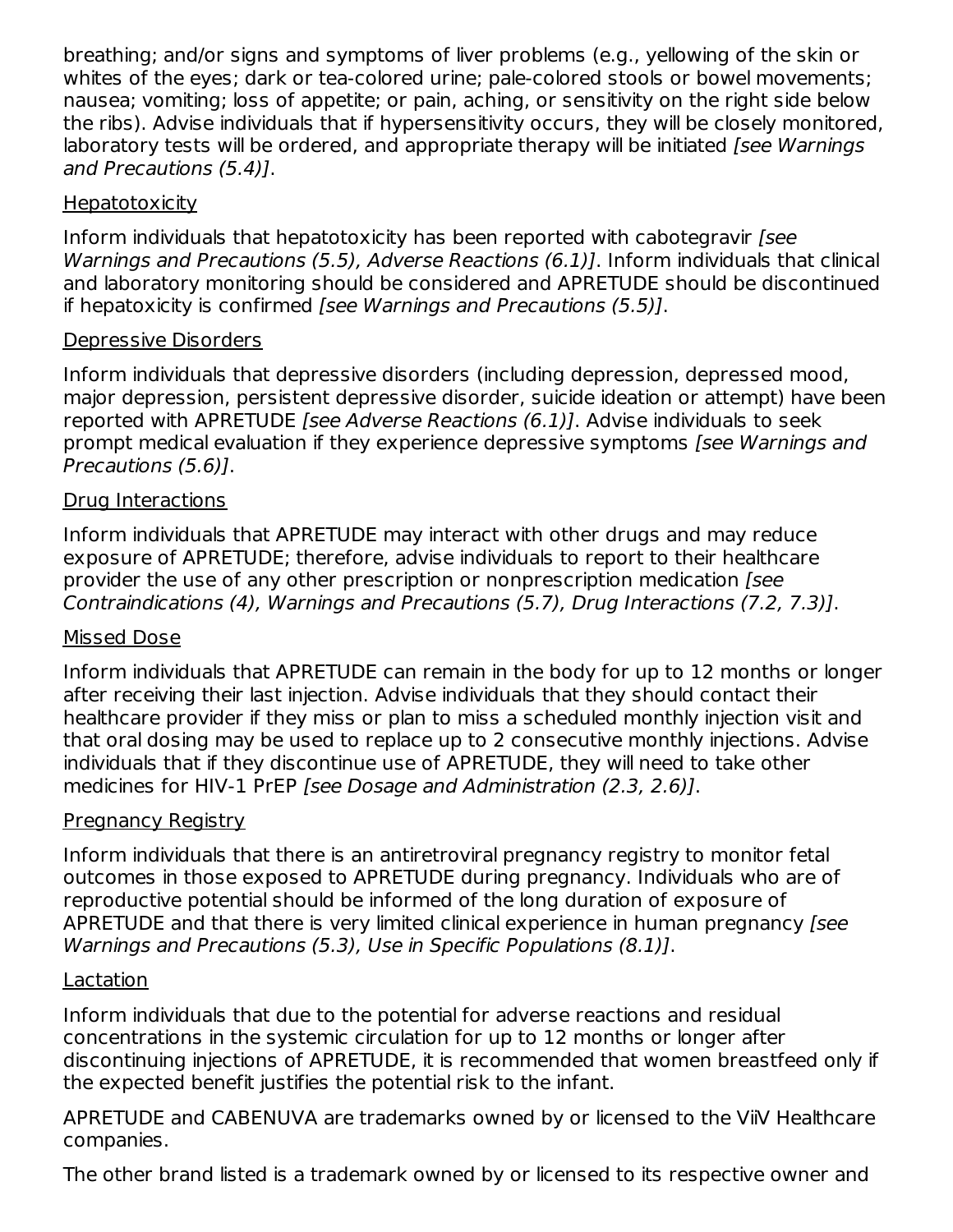is not a trademark owned by or licensed to the ViiV Healthcare group of companies. The maker of this brand is not affiliated with and does not endorse the ViiV Healthcare group of companies or its products.

Manufactured for:

ViiV Healthcare

Research Triangle Park, NC 27709

by:

GlaxoSmithKline

Research Triangle Park, NC 27709

©2021 ViiV Healthcare group of companies or its licensor.

APR:1PI

### **Patient Information APRETUDE (AP-reh-tood) (cabotegravir extended-release injectable suspension) for intramuscular use**

**What is the most important information I should know about APRETUDE? Important information for people who receive APRETUDE to help reduce their risk of getting human immunodeficiency virus-1 (HIV-1) infection, also called pre-exposure prophylaxis or "PrEP":**

**Before receiving APRETUDE to reduce your risk of getting HIV-1:**

- **You must be HIV-1 negative to start APRETUDE. You must get tested to make sure that you do not already have HIV-1 infection.**
- **Do not receive APRETUDE for HIV-1 PrEP unless you are confirmed to be HIV-1 negative.**
- Some HIV-1 tests can miss HIV-1 infection in a person who has recently become infected. If you have flu-like symptoms, you could have recently become infected with HIV-1. Tell your healthcare provider if you had a flu-like illness within the last month before starting APRETUDE or at any time while receiving APRETUDE. Symptoms of new HIV-1 infection include:

## • tiredness

- joint or muscle aches
- sore throat
- rash
- fever
- headache
- vomiting or diarrhea
- night sweats
- enlarged lymph nodes in the neck or groin

## **While you are receiving APRETUDE for HIV-1 PrEP:**

- **APRETUDE does not prevent other sexually transmitted infections. Practice safer sex by using a latex or polyurethane condom to reduce the risk of getting sexually transmitted infections.**
- **You must stay HIV-1 negative to keep receiving APRETUDE for HIV-1**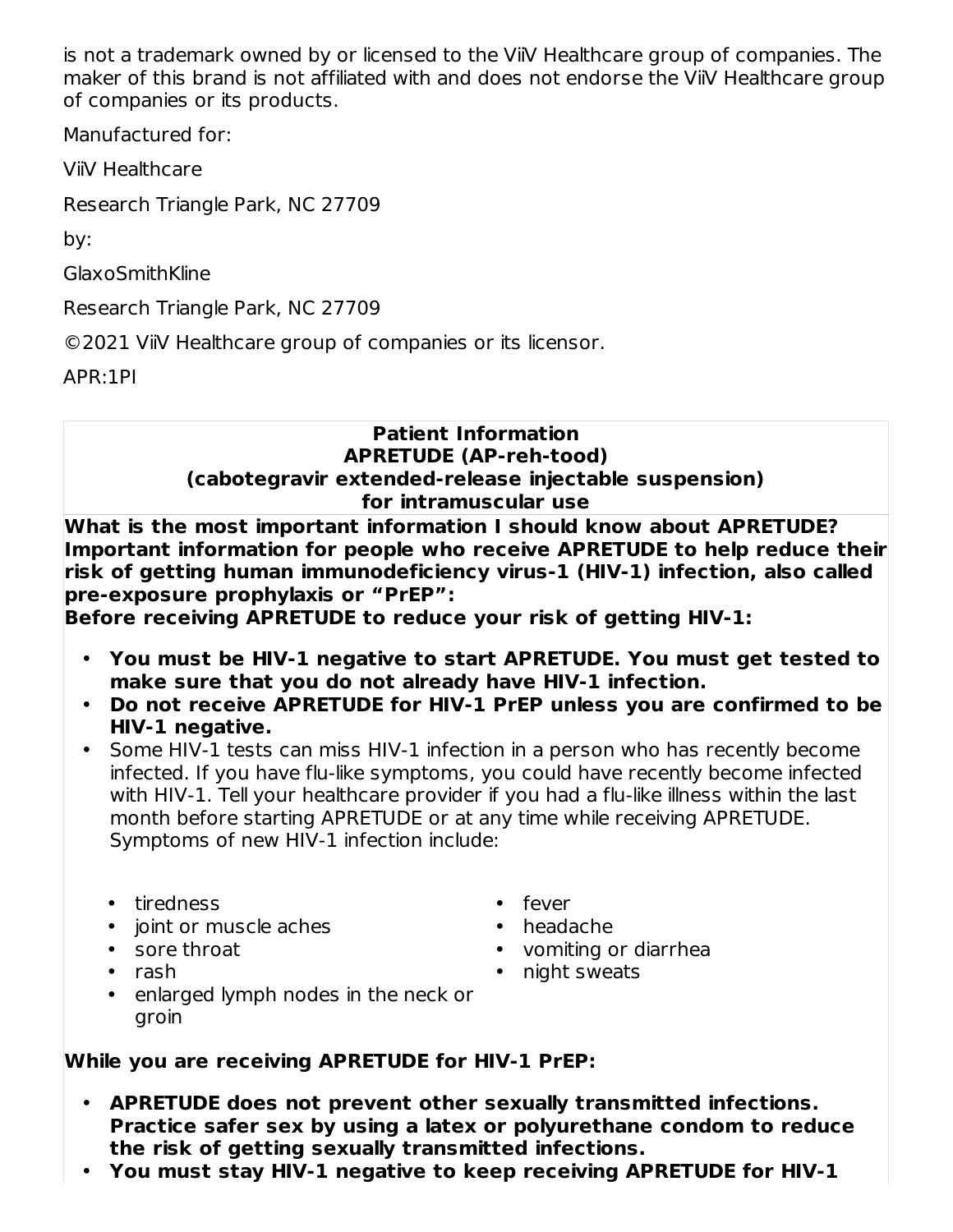## **PrEP.**

- Know your HIV-1 status and the HIV-1 status of your partners.
- Ask your partners with HIV-1 if they are taking anti-HIV-1 medicines and have an undetectable viral load. An undetectable viral load is when the amount of virus in the blood is too low to be measured in a lab test. To maintain an undetectable viral load, your partners must keep taking HIV-1 medicine as prescribed. Your risk of getting HIV-1 is lower if your partners with HIV-1 are taking effective treatment.
- Get tested for HIV-1 with each APRETUDE injection or when your healthcare provider tells you. You should not miss any HIV-1 tests. If you become HIV-1 infected and continue receiving APRETUDE because you do not know you are HIV-1 infected, the HIV-1 infection may become harder to treat.
- Get tested for other sexually transmitted infections such as syphilis, chlamydia, and gonorrhea. These infections make it easier for HIV-1 to infect you.
- If you think you were exposed to HIV-1, tell your healthcare provider right away. They may want to do more tests to be sure you are still HIV-1 negative.
- Get information and support to help reduce sexual risk behaviors.
- Do not miss any injections of APRETUDE. Missing injections increases your risk of getting HIV-1 infection.
- If you do become HIV-1 positive, you will need to take other medicines to treat HIV-1. APRETUDE is not approved for treatment of HIV-1.

## **If you have HIV-1 and receive only APRETUDE, over time your HIV-1 may become harder to treat.**

## **What is APRETUDE?**

APRETUDE is a prescription medicine used for HIV-1 PrEP to reduce the risk of getting HIV-1 infection in adults and adolescents who weigh at least 77 pounds (at least 35 kg). HIV-1 is the virus that causes Acquired Immune Deficiency Syndrome (AIDS). It is not known if APRETUDE is safe and effective in children younger than 12 years of age or weighing less than 77 pounds (less than 35 kg).

## **Do not receive APRETUDE if you:**

- **already have HIV-1 infection.** If you are HIV-1 positive, you will need to take other medicines to treat HIV-1. APRETUDE is not approved for treatment of HIV-1.
- **do not know your HIV-1 infection status.** You may already be HIV-1 positive. You need to take other medicines to treat HIV-1. APRETUDE can only help reduce your risk of getting HIV-1 infection **before** you are infected.
- are allergic to cabotegravir.
- are taking any of the following medicines:
	- carbamazepine
	- oxcarbazepine
	- phenobarbital
- phenytoin
- rifampin
- rifapentine

### **Before receiving APRETUDE, tell your healthcare provider about all your medical conditions, including if you:**

- have ever had a skin rash or an allergic reaction to medicines that contain cabotegravir.
- have or have had liver problems.
- have ever had mental health problems.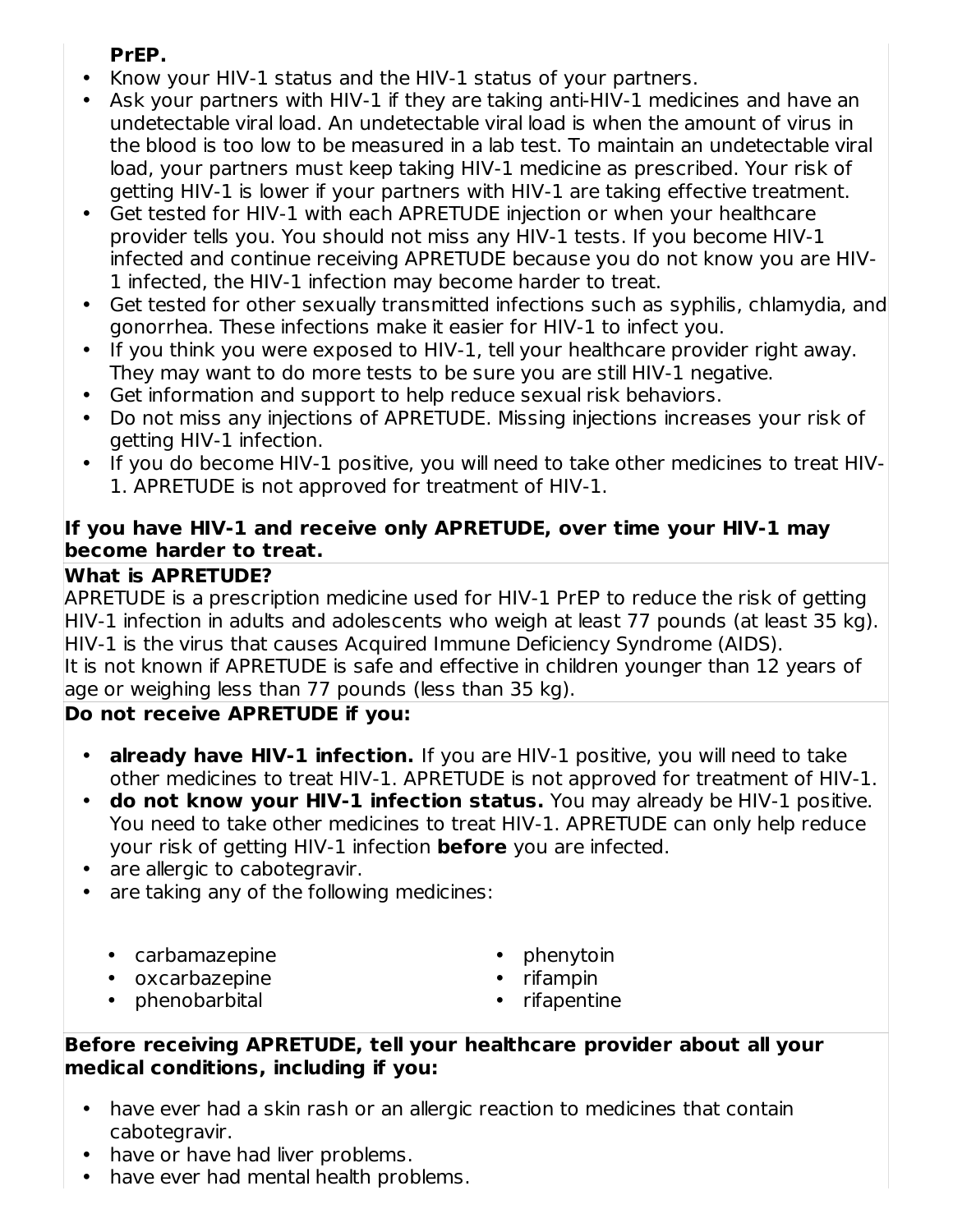• are pregnant or plan to become pregnant. It is not known if APRETUDE will harm your unborn baby. APRETUDE can remain in your body for up to 12 months or longer after the last injection. Tell your healthcare provider if you become pregnant while receiving APRETUDE.

**Pregnancy Registry.** There is a pregnancy registry for women who receive APRETUDE during pregnancy. The purpose of this registry is to collect information about the health of you and your baby. Talk to your healthcare provider about how you can take part in this registry.

• are breastfeeding or plan to breastfeed. It is not known if APRETUDE can pass to your baby in your breast milk. Talk with your healthcare provider about the best way to feed your baby while receiving APRETUDE.

**Tell your healthcare provider about all the medicines you take**, including prescription and over-the-counter medicines, vitamins, and herbal supplements. Some medicines may interact with APRETUDE. Keep a list of your medicines and show it to your healthcare provider and pharmacist when you get a new medicine. You can ask your healthcare provider or pharmacist for a list of medicines that interact with APRETUDE.

**Do not start a new medicine without telling your healthcare provider.** Your healthcare provider can tell you if it is safe to receive APRETUDE with other medicines.

## **How will I receive APRETUDE?**

- APRETUDE is initially given as an injection into the muscle of your buttock 1 time every month for the first 2 months, then as an injection 1 time every 2 months.
- Before receiving your first injection dose of APRETUDE, your healthcare provider may have you take 1 oral cabotegravir tablet 1 time a day for 1 month (at least 28 days). This will allow your healthcare provider to assess how well you will tolerate cabotegravir.
- APRETUDE is a long-acting medicine and may stay in your body for 12 months or longer after your last injection.
- Stay under the care of a healthcare provider while receiving APRETUDE. It is important that you receive APRETUDE as scheduled.
- If you miss or plan to miss a scheduled injection of APRETUDE by more than 7 days, call your healthcare provider right away to discuss your PrEP options.
- If you stop receiving APRETUDE, talk to your healthcare provider about other options to reduce the risk of getting HIV-1 infection.

### **What are the possible side effects of APRETUDE? APRETUDE may cause serious side effects including:**

- **Allergic reactions.** Call your healthcare provider right away if you develop a rash with APRETUDE. **Stop receiving APRETUDE and get medical help right away if you develop a rash with any of the following signs or symptoms:**
	- fever
	- generally ill feeling
	- tiredness
	- muscle or joint aches
	- trouble breathing
- blisters or sores in mouth
- blisters
- redness or swelling of the eyes
- swelling of the mouth, face, lips, or tongue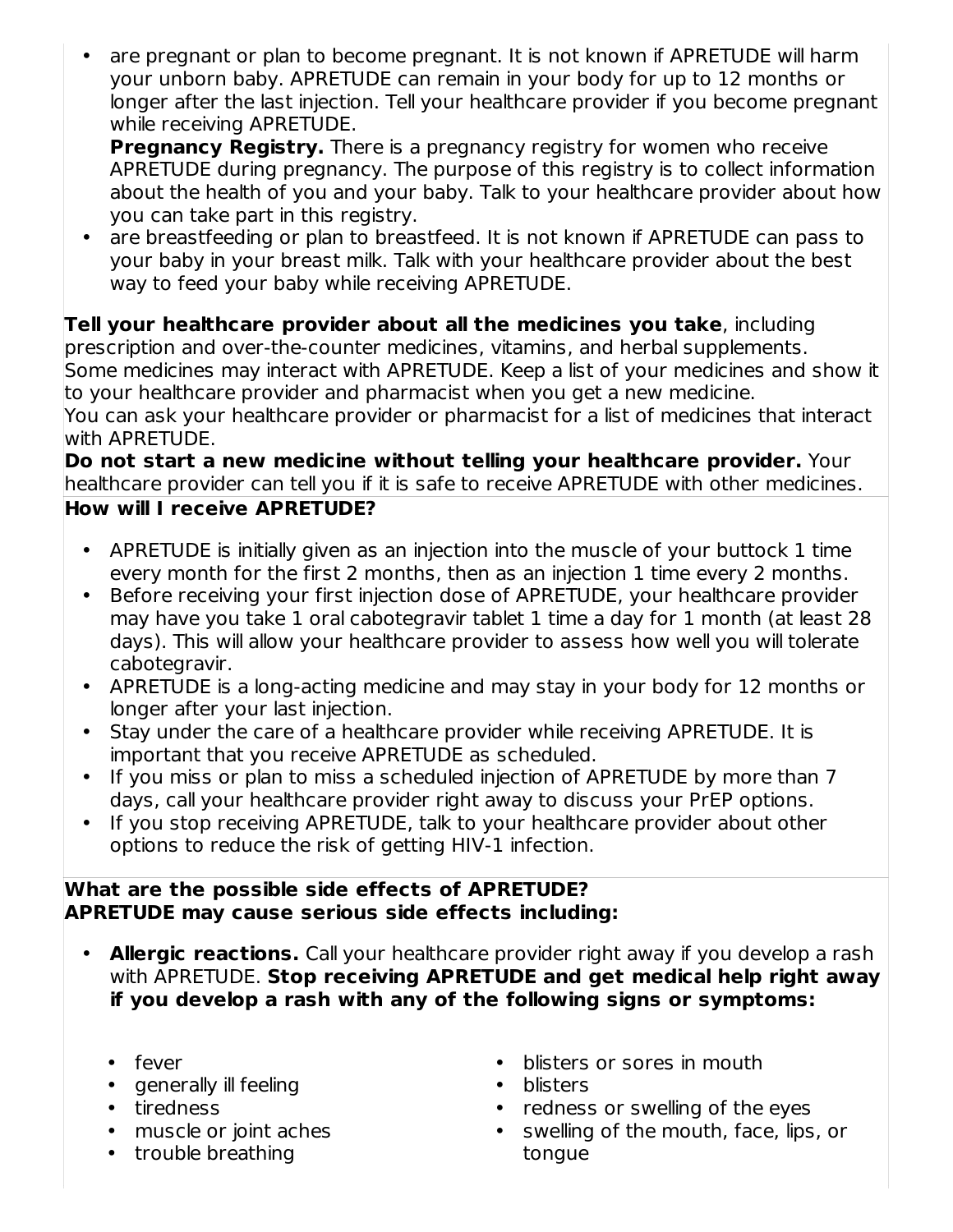• **Liver problems**. Liver problems have happened in people with or without a history of liver problems or other risk factors. Your healthcare provider may do blood tests to check your liver function.

**Call your healthcare provider right away if you develop any of the following signs or symptoms of liver problems:**

- your skin or the white part of your loss of appetite eyes turns yellow (jaundice)
- dark or "tea-colored" urine
- light-colored stools (bowel movements)
- nausea or vomiting
- 
- pain, aching, or tenderness on the right side of your stomach area
- itching
- **Depression or mood changes. Call your healthcare provider or get emergency medical help right away if you have any of the following symptoms:**
- feeling sad or hopeless
- feeling anxious or restless
- have thoughts of hurting yourself (suicide) or have tried to hurt yourself

## **The most common side effects of APRETUDE include:**

- pain, tenderness, hardened mass or lump, swelling, bruising, redness, itching, warmth, loss of sensation at the injection site, abscess, and discoloration
- diarrhea
- headache
- fever
- tiredness
- sleep problems
- dizziness • passing gas
- stomach pain
- vomiting
- muscle pain
- rash
- loss of appetite
- drowsiness
- back pain
- upper respiratory infection

• nausea

These are not all the possible side effects of APPRETUDE.

Call your doctor for medical advice about side effects. You may report side effects to FDA at 1‑800‑FDA‑1088.

## **General information about the safe and effective use of APRETUDE.**

Medicines are sometimes prescribed for purposes other than those listed in a Patient Information leaflet. You can ask your healthcare provider or pharmacist for information about APRETUDE that is written for health professionals.

## **What are the ingredients in APRETUDE?**

**Active ingredient:** cabotegravir

**Inactive ingredients:** mannitol, polyethylene glycol (PEG) 3350, polysorbate 20, and Water for Injection.

Manufactured for: ViiV Healthcare Research Triangle Park, NC 27709

by: GlaxoSmithKline Research Triangle Park, NC 27709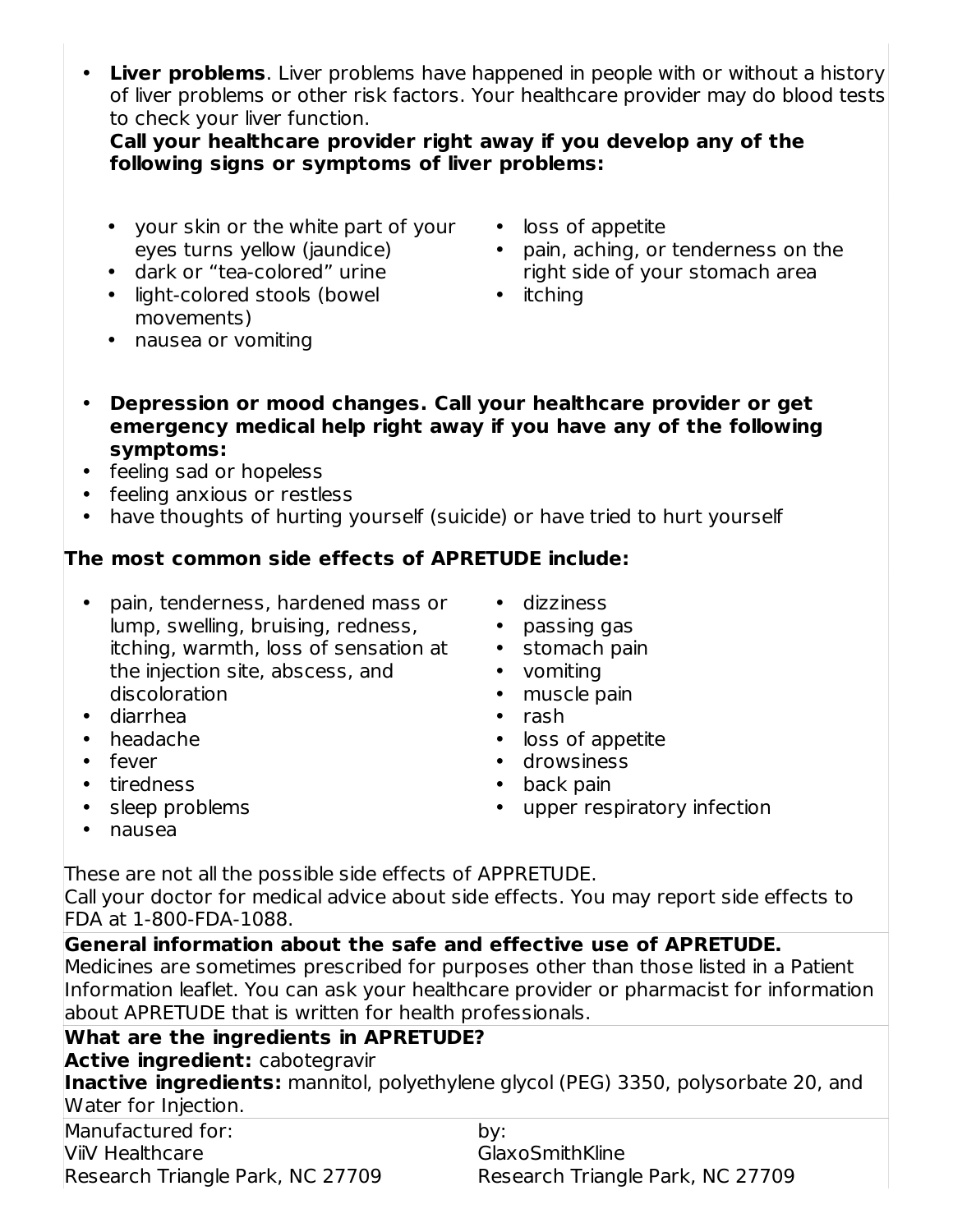APRETUDE is a trademark owned by or licensed to the ViiV Healthcare group of companies. ©2021 ViiV Healthcare group of companies or its licensor. APR:1PIL For more information, go to www.apretude.com or call 1-877-844-8872.

This Patient Information has been approved by the U.S. Food and Drug Administration. Issued: December 2021



#### **Overview:**

A complete dose of APRETUDE requires 1 injection: 600 mg (3 mL) of cabotegravir. APRETUDE is a suspension that does not need further dilution or reconstitution.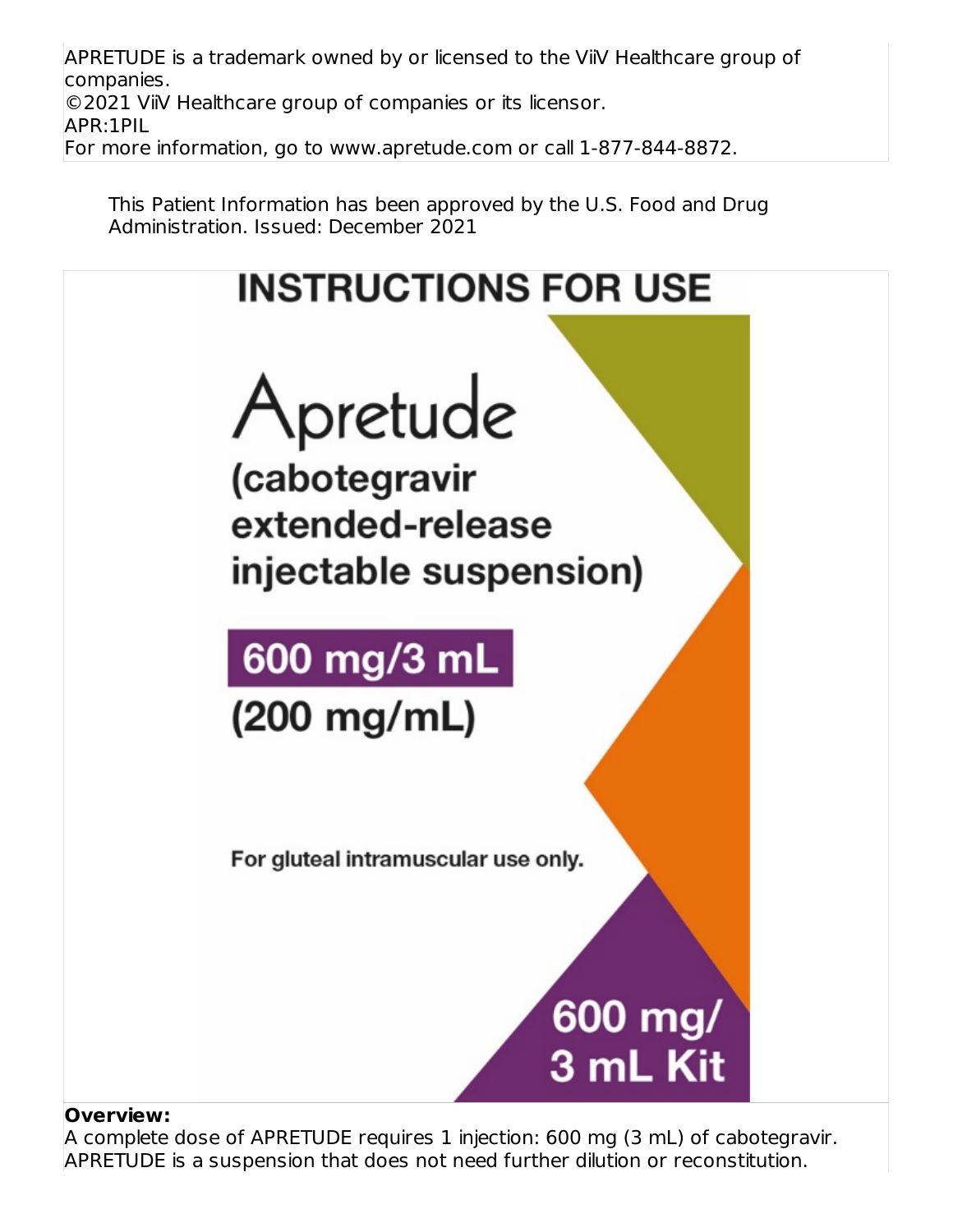APRETUDE is for gluteal intramuscular use only. **Note:** The ventrogluteal site is recommended.

#### **Storage information**

Store at 2°C to 25°C (36°F to 77°F). Exposure up to 30°C (86°F) permitted. **Do not** freeze.

#### **Prior to administration:**

- If the pack has been stored in the refrigerator, the vial should be brought to room temperature prior to administration (not to exceed 30°C [86°F]).
- Once APRETUDE has been drawn into the syringe, the medication can remain in the syringe for up to 2 hours before injecting. The filled syringes should not be placed in the refrigerator. If the medicine remains in the syringe for more than 2 hours, the filled syringe and needle must be discarded.

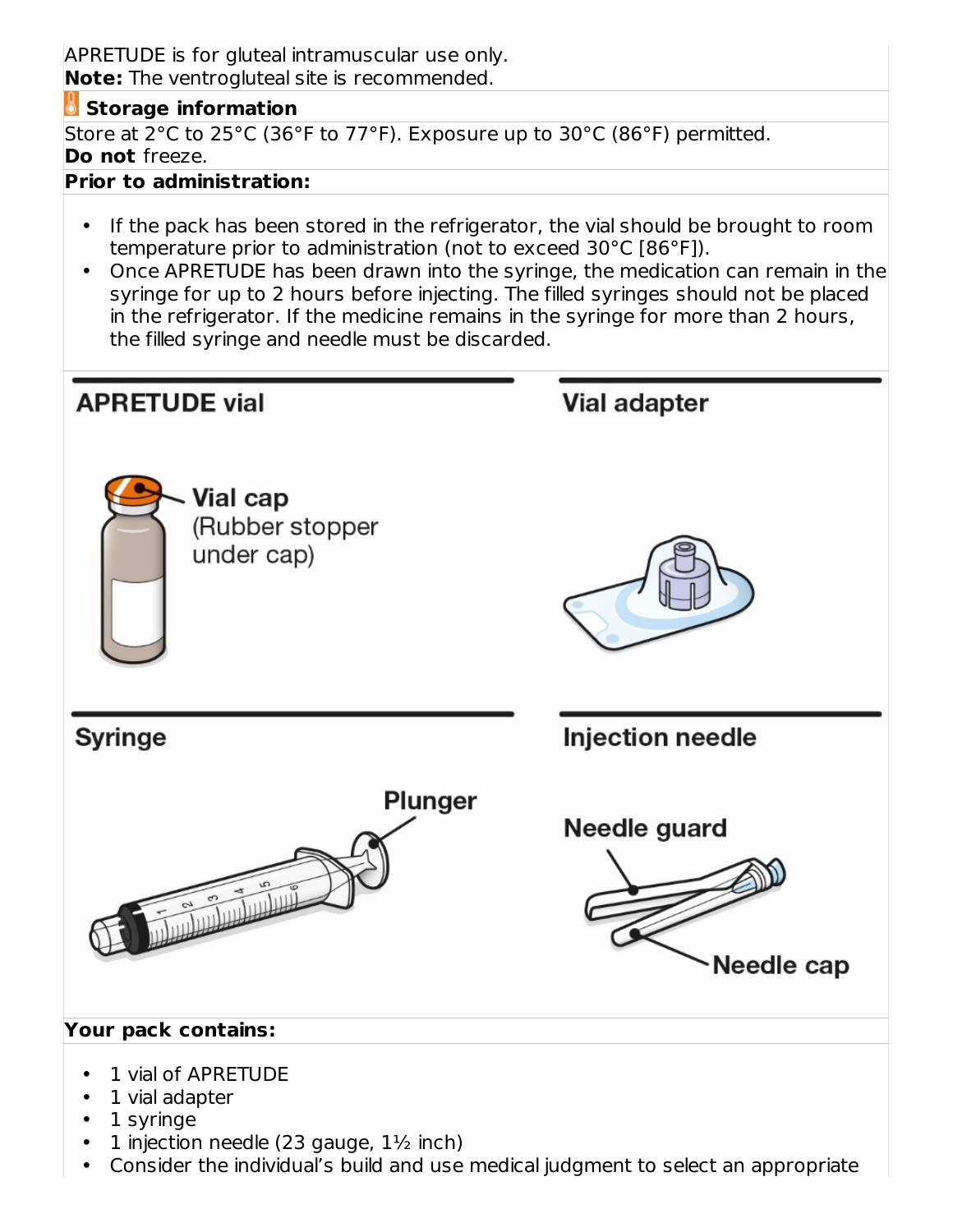### **You will also need:**

- Non-sterile gloves
- 2 alcohol wipes
- 2 gauze pads
- A suitable sharps container

## **Preparation:**

#### **1. Inspect the vial.**

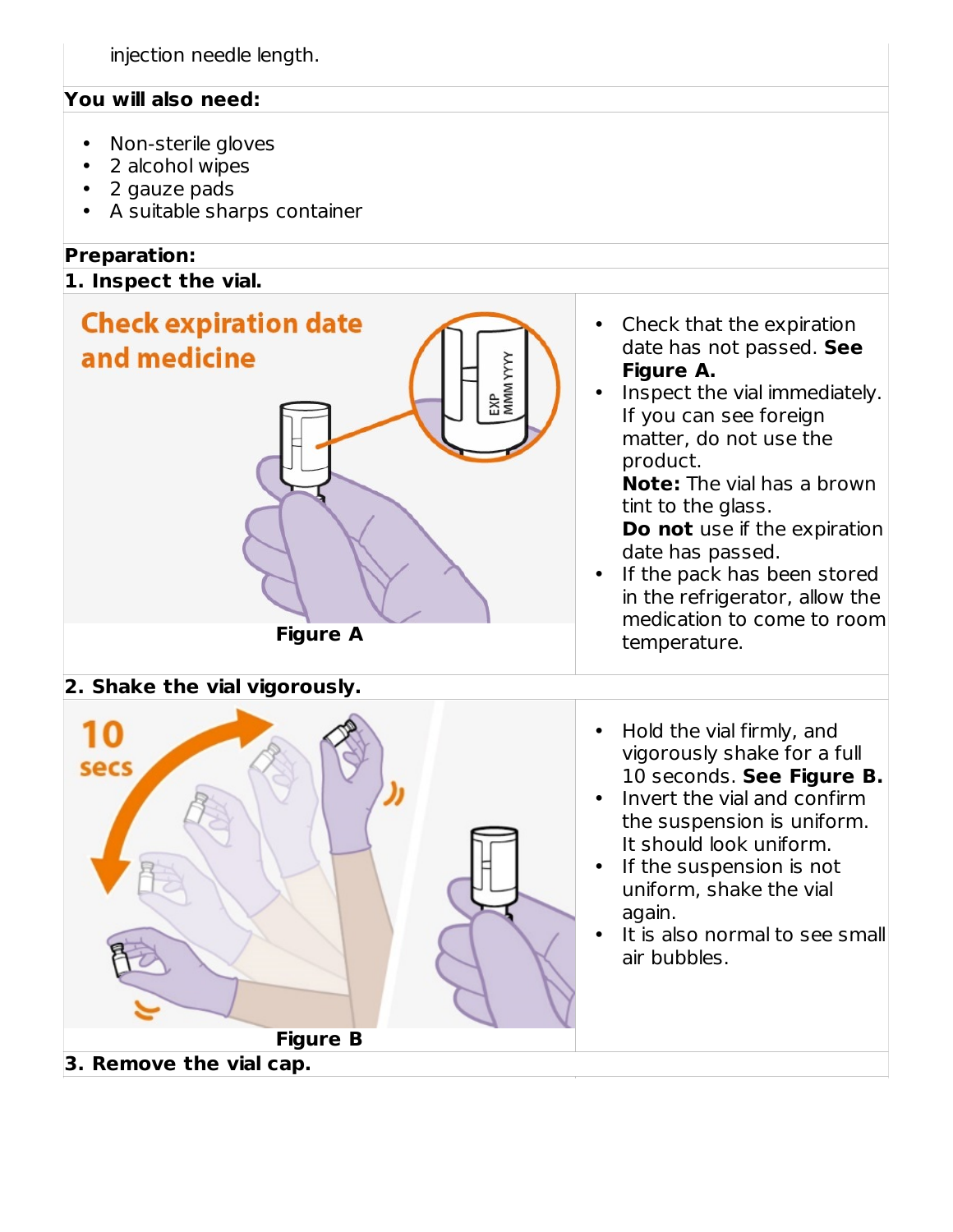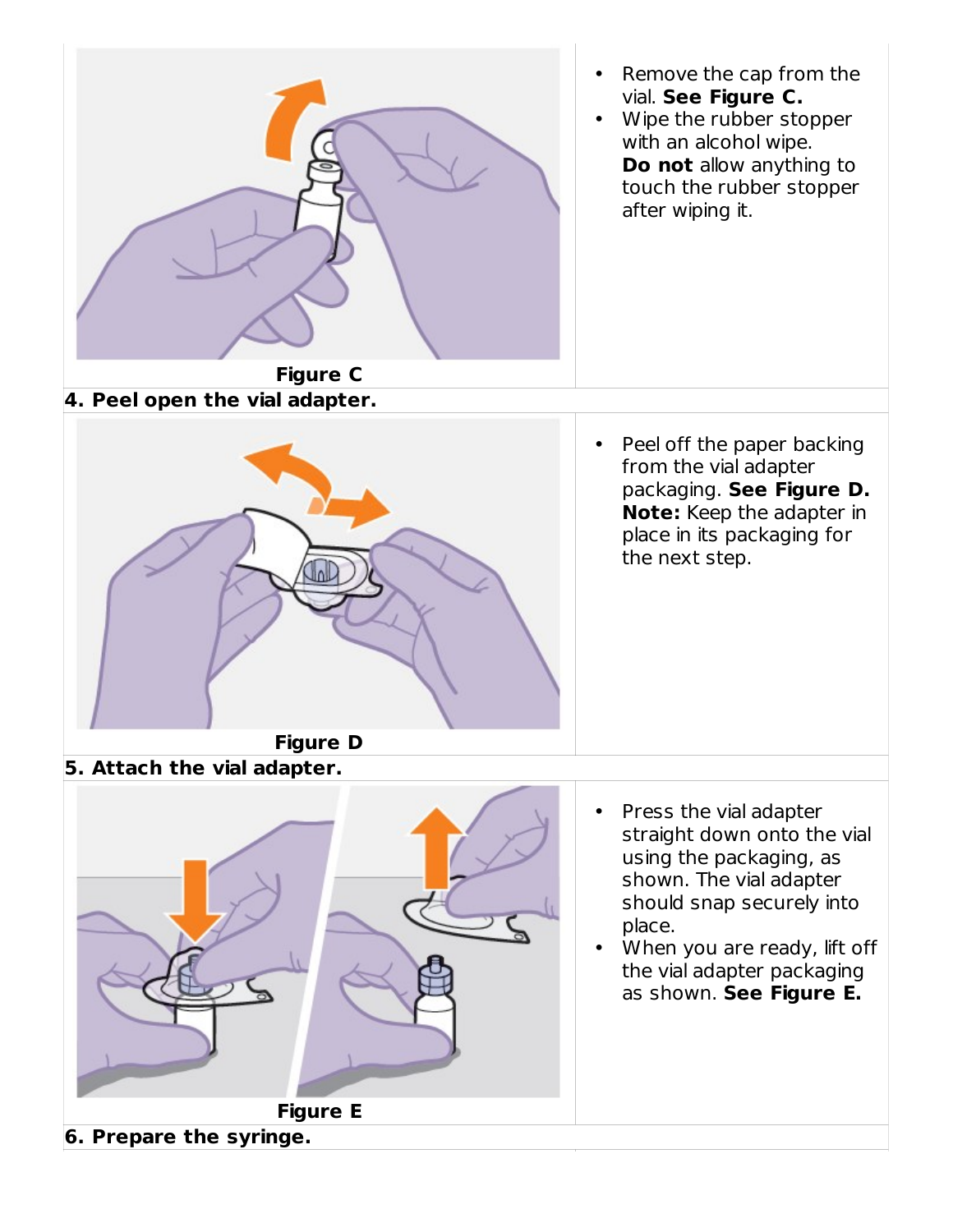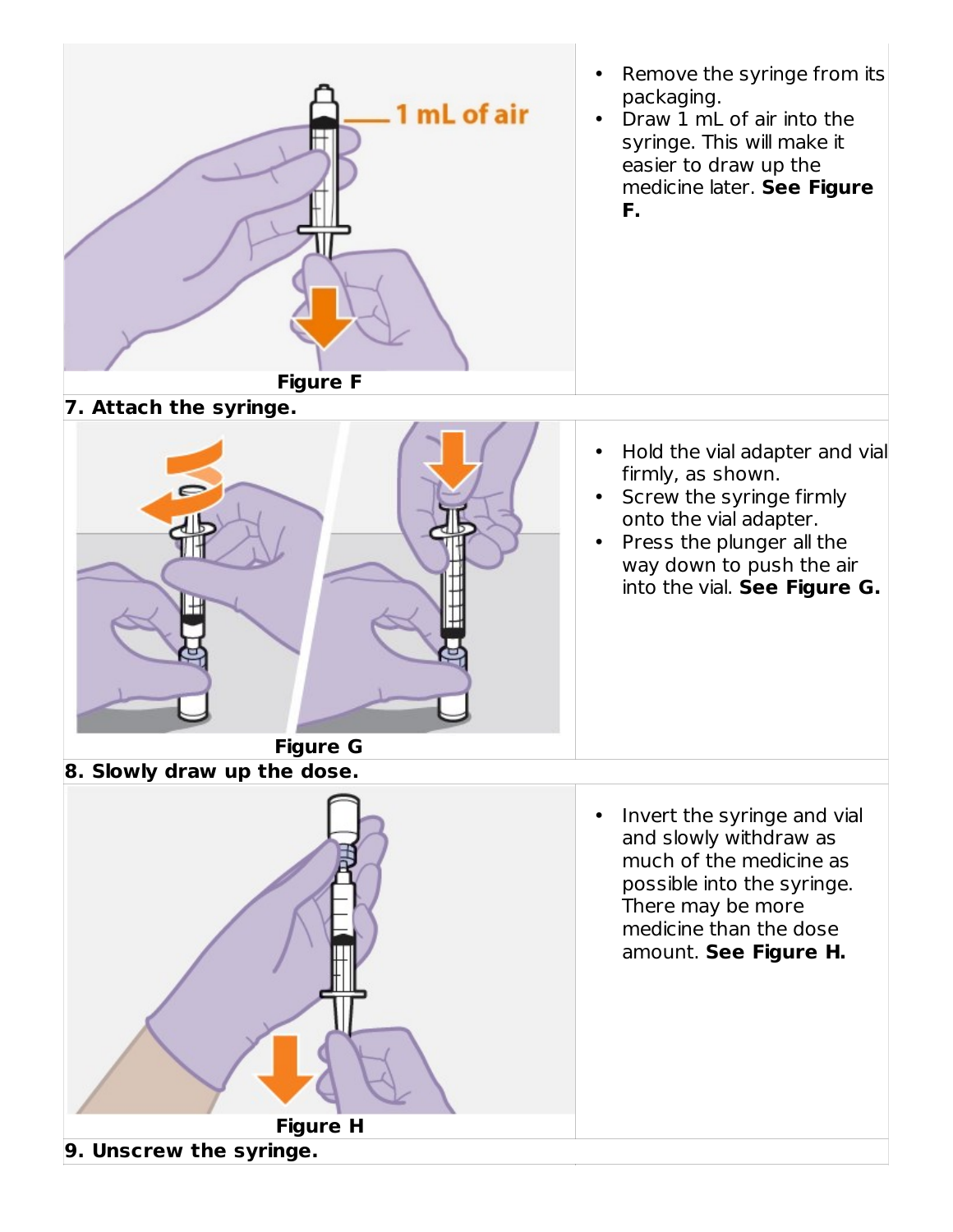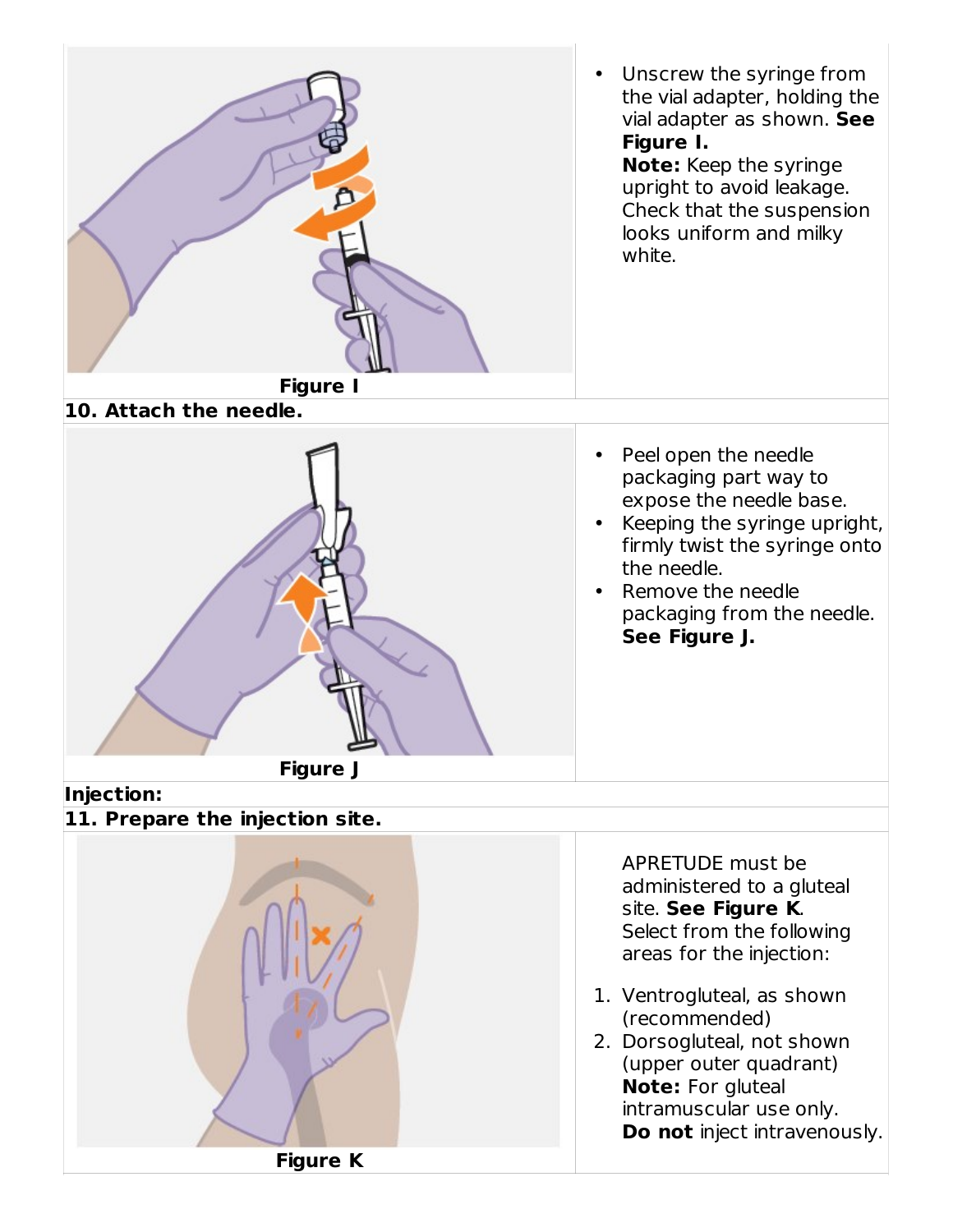#### **12. Remove the cap.**

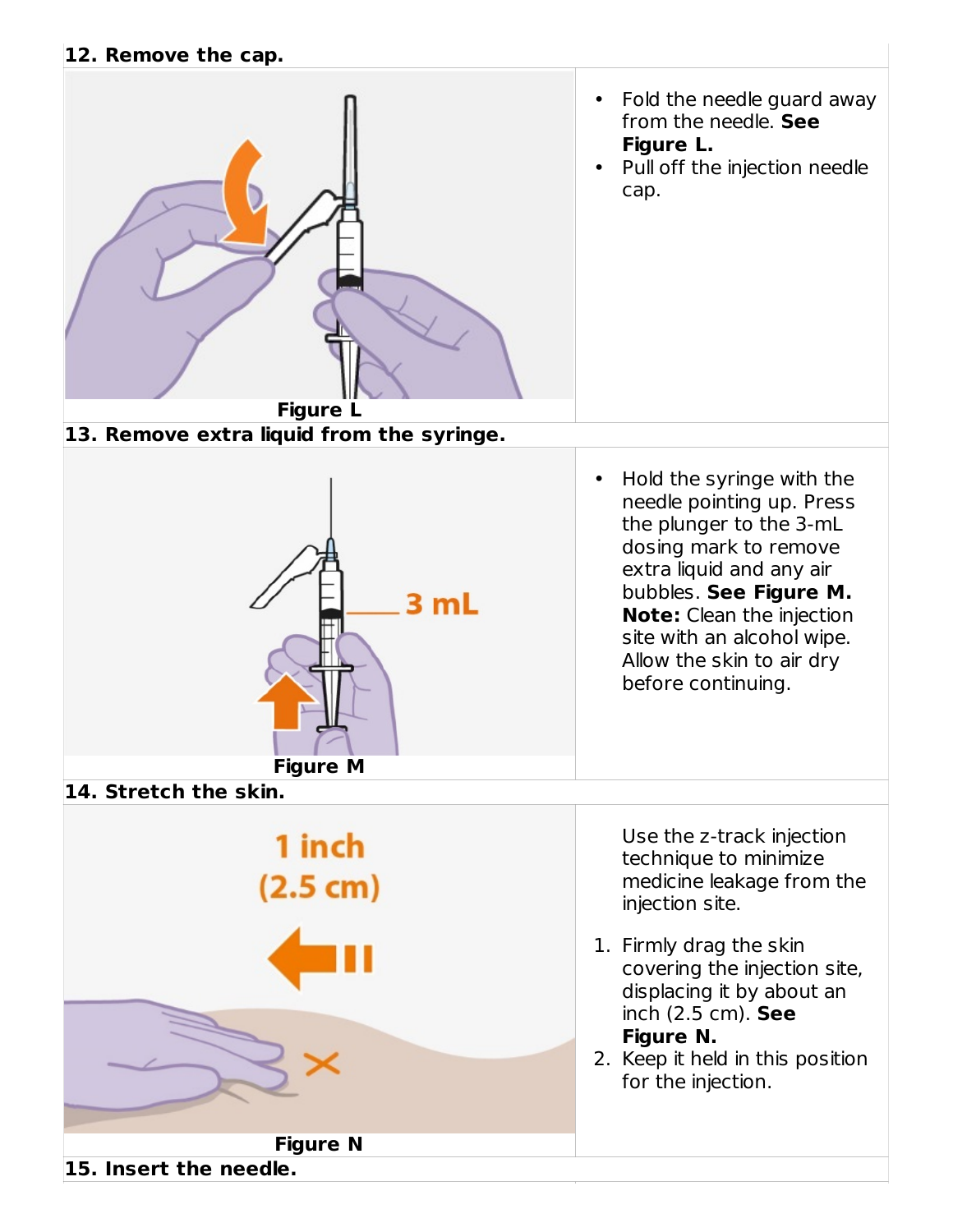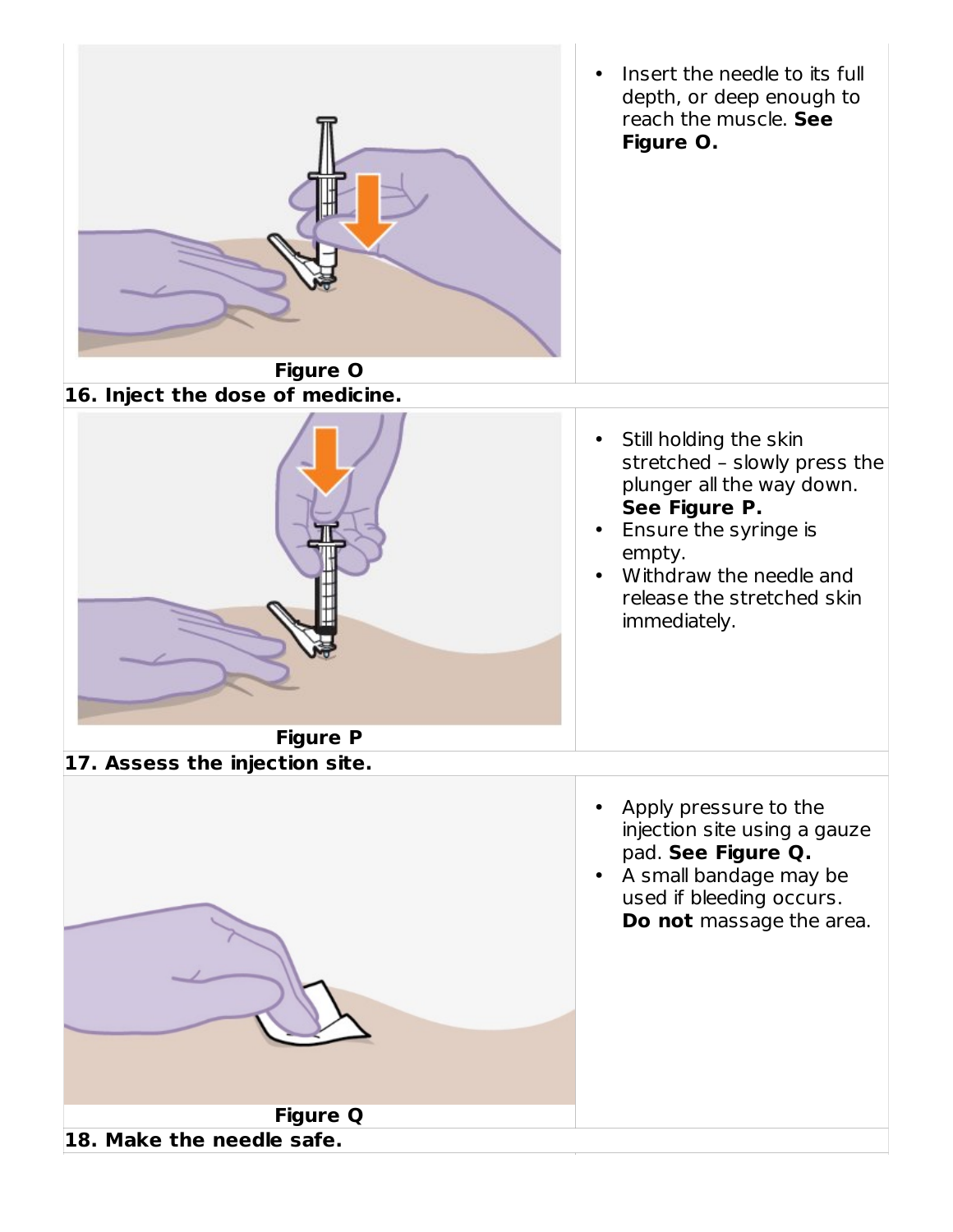

it up. However, APRETUDE can remain in the syringe for up to 2 hours before injecting.

If the medicine remains in the syringe for more than 2 hours, the filled syringe and needle must be discarded.

3. **Why do I need to inject air into the vial?** Injecting 1 mL of air into the vial makes it easier to draw up the medicine into the syringe. Without the air, some liquid may flow back into the vial unintentionally, leaving less medicine than intended in the syringe.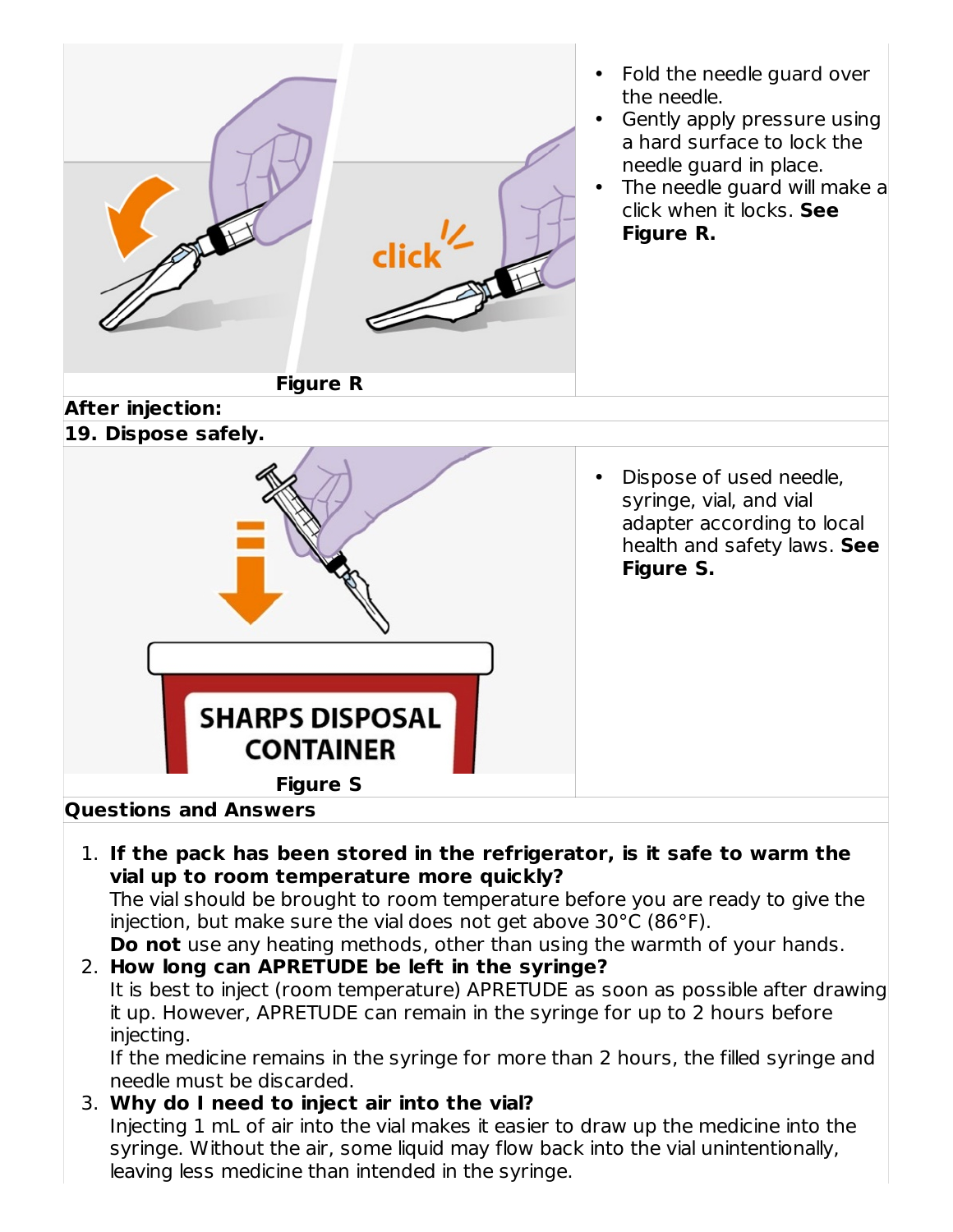## 4. **Why is the ventrogluteal administration approach recommended?**

The ventrogluteal approach into the gluteus medius muscle is recommended because it is located away from major nerves and blood vessels. A dorsogluteal approach into the gluteus maximus muscle is acceptable, if preferred by the healthcare professional. The injection should not be administered in any other site.

Manufactured for: ViiV Healthcare Research Triangle Park, NC 27709

by: GlaxoSmithKline Research Triangle Park, NC 27709

APRETUDE is a trademark owned by or licensed to the ViiV Healthcare group of companies. ©2021 ViiV Healthcare group of companies or its licensor. APR:2IFU

This Instructions for Use has been approved by the U.S. Food and Drug Administration. Issued: 12/2021

#### **Principal Display Panel**

### **NDC 49702-264-23**

#### **Apretude**

**(cabotegravir extended-release injectable suspension)**

**600 mg/3 mL**

**(200 mg/mL)**

**Rx Only**

**For gluteal intramuscular use only.**

**Healthcare Professional Administration Only.**

**Contents:**

**1 Single-dose vial**

**1 Vial adapter**

**1 Syringe**

**1 Injection needle (23 gauge, 1 ½ inch)**

**Prescribing Information**

**Patient Information**

**Instructions for Use**

**ViiV Healthcare**

#### **600 mg/ 3 mL Kit**

Made in Singapore

Rev. 12/21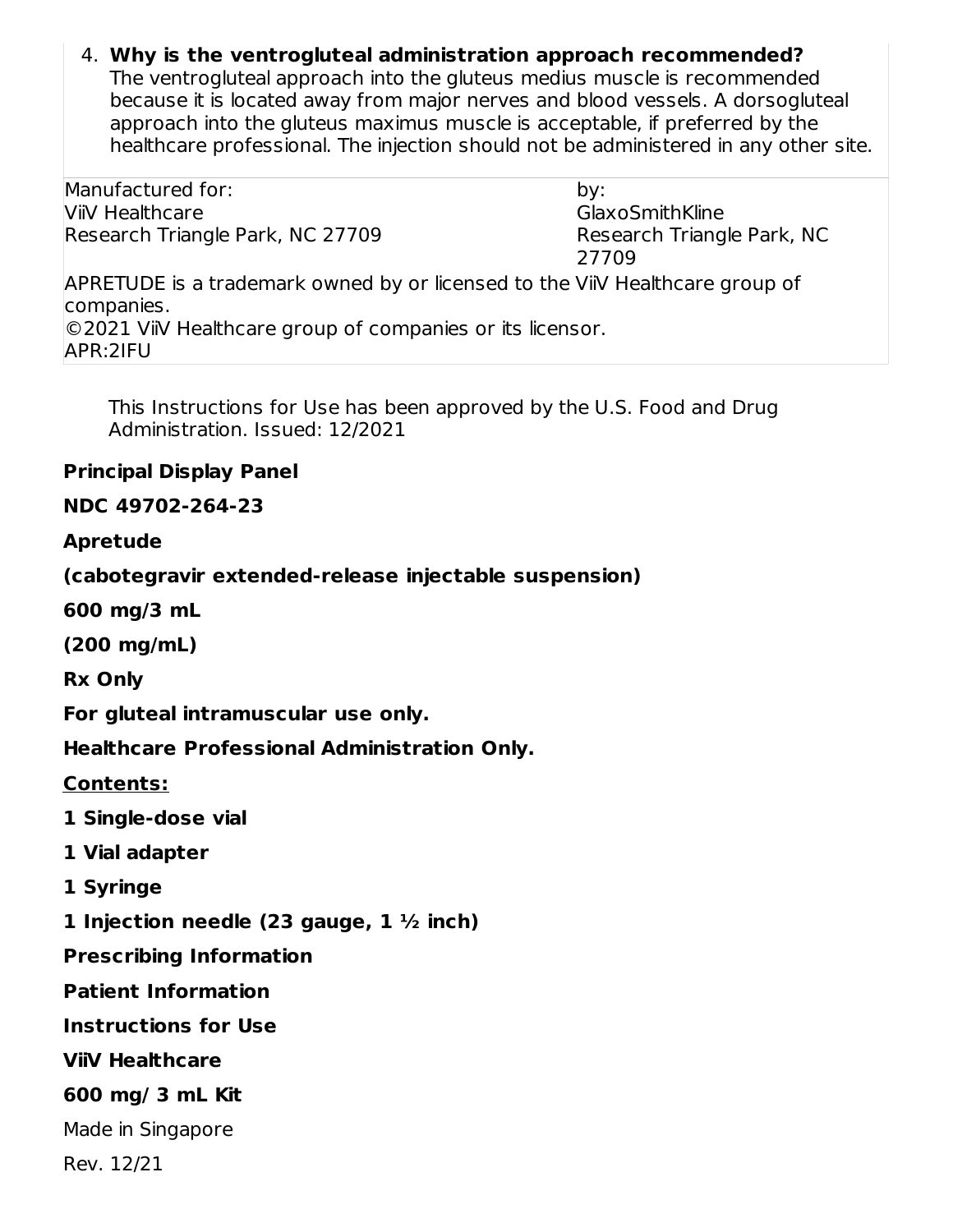©2021 ViiV Healthcare group of companies or its licensor.

### 62000000066159

NDC 49702-264-23 **Rx Only** 

# Apretude (cabotegravir extended-release injectable suspension)

# 600 mg/3 mL

(200 mg/mL)

For gluteal intramuscular use only. Healthcare Professional Administration Only.

0a £1

**Contents:** 1 Single-dose vial 1 Vial adapter 1 Syringe 1 Injection needle (23 gauge, 11/2 inch) **Prescribing Information Patient Information Instructions for Use** 



| <b>APRETUDE</b><br>cabotegravir kit |                                                                                                                                                                                                                                |                           |                      |
|-------------------------------------|--------------------------------------------------------------------------------------------------------------------------------------------------------------------------------------------------------------------------------|---------------------------|----------------------|
| <b>Product Information</b>          | HUMAN PRESCRIPTION DRUG                                                                                                                                                                                                        |                           | NDC:49702-264        |
| <b>Product Type</b>                 |                                                                                                                                                                                                                                | <b>Item Code (Source)</b> |                      |
| <b>Packaging</b>                    |                                                                                                                                                                                                                                |                           |                      |
|                                     | and the contract of the contract of the contract of the contract of the contract of the contract of the contract of the contract of the contract of the contract of the contract of the contract of the contract of the contra | <b>Marketing Start</b>    | <b>Marketing End</b> |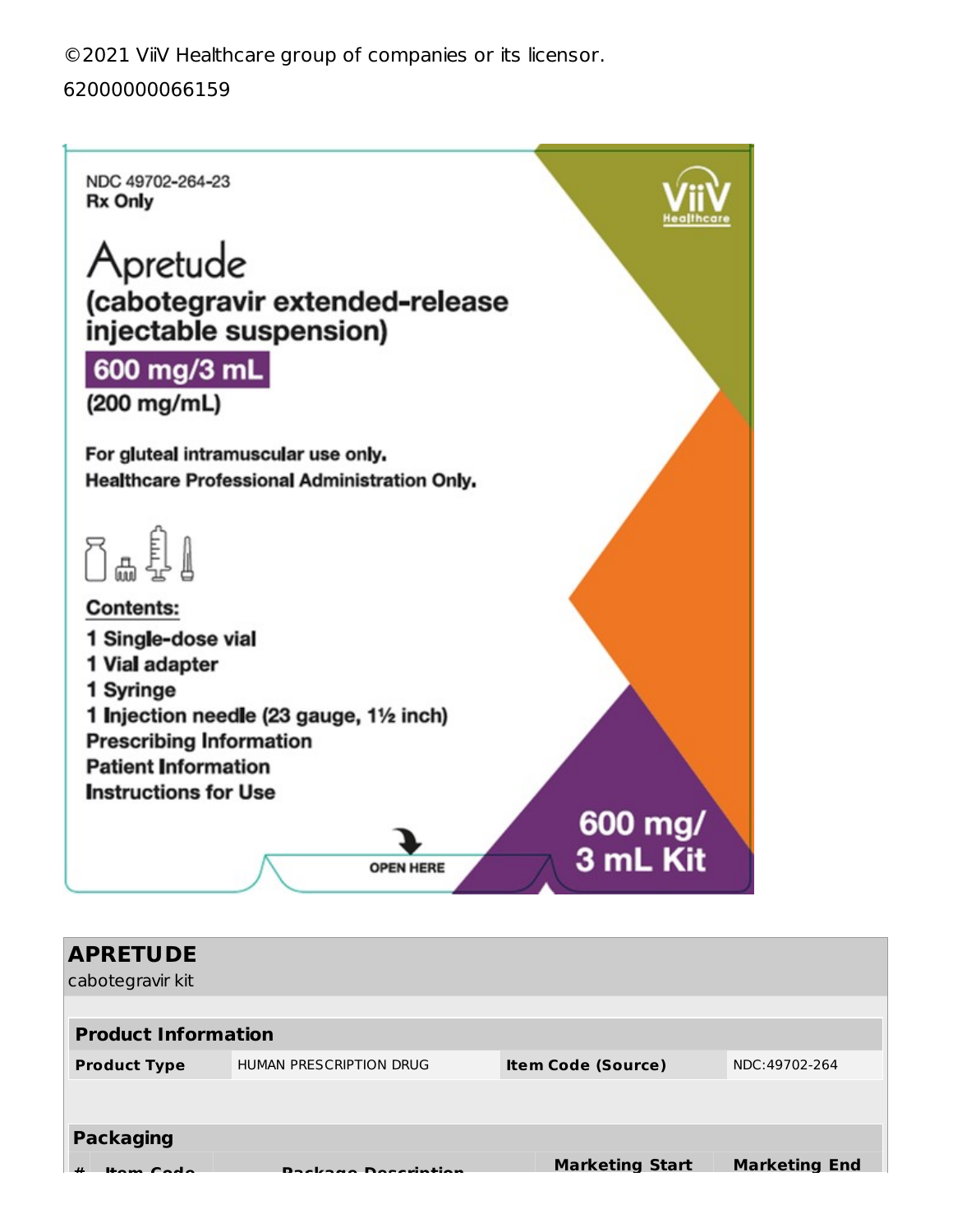| <b>ILEIII COUL</b>                                                            | <b>PACKAYE DESCRIPLION</b>                             |                                                                   |            | <b>Date</b> |                                       | <b>Date</b>                         |
|-------------------------------------------------------------------------------|--------------------------------------------------------|-------------------------------------------------------------------|------------|-------------|---------------------------------------|-------------------------------------|
| NDC:49702-264- 1 in 1 CARTON; Type 0: Not a Combination<br>$\mathbf{1}$<br>23 | Product                                                |                                                                   | 12/20/2021 |             |                                       |                                     |
|                                                                               |                                                        |                                                                   |            |             |                                       |                                     |
| <b>Quantity of Parts</b>                                                      |                                                        |                                                                   |            |             |                                       |                                     |
| Part #                                                                        | <b>Package Quantity</b>                                |                                                                   |            |             | <b>Total Product Quantity</b>         |                                     |
| Part 1<br>1 VIAL                                                              |                                                        |                                                                   | 3 mL       |             |                                       |                                     |
|                                                                               |                                                        |                                                                   |            |             |                                       |                                     |
| Part 1 of 1                                                                   |                                                        |                                                                   |            |             |                                       |                                     |
| <b>CABOTEGRAVIR</b>                                                           |                                                        |                                                                   |            |             |                                       |                                     |
|                                                                               |                                                        | cabotegravir injection, suspension, extended release              |            |             |                                       |                                     |
|                                                                               |                                                        |                                                                   |            |             |                                       |                                     |
|                                                                               |                                                        |                                                                   |            |             |                                       |                                     |
| <b>Product Information</b>                                                    |                                                        |                                                                   |            |             |                                       |                                     |
|                                                                               | NDC:49702-238<br><b>Item Code (Source)</b>             |                                                                   |            |             |                                       |                                     |
|                                                                               | <b>Route of Administration</b><br><b>INTRAMUSCULAR</b> |                                                                   |            |             |                                       |                                     |
|                                                                               |                                                        |                                                                   |            |             |                                       |                                     |
| <b>Active Ingredient/Active Moiety</b>                                        |                                                        |                                                                   |            |             |                                       |                                     |
|                                                                               |                                                        | <b>Ingredient Name</b>                                            |            |             | <b>Basis of Strength</b>              | <b>Strength</b>                     |
|                                                                               |                                                        | CABOTEGRAVIR (UNII: HMH0132Z1Q) (CABOTEGRAVIR - UNII: HMH0132Z1Q) |            |             | <b>CABOTEGRAVIR</b>                   | 200 mg in 1 mL                      |
|                                                                               |                                                        |                                                                   |            |             |                                       |                                     |
| <b>Inactive Ingredients</b>                                                   |                                                        |                                                                   |            |             |                                       |                                     |
|                                                                               |                                                        | <b>Ingredient Name</b>                                            |            |             |                                       | <b>Strength</b>                     |
| <b>MANNITOL (UNII: 30WL53L36A)</b>                                            |                                                        |                                                                   |            |             |                                       |                                     |
| POLYETHYLENE GLYCOL 3350 (UNII: G2M7P15E5P)                                   |                                                        |                                                                   |            |             |                                       |                                     |
| POLYSORBATE 20 (UNII: 7T1F30V5YH)                                             |                                                        |                                                                   |            |             |                                       |                                     |
| <b>WATER (UNII: 059QF0KO0R)</b>                                               |                                                        |                                                                   |            |             |                                       |                                     |
|                                                                               |                                                        |                                                                   |            |             |                                       |                                     |
| <b>Product Characteristics</b>                                                |                                                        |                                                                   |            |             |                                       |                                     |
| Color                                                                         |                                                        | WHITE (white to light pink)                                       |            |             | <b>Score</b>                          |                                     |
| <b>Shape</b>                                                                  |                                                        |                                                                   |            |             | <b>Size</b>                           |                                     |
| <b>Flavor</b>                                                                 |                                                        |                                                                   |            |             | <b>Imprint Code</b>                   |                                     |
| <b>Contains</b>                                                               |                                                        |                                                                   |            |             |                                       |                                     |
|                                                                               |                                                        |                                                                   |            |             |                                       |                                     |
| <b>Packaging</b>                                                              |                                                        |                                                                   |            |             |                                       |                                     |
| <b>Item Code</b><br>#                                                         |                                                        | <b>Package Description</b>                                        |            |             | <b>Marketing Start</b><br><b>Date</b> | <b>Marketing End</b><br><b>Date</b> |
| 1<br>03                                                                       | Product                                                | NDC:49702-238- 3 mL in 1 VIAL; Type 0: Not a Combination          |            |             |                                       |                                     |
|                                                                               |                                                        |                                                                   |            |             |                                       |                                     |